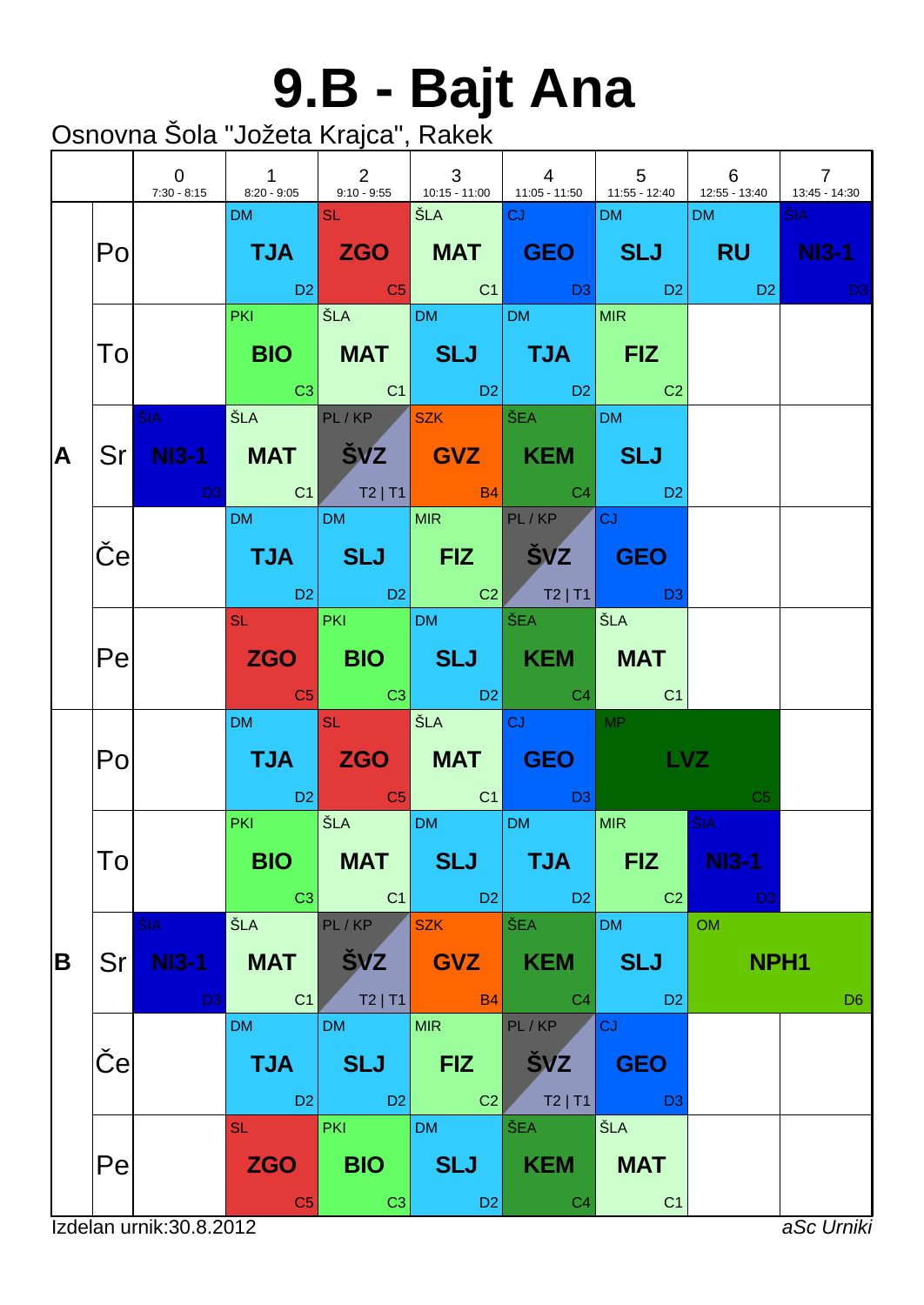# **9.B - Bajt Ana**

|   |                 | $\overline{0}$<br>$7:30 - 8:15$ | $\mathbf{1}$<br>$8:20 - 9:05$ | $\overline{2}$<br>$9:10 - 9:55$ | 3<br>$10:15 - 11:00$ | $\overline{4}$<br>11:05 - 11:50   | $5\phantom{.0}$<br>$11:55 - 12:40$ | 6<br>12:55 - 13:40 | $\overline{7}$<br>13:45 - 14:30 |
|---|-----------------|---------------------------------|-------------------------------|---------------------------------|----------------------|-----------------------------------|------------------------------------|--------------------|---------------------------------|
|   |                 |                                 | <b>DM</b>                     | <b>SL</b>                       | ŠLA                  | <b>CJ</b>                         | <b>DM</b>                          | <b>DM</b>          | ŠIA                             |
|   | Po              |                                 | <b>TJA</b>                    |                                 | MAT                  | <b>GEO</b>                        | SLJ                                | RU                 | NI3-1                           |
|   |                 |                                 | D <sub>2</sub>                | C <sub>5</sub>                  | C1                   | $\Box$ D3                         | D2                                 | D2                 | D <sub>3</sub>                  |
|   |                 |                                 | <b>PKI</b>                    | ŠLA                             | <b>DM</b>            | <b>DM</b>                         | <b>MIR</b>                         |                    |                                 |
|   | To              |                                 | <b>BIO</b>                    | MAT                             | SLJ                  | $\blacksquare$ TJA $\blacksquare$ | $ $ FIZ                            |                    |                                 |
|   |                 |                                 | C3                            | C1                              | D2                   | $\overline{D2}$                   | C <sub>2</sub>                     |                    |                                 |
|   |                 | ŠIA                             | ŠLA                           | PL/KP                           | <b>SZK</b>           | ∣ŠEA l                            | <b>DM</b>                          |                    |                                 |
| A | Sr              | $NIS-1$                         | MAT                           | │ ŠVZ                           | GVZ                  | KEM                               | <b>SLJ</b>                         |                    |                                 |
|   |                 | D <sub>3</sub>                  | C1                            | $\vert$ T2   T1 $\vert$         | <b>B4</b>            | C4                                | D <sub>2</sub>                     |                    |                                 |
|   |                 |                                 | <b>DM</b>                     | <b>DM</b>                       | <b>MIR</b>           | PL/KP                             | CJ                                 |                    |                                 |
|   | $\mathbf e$     |                                 | <b>TJA</b>                    | SLJ                             | <b>FIZ</b>           |                                   | <b>GEO</b>                         |                    |                                 |
|   |                 |                                 | D <sub>2</sub>                | D2                              | C2                   | $T2$  T1                          | D3                                 |                    |                                 |
|   |                 |                                 | <b>SL</b>                     | <b>PKI</b>                      | <b>DM</b>            | ŠEA                               | ŠLA                                |                    |                                 |
|   | Pe              |                                 | <b>ZGO</b>                    | <b>BIO</b>                      | SLJ                  | KEM                               | <b>MAT</b>                         |                    |                                 |
|   |                 |                                 | C <sub>5</sub>                | C3                              | <b>D2</b>            | C4                                | C1                                 |                    |                                 |
|   |                 |                                 | <b>DM</b>                     | <b>SL</b>                       | ŠLA                  | CJ                                | <b>MP</b>                          |                    |                                 |
|   | Po              |                                 | <b>TJA</b>                    | ZGO                             | MAT                  | GEO                               |                                    | <b>LVZ</b>         |                                 |
|   |                 |                                 | D <sub>2</sub>                | $\overline{C5}$                 | C <sub>1</sub>       | D <sub>3</sub>                    |                                    | C <sub>5</sub>     |                                 |
|   |                 |                                 | PKI                           | ŠLA                             | <b>DM</b>            | <b>DM</b>                         | <b>MIR</b>                         | ŠIA                |                                 |
|   | Tol             |                                 | <b>BIO</b>                    | <b>MAT</b>                      | <b>SLJ</b>           | <b>TJA</b>                        | <b>FIZ</b>                         | <b>NI3-1</b>       |                                 |
|   |                 |                                 | C <sub>3</sub>                | C1                              | D2                   | D <sub>2</sub>                    | C <sub>2</sub>                     | D <sub>3</sub>     |                                 |
|   |                 | ŠIA                             | ŠLA                           | PL/KP                           | <b>SZK</b>           | ŠEA                               | <b>DM</b>                          | OM                 |                                 |
| B | Sr              | <b>NI3-1</b>                    | <b>MAT</b>                    | ŠVZ                             | <b>GVZ</b>           | <b>KEM</b>                        | <b>SLJ</b>                         |                    | NPH <sub>1</sub>                |
|   |                 | D <sub>3</sub>                  | C1                            | $T2$   T1                       | <b>B4</b>            | C <sub>4</sub>                    | D <sub>2</sub>                     |                    | D <sub>6</sub>                  |
|   |                 |                                 | DM                            | <b>DM</b>                       | <b>MIR</b>           | PL/KP                             | CJ                                 |                    |                                 |
|   | $\vert e \vert$ |                                 | <b>TJA</b>                    | <b>SLJ</b>                      | <b>FIZ</b>           | ŠVZ                               | <b>GEO</b>                         |                    |                                 |
|   |                 |                                 | D <sub>2</sub>                | D <sub>2</sub>                  | C2                   | $T2$   T1                         | D <sub>3</sub>                     |                    |                                 |
|   |                 |                                 | <b>SL</b>                     | PKI                             | ${\sf DM}$           | ŠEA                               | ŠLA                                |                    |                                 |
|   | Pe              |                                 | <b>ZGO</b>                    | <b>BIO</b>                      | <b>SLJ</b>           | <b>KEM</b>                        | <b>MAT</b>                         |                    |                                 |
|   |                 |                                 | C <sub>5</sub>                | C <sub>3</sub>                  | D <sub>2</sub>       | C <sub>4</sub>                    | C <sub>1</sub>                     |                    |                                 |
|   |                 | Izdelan urnik: 30.8.2012        |                               |                                 |                      |                                   |                                    |                    | aSc Urniki                      |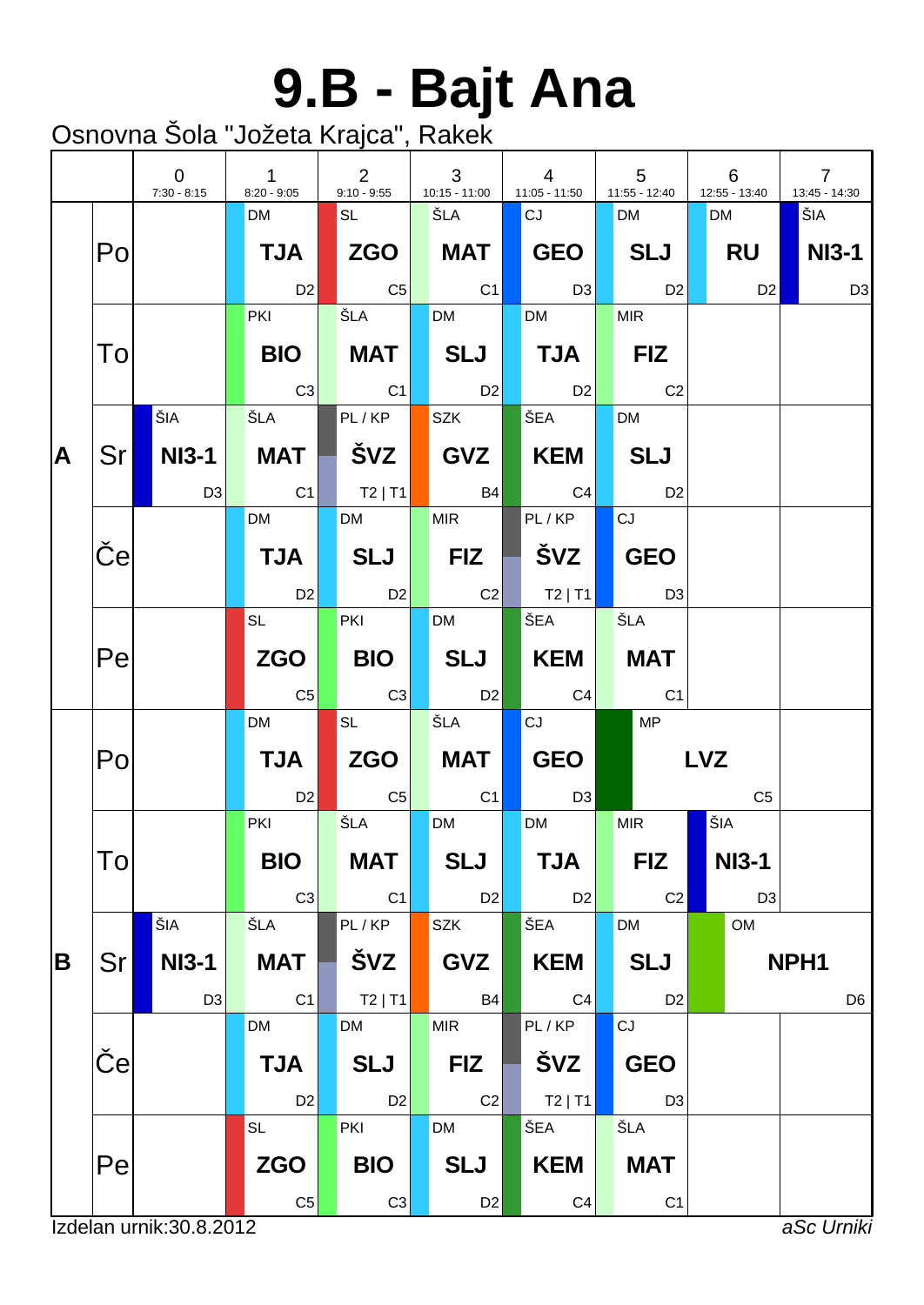### **9.B - Gorjanc Teja**

|    |             | $\overline{0}$           | $\overline{1}$<br>7:30 - 8:15 8:20 - 9:05 9:10 - 9:55 41:015 - 11:00 11:05 - 11:50 11:55 - 12:40 12:55 - 13:40 | $\begin{array}{ccc} \end{array}$ 2         | $\mathbf{3}$<br><b>Contract Contract</b>   | $\begin{array}{ccc} \end{array}$                                                                                                                                                                                                    |                                                                                                                                                                                                                                | 6                                     | $\overline{7}$<br>13:45 - 14:30 |
|----|-------------|--------------------------|----------------------------------------------------------------------------------------------------------------|--------------------------------------------|--------------------------------------------|-------------------------------------------------------------------------------------------------------------------------------------------------------------------------------------------------------------------------------------|--------------------------------------------------------------------------------------------------------------------------------------------------------------------------------------------------------------------------------|---------------------------------------|---------------------------------|
|    | Po          |                          | DM and the state                                                                                               |                                            | <u>SL ŠLA CJ SLA SLA SLA SLOVEN</u>        | TJA ZGO MAT GEO SLJ RU                                                                                                                                                                                                              | DM and the state of the state of the state of the state of the state of the state of the state of the state of the state of the state of the state of the state of the state of the state of the state of the state of the sta | DM                                    |                                 |
|    |             |                          |                                                                                                                |                                            |                                            | in the set of the set of the set of the set of the set of the set of the set of the set of the set of the set<br>Each set of the set of the set of the set of the set of the set of the set of the set of the set of the set of<br> |                                                                                                                                                                                                                                | <b>CONTRACTOR</b><br>D <sub>2</sub>   |                                 |
|    | To          |                          |                                                                                                                |                                            | PKI ŠLA DM DM                              | BIO   MAT   SLJ   TJA   FIZ<br>$\begin{array}{ c c c c c c }\hline \text{C3} & \text{C1} & \text{D2} & \text{D2} & \text{C2} \\\hline \end{array}$                                                                                  | MIR                                                                                                                                                                                                                            |                                       |                                 |
| ΙA | Sr          |                          |                                                                                                                |                                            |                                            | ŠLA PL/KP SZK ŠEA DM PL<br>MAT ŠVZ GVZ KEM SLJ<br>C1 T2   T1 B4 C4 D2                                                                                                                                                               |                                                                                                                                                                                                                                | <b>ŠZZ1</b>                           | T1                              |
|    | $\mathbf e$ |                          | DM and the state                                                                                               |                                            | DM MIR PL/KP                               | TJA SLJ FIZ ŠVZ GEO<br>D2 D2 C2 T2 T1 D3                                                                                                                                                                                            | $ {\rm cJ} $ and $ {\rm cJ} $                                                                                                                                                                                                  | <b>SZK</b><br><b>MPZ</b>              | <b>B4</b>                       |
|    | Pe          |                          |                                                                                                                |                                            | SL PKI DM ŠEA                              | ZGO BIO SLJ KEM MAT MPZ                                                                                                                                                                                                             | SLA SZK                                                                                                                                                                                                                        |                                       |                                 |
|    | Po          |                          | DM and the                                                                                                     | <b>SL</b>                                  | SEA <mark>CJ DO NA</mark>                  | TJA ZGO MAT GEO LVZ<br>in the D2 of the C5 of C1 of D3 <mark>C1</mark> of D3                                                                                                                                                        | <b>MP</b>                                                                                                                                                                                                                      | C <sub>5</sub>                        |                                 |
|    | To          |                          | <b>PKI</b><br><b>BIO</b><br>C <sub>3</sub>                                                                     | <b>ŠLA</b><br><b>MAT</b><br>C1             | $ DM $ $ M$ $ DM$<br><b>SLJ</b><br>D2      | <b>TJA</b><br>D <sub>2</sub>                                                                                                                                                                                                        | <b>MIR</b><br><b>FIZ</b><br>C <sub>2</sub>                                                                                                                                                                                     |                                       |                                 |
| B  | Sr          |                          | ŠLA<br><b>MAT</b><br>C <sub>1</sub>                                                                            | PL/KP<br><b>ŠVZ</b><br>$T2$   T1           | <b>SZK</b><br><b>GVZ</b><br><b>B4</b>      | ŠEA<br><b>KEM</b><br>C <sub>4</sub>                                                                                                                                                                                                 | <b>DM</b><br><b>SLJ</b><br>D <sub>2</sub>                                                                                                                                                                                      | <b>KP</b><br>PL <sub>1</sub>          | T2                              |
|    | e           |                          | <b>DM</b><br><b>TJA</b><br>D <sub>2</sub>                                                                      | <b>DM</b><br><b>SLJ</b><br>D2              | <b>MIR</b><br><b>FIZ</b><br>C <sub>2</sub> | PL/KP<br><b>SVZ</b><br>$T2$   T1                                                                                                                                                                                                    | CJ<br><b>GEO</b><br>D <sub>3</sub>                                                                                                                                                                                             | <b>SZK</b>                            | <b>MPZ</b><br><b>B4</b>         |
|    | Pe          |                          | <b>SL</b><br><b>ZGO</b><br>C <sub>5</sub>                                                                      | <b>PKI</b><br><b>BIO</b><br>C <sub>3</sub> | <b>DM</b><br><b>SLJ</b><br>D <sub>2</sub>  | ŠEA<br><b>KEM</b><br>C <sub>4</sub>                                                                                                                                                                                                 | ŠLA<br><b>MAT</b><br>C <sub>1</sub>                                                                                                                                                                                            | <b>SZK</b><br><b>MPZ</b><br><b>B4</b> |                                 |
|    |             | Izdelan urnik: 30.8.2012 |                                                                                                                |                                            |                                            |                                                                                                                                                                                                                                     |                                                                                                                                                                                                                                |                                       | aSc Urniki                      |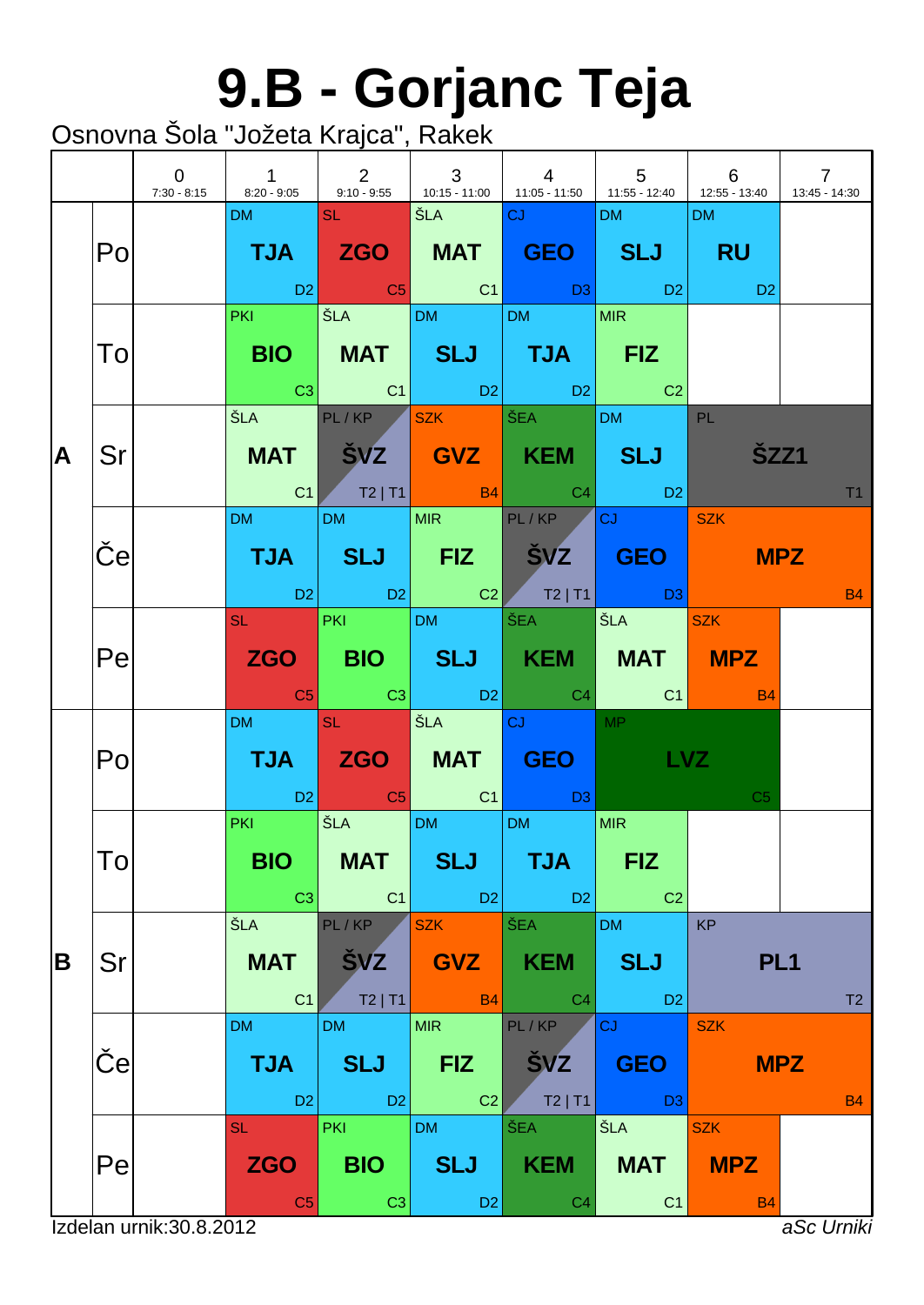## **9.B - Gorjanc Teja**

|   |                           | $\overline{0}$<br>$7:30 - 8:15$ | $\mathbf{1}$<br>$8:20 - 9:05$ | $\overline{2}$<br>$9:10 - 9:55$ | 3<br>10:15 - 11:00 | $\overline{4}$<br>$11:05 - 11:50$ |                | $5\phantom{.0}$<br>$11:55 - 12:40$ |            | 6<br>12:55 - 13:40 | $\overline{7}$<br>13:45 - 14:30 |
|---|---------------------------|---------------------------------|-------------------------------|---------------------------------|--------------------|-----------------------------------|----------------|------------------------------------|------------|--------------------|---------------------------------|
|   |                           |                                 | <b>DM</b>                     | SL                              | ŠLA                | CJ                                |                | <b>DM</b>                          | <b>DM</b>  |                    |                                 |
|   | Po                        |                                 | <b>TJA</b>                    |                                 | <b>MAT</b>         | GEO                               |                | <b>SLJ</b>                         |            | <b>RU</b>          |                                 |
|   |                           |                                 | D <sub>2</sub>                | C <sub>5</sub>                  | C <sub>1</sub>     |                                   | D3             | D <sub>2</sub>                     |            | D <sub>2</sub>     |                                 |
|   |                           |                                 | <b>PKI</b>                    | ŠLA                             | <b>DM</b>          | <b>DM</b>                         |                | <b>MIR</b>                         |            |                    |                                 |
|   | To                        |                                 | <b>BIO</b>                    | <b>MAT</b>                      | SLJ                | $\blacksquare$ TJA $\blacksquare$ |                | $ $ FIZ                            |            |                    |                                 |
|   |                           |                                 | C3                            | C1                              | D2                 |                                   | D <sub>2</sub> | C <sub>2</sub>                     |            |                    |                                 |
|   |                           |                                 | ŠLA                           | PL/KP                           | <b>SZK</b>         | ŠEA                               |                | <b>DM</b>                          |            | PL                 |                                 |
| A | Sr                        |                                 | <b>MAT</b>                    | ŠVZ                             | GVZ                | KEM                               |                | <b>SLJ</b>                         |            |                    | ŠZZ1                            |
|   |                           |                                 | C <sub>1</sub>                | $ $ T2   T1                     | <b>B4</b>          | C4                                |                | D <sub>2</sub>                     |            |                    | T1                              |
|   |                           |                                 | <b>DM</b>                     | <b>DM</b>                       | <b>MIR</b>         | PL/KP                             |                | CJ                                 |            | <b>SZK</b>         |                                 |
|   | $\boldsymbol{\mathsf{e}}$ |                                 | <b>TJA</b>                    | <b>SLJ</b>                      | <b>FIZ</b>         | ŠVZ l                             |                | <b>GEO</b>                         |            |                    | <b>MPZ</b>                      |
|   |                           |                                 | D <sub>2</sub>                | D2                              | C2                 | $ $ T2   T1                       |                | D3                                 |            |                    | <b>B4</b>                       |
|   |                           |                                 | <b>SL</b>                     | <b>PKI</b>                      | <b>DM</b>          | ŠEA                               |                | ŠLA                                | <b>SZK</b> |                    |                                 |
|   | Pe                        |                                 | <b>ZGO</b>                    | <b>BIO</b>                      | <b>SLJ</b>         | KEM                               |                | MAT                                |            | <b>MPZ</b>         |                                 |
|   |                           |                                 | C <sub>5</sub>                | C3                              | <b>D2</b>          |                                   | C4             | C1                                 |            | <b>B4</b>          |                                 |
|   |                           |                                 | <b>DM</b>                     | <b>SL</b>                       | ŠLA                | CJ                                |                | <b>MP</b>                          |            |                    |                                 |
|   | Po                        |                                 | <b>TJA</b>                    | ZGO                             | <b>MAT</b>         | <b>GEO</b>                        |                |                                    | <b>LVZ</b> |                    |                                 |
|   |                           |                                 | D <sub>2</sub>                | $  \mathbb{C}5 $                | C1                 |                                   | D <sub>3</sub> |                                    |            | C <sub>5</sub>     |                                 |
|   |                           |                                 | PKI                           | ŠLA                             | <b>DM</b>          | <b>DM</b>                         |                | <b>MIR</b>                         |            |                    |                                 |
|   | To                        |                                 | <b>BIO</b>                    | <b>MAT</b>                      | <b>SLJ</b>         | <b>TJA</b>                        |                | <b>FIZ</b>                         |            |                    |                                 |
|   |                           |                                 | C <sub>3</sub>                | C1                              | D <sub>2</sub>     |                                   | D <sub>2</sub> | C <sub>2</sub>                     |            |                    |                                 |
|   |                           |                                 | ŠLA                           | PL/KP                           | <b>SZK</b>         | ŠEA                               |                | <b>DM</b>                          |            | KP                 |                                 |
| B | Sr                        |                                 | <b>MAT</b>                    | ŠVZ                             | <b>GVZ</b>         | <b>KEM</b>                        |                | <b>SLJ</b>                         |            |                    | PL <sub>1</sub>                 |
|   |                           |                                 | C1                            | $T2$   T1                       | <b>B4</b>          |                                   | C <sub>4</sub> | D <sub>2</sub>                     |            |                    | T <sub>2</sub>                  |
|   |                           |                                 | <b>DM</b>                     | <b>DM</b>                       | <b>MIR</b>         | PL/KP                             |                | CJ                                 |            | <b>SZK</b>         |                                 |
|   | $\vert e \vert$           |                                 | <b>TJA</b>                    | <b>SLJ</b>                      | <b>FIZ</b>         | ŠVZ                               |                | <b>GEO</b>                         |            |                    | <b>MPZ</b>                      |
|   |                           |                                 | D <sub>2</sub>                | D <sub>2</sub>                  | C2                 | $T2$   T1                         |                | D <sub>3</sub>                     |            |                    | <b>B4</b>                       |
|   |                           |                                 | <b>SL</b>                     | PKI                             | DM                 | ŠEA                               |                | ŠLA                                | <b>SZK</b> |                    |                                 |
|   | Pe                        |                                 | <b>ZGO</b>                    | <b>BIO</b>                      | <b>SLJ</b>         | <b>KEM</b>                        |                | <b>MAT</b>                         |            | <b>MPZ</b>         |                                 |
|   |                           |                                 | C <sub>5</sub>                | C <sub>3</sub>                  | D <sub>2</sub>     |                                   | C <sub>4</sub> | C <sub>1</sub>                     |            | B <sub>4</sub>     |                                 |
|   |                           | Izdelan urnik: 30.8.2012        |                               |                                 |                    |                                   |                |                                    |            |                    | aSc Urniki                      |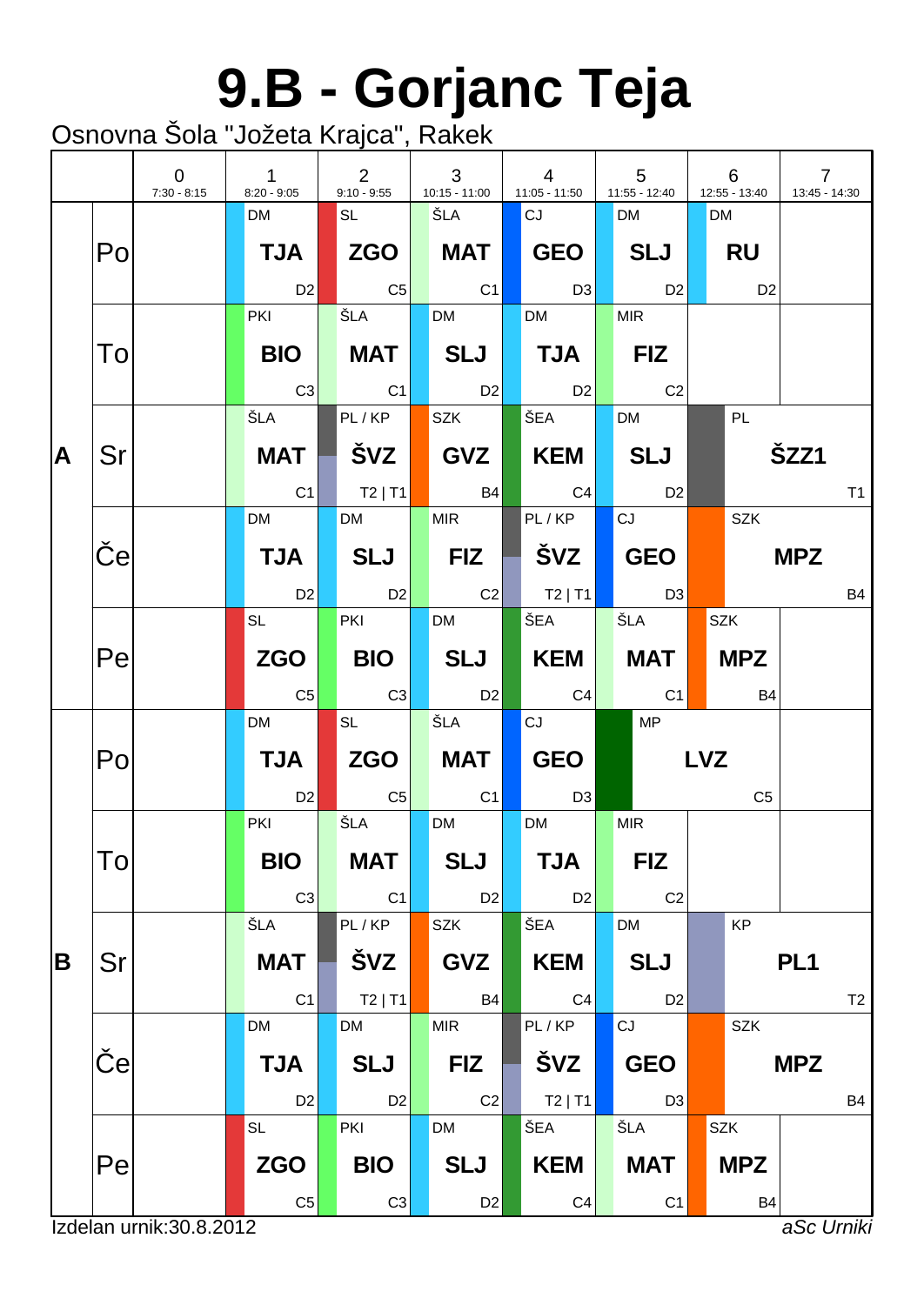# **9.B - Hajdarpaši Esma**

|   |                       | $\overline{0}$                        | 7:30 - 8:15 8:20 - 9:05 9:10 - 9:55 43:30 1:05 - 11:00 1:05 - 11:50 1:55 - 12:40 1:55 - 13:40 1:345 - 14:30                                                                                                                    | $1 \quad \vert \quad 2 \vert$                 | $\mathbf{3}$<br>and the control                                                                                       | $\begin{array}{ccc} \end{array}$                                                                                                                                                                                                                                                                                                                                                                                                      | $\begin{array}{ccc} \end{array}$ 5         | 6                                                                  | $\overline{7}$ |
|---|-----------------------|---------------------------------------|--------------------------------------------------------------------------------------------------------------------------------------------------------------------------------------------------------------------------------|-----------------------------------------------|-----------------------------------------------------------------------------------------------------------------------|---------------------------------------------------------------------------------------------------------------------------------------------------------------------------------------------------------------------------------------------------------------------------------------------------------------------------------------------------------------------------------------------------------------------------------------|--------------------------------------------|--------------------------------------------------------------------|----------------|
|   | Po                    |                                       | DM SL SL                                                                                                                                                                                                                       |                                               | <b>SEA CJ DE LA CHANGE DE LA CHANGE DE LA CHANGE DE LA CHANGE DE LA CHANGE DE LA CHANGE DE LA CHANGE DE LA CHANGE</b> | TJA ZGO MAT GEO SLJ RU NI3-1<br>$\begin{array}{ c c c c c c }\hline \text{D2} & \text{C5} & \text{C1} & \text{D3} & \text{D2} \hline \end{array}$                                                                                                                                                                                                                                                                                     | DM and the                                 | DM <sub>2</sub><br><b>Example 12</b> D <sub>2</sub> D <sub>2</sub> | ŠIA -          |
|   | To                    |                                       |                                                                                                                                                                                                                                |                                               |                                                                                                                       | PKI ŠLA DM DM MIR<br>BIO   MAT   SLJ   TJA   FIZ<br>$\begin{array}{ c c c c c c }\hline \rule{0mm}{1.2mm} & \rule{0mm}{2.2mm} & \rule{0mm}{2.2mm} & \rule{0mm}{2.2mm} & \rule{0mm}{2.2mm} & \rule{0mm}{2.2mm} & \rule{0mm}{2.2mm} & \rule{0mm}{2.2mm} & \rule{0mm}{2.2mm} & \rule{0mm}{2.2mm} & \rule{0mm}{2.2mm} & \rule{0mm}{2.2mm} & \rule{0mm}{2.2mm} & \rule{0mm}{2.2mm} & \rule{0mm}{2.2mm} & \rule{0mm}{2.2mm} & \rule{0mm}{2$ |                                            |                                                                    |                |
| A |                       | <b>ŠIA</b>                            | Sr NI3-1 MAT ŠVZ GVZ KEM SLJ<br><b>D3</b> C1 T2   T1 B4 C4 D2                                                                                                                                                                  |                                               |                                                                                                                       | ŠLA PL/KP SZK ŠEA                                                                                                                                                                                                                                                                                                                                                                                                                     | <b>DM</b>                                  |                                                                    |                |
|   | $\boldsymbol{\Theta}$ |                                       | DM and the state of the state of the state of the state of the state of the state of the state of the state of the state of the state of the state of the state of the state of the state of the state of the state of the sta | DM MIR PL/KP                                  |                                                                                                                       | TJA SLJ FIZ ŠVZ GEO<br>D2 D2 C2 T2 T1 D3                                                                                                                                                                                                                                                                                                                                                                                              | ∣c」 ∴                                      |                                                                    |                |
|   | Pe                    |                                       |                                                                                                                                                                                                                                | SL PKI DM ŠEA                                 |                                                                                                                       | ZGO BIO SLJ KEM MAT<br><b>Example 1</b> C3 C3 D2 C4 C4                                                                                                                                                                                                                                                                                                                                                                                | SLA                                        |                                                                    |                |
|   | Po                    |                                       | DM <b>Contract</b>                                                                                                                                                                                                             | $\overline{\mathsf{SL}^+ \cup \mathsf{SL}^+}$ | SEA CJ                                                                                                                | TJA ZGO MAT GEO LVZ<br>in the D2 of the C1 of the D3 <mark>.</mark>                                                                                                                                                                                                                                                                                                                                                                   | MP                                         | C <sub>5</sub>                                                     |                |
|   | Tо                    |                                       | <b>PKI CONTINUES</b><br><b>BIO</b><br>C3                                                                                                                                                                                       | SLA DM DM<br><b>MAT</b><br>C1                 | <b>SLJ</b><br>$\Box$ D2                                                                                               | <b>TJA</b><br>D2                                                                                                                                                                                                                                                                                                                                                                                                                      | <b>MIR</b><br><b>FIZ</b><br>C <sub>2</sub> | ŠIA<br><b>NI3-1</b><br>D <sub>3</sub>                              |                |
| B | Srl                   | ŠIA<br><b>NI3-1</b><br>D <sub>3</sub> | ŠLA<br><b>MAT</b><br>C <sub>1</sub>                                                                                                                                                                                            | PL/KP<br><b>ŠVZ</b><br>T2 T1                  | <b>SZK</b><br><b>GVZ</b><br>B4                                                                                        | ŠEA<br>KEM<br>C <sub>4</sub>                                                                                                                                                                                                                                                                                                                                                                                                          | <b>DM</b><br><b>SLJ</b><br>D <sub>2</sub>  | <b>OM</b><br>NPH <sub>1</sub>                                      | D <sub>6</sub> |
|   | е                     |                                       | <b>DM</b><br><b>TJA</b><br>D <sub>2</sub>                                                                                                                                                                                      | <b>DM</b><br><b>SLJ</b><br>$ $ D <sub>2</sub> | <b>MIR</b><br><b>FIZ</b><br>C <sub>2</sub>                                                                            | PL/KP<br><b>SVZ</b><br>$T2$   T1                                                                                                                                                                                                                                                                                                                                                                                                      | CJ<br><b>GEO</b><br>D <sub>3</sub>         |                                                                    |                |
|   | Pe                    |                                       | <b>SL</b><br><b>ZGO</b><br>C <sub>5</sub>                                                                                                                                                                                      | <b>PKI</b><br><b>BIO</b><br>C <sub>3</sub>    | <b>DM</b><br><b>SLJ</b><br>D <sub>2</sub>                                                                             | ŠEA<br><b>KEM</b><br>C <sub>4</sub>                                                                                                                                                                                                                                                                                                                                                                                                   | ŠLA<br><b>MAT</b><br>C <sub>1</sub>        |                                                                    |                |
|   |                       | Izdelan urnik: 30.8.2012              |                                                                                                                                                                                                                                |                                               |                                                                                                                       |                                                                                                                                                                                                                                                                                                                                                                                                                                       |                                            |                                                                    | aSc Urniki     |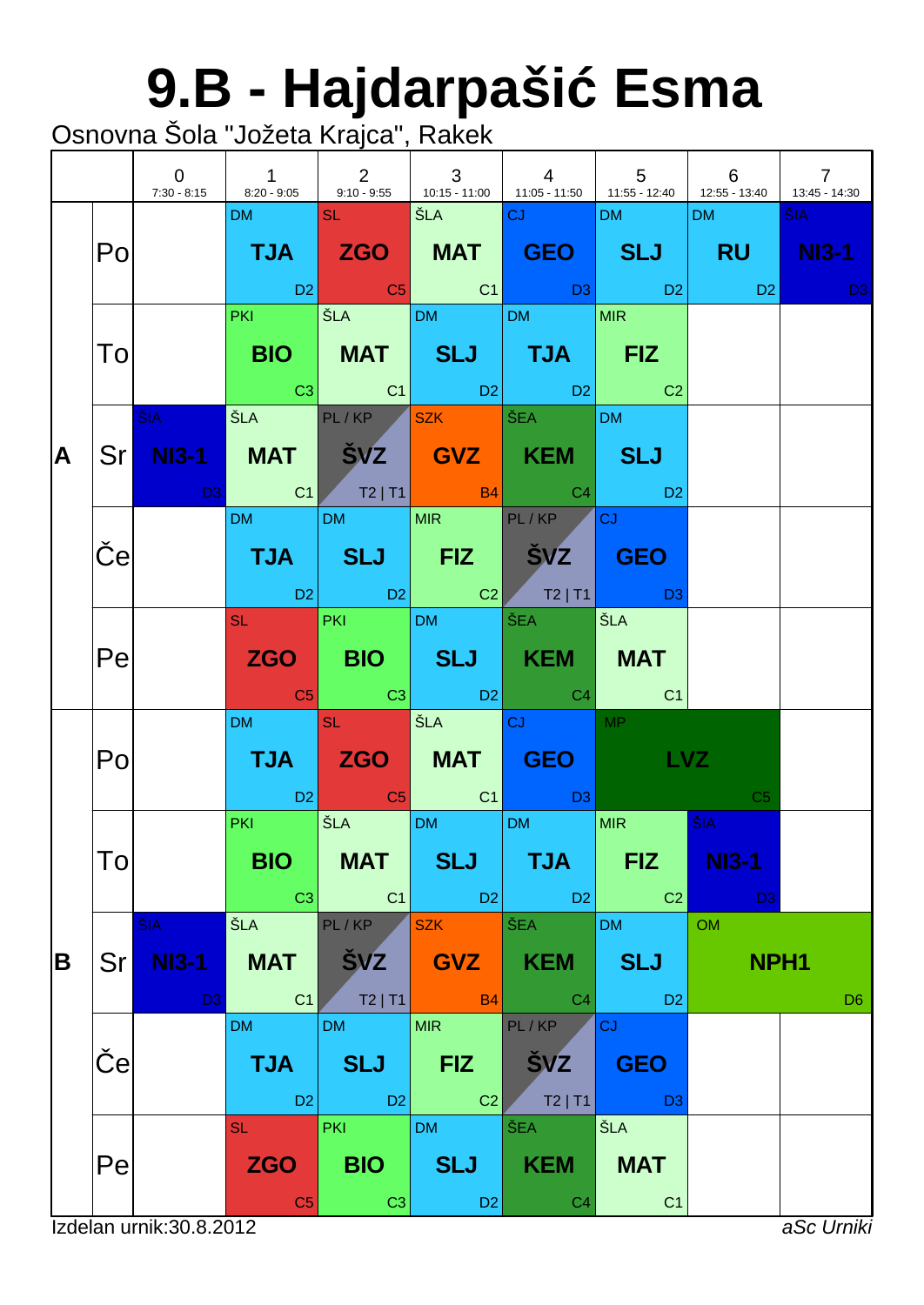# **9.B - Hajdarpaši Esma**

|   |                 | $\overline{0}$<br>$7:30 - 8:15$ | $\mathbf{1}$<br>$8:20 - 9:05$ | $\overline{2}$<br>$9:10 - 9:55$ | 3<br>10:15 - 11:00 | $\overline{4}$<br>$11:05 - 11:50$ | $5\phantom{.0}$<br>11:55 - 12:40 | 6<br>12:55 - 13:40 | $\overline{7}$<br>13:45 - 14:30 |
|---|-----------------|---------------------------------|-------------------------------|---------------------------------|--------------------|-----------------------------------|----------------------------------|--------------------|---------------------------------|
|   |                 |                                 | <b>DM</b>                     | <b>SL</b>                       | ŠLA                | CJ                                | <b>DM</b>                        | <b>DM</b>          | ŠIA                             |
|   | Po              |                                 | <b>TJA</b>                    |                                 | <b>MAT</b>         | GEO                               | SLJ                              | RU                 | <b>NI3-1</b>                    |
|   |                 |                                 | D <sub>2</sub>                | $\overline{C5}$                 | C1                 | $\Box$ D3                         | D2                               | D2                 | D <sub>3</sub>                  |
|   |                 |                                 | <b>PKI</b>                    | ŠLA                             | <b>DM</b>          | <b>DM</b>                         | <b>MIR</b>                       |                    |                                 |
|   | To              |                                 | <b>BIO</b>                    | MAT                             | SLJ                | $\blacksquare$ TJA $\blacksquare$ | $ $ FIZ                          |                    |                                 |
|   |                 |                                 | C3                            | C1                              | D2                 | D2                                | C <sub>2</sub>                   |                    |                                 |
|   |                 | ŠIA                             | ŠLA I                         | PL/KP                           | <b>SZK</b>         | ŠEA                               | <b>DM</b>                        |                    |                                 |
| A | Sr              | NI3-1                           | <b>MAT</b>                    | ∣ švz ∣                         | GVZ                | KEM                               | <b>SLJ</b>                       |                    |                                 |
|   |                 | D3                              | $\overline{C}$ C1             | $ $ T2   T1                     | <b>B4</b>          | C4                                | <b>D2</b>                        |                    |                                 |
|   |                 |                                 | <b>DM</b>                     | <b>DM</b>                       | <b>MIR</b>         | PL/KP                             | CJ                               |                    |                                 |
|   | $\vert e \vert$ |                                 | <b>TJA</b>                    | SLJ                             | <b>FIZ</b>         |                                   | <b>GEO</b>                       |                    |                                 |
|   |                 |                                 | D2                            | D2                              | $\overline{C2}$    | $\vert$ T2   T1                   | D3                               |                    |                                 |
|   |                 |                                 | <b>SL</b> the set             | <b>PKI</b>                      | <b>DM</b>          | ∫ŠEA ∣                            | ŠLA                              |                    |                                 |
|   | Pe              |                                 | <b>ZGO</b>                    | <b>BIO</b>                      | SLJ                | KEM                               | <b>MAT</b>                       |                    |                                 |
|   |                 |                                 | C <sub>5</sub>                | C3                              | <b>D2</b>          | C4                                | C <sub>1</sub>                   |                    |                                 |
|   |                 |                                 | <b>DM</b>                     | <b>SL</b>                       | ŠLA                | CJ                                | MP                               |                    |                                 |
|   | Po              |                                 | <b>TJA</b>                    | ZGO                             | MAT                | GEO                               |                                  | <b>LVZ</b>         |                                 |
|   |                 |                                 | D <sub>2</sub>                | C5                              | C <sub>1</sub>     | D3                                |                                  | C <sub>5</sub>     |                                 |
|   |                 |                                 | <b>PKI</b>                    | ŠLA                             | <b>DM</b>          | <b>DM</b>                         | <b>MIR</b>                       | ŠIA                |                                 |
|   | Tо              |                                 | <b>BIO</b>                    | <b>MAT</b>                      | <b>SLJ</b>         | <b>TJA</b>                        | <b>FIZ</b>                       | <b>NI3-1</b>       |                                 |
|   |                 |                                 | C <sub>3</sub>                | C1                              | D <sub>2</sub>     | D <sub>2</sub>                    | C <sub>2</sub>                   | D <sub>3</sub>     |                                 |
|   |                 | ŠIA                             | ŠLA                           | PL/KP                           | <b>SZK</b>         | ŠEA                               | <b>DM</b>                        | <b>OM</b>          |                                 |
| B | Sr              | <b>NI3-1</b>                    | <b>MAT</b>                    | ŠVZ                             | <b>GVZ</b>         | <b>KEM</b>                        | <b>SLJ</b>                       |                    | NPH <sub>1</sub>                |
|   |                 | D <sub>3</sub>                  | C <sub>1</sub>                | $T2$   T1                       | <b>B4</b>          | C <sub>4</sub>                    | D <sub>2</sub>                   |                    | D <sub>6</sub>                  |
|   |                 |                                 | DM                            | <b>DM</b>                       | <b>MIR</b>         | PL/KP                             | CJ                               |                    |                                 |
|   | e               |                                 | <b>TJA</b>                    | <b>SLJ</b>                      | <b>FIZ</b>         | ŠVZ                               | <b>GEO</b>                       |                    |                                 |
|   |                 |                                 | D <sub>2</sub>                | D <sub>2</sub>                  | C <sub>2</sub>     | $T2$   T1                         | D <sub>3</sub>                   |                    |                                 |
|   |                 |                                 | <b>SL</b>                     | PKI                             | DM                 | ŠEA                               | ŠLA                              |                    |                                 |
|   | Pe              |                                 | <b>ZGO</b>                    | <b>BIO</b>                      | <b>SLJ</b>         | <b>KEM</b>                        | <b>MAT</b>                       |                    |                                 |
|   |                 |                                 | C <sub>5</sub>                | C <sub>3</sub>                  | D <sub>2</sub>     | C <sub>4</sub>                    | C <sub>1</sub>                   |                    |                                 |
|   |                 | Izdelan urnik: 30.8.2012        |                               |                                 |                    |                                   |                                  |                    | aSc Urniki                      |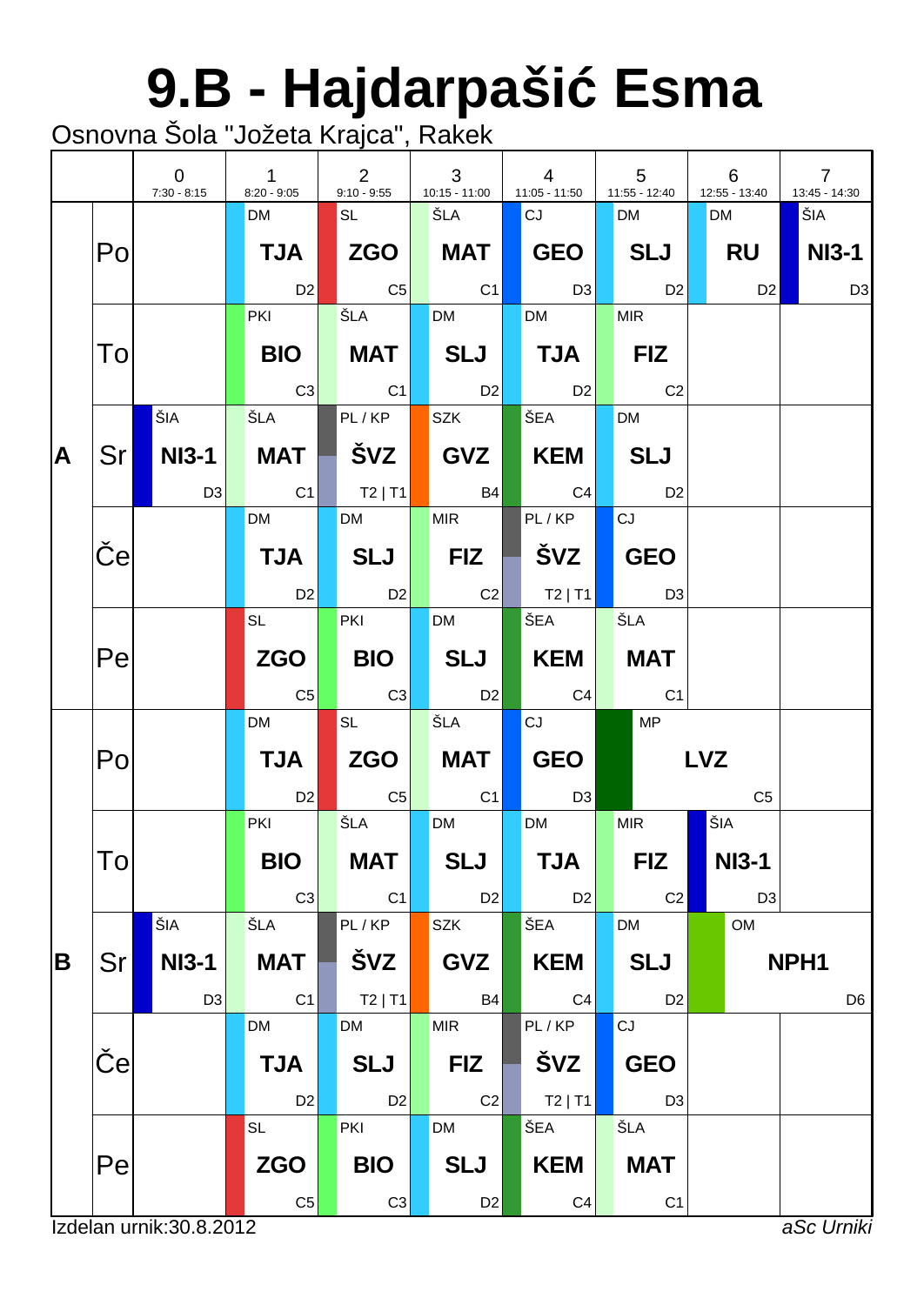## **9.B - Ilerši Ambrož**

|   |    | $\overline{0}$           | $\begin{array}{ccc} \end{array}$ 1<br>7:30 - 8:15   8:20 - 9:05   9:10 - 9:55   10:15 - 11:00   11:05 - 11:50   11:55 - 12:40   12:55 - 13:40 | $\begin{array}{ccc} & 2 \end{array}$       | $\begin{array}{ c c c c c }\n\hline\n& & & 3\n\end{array}$ |                                                                                                                                                                                                                                                              |                                           | 6                             | $\overline{7}$<br>13:45 - 14:30 |
|---|----|--------------------------|-----------------------------------------------------------------------------------------------------------------------------------------------|--------------------------------------------|------------------------------------------------------------|--------------------------------------------------------------------------------------------------------------------------------------------------------------------------------------------------------------------------------------------------------------|-------------------------------------------|-------------------------------|---------------------------------|
|   | Po |                          | DM <b>DM</b>                                                                                                                                  | <b>SL SL</b>                               | SEA CJ                                                     | TJA ZGO MAT GEO SLJ RU<br>in the set of the set of the set of the set of the set of the set of the set of the set of the set of the set<br>In the set of the set of the set of the set of the set of the set of the set of the set of the set of the set<br> | <b>DM</b>                                 | DM                            |                                 |
|   | To |                          |                                                                                                                                               |                                            |                                                            | PKI SLA DM DM MIR<br>BIO   MAT   SLJ   TJA   FIZ<br>$\begin{array}{ c c c c c c }\hline \text{C3} & \text{C1} & \text{D2} & \text{D2} & \text{C2} \\\hline \end{array}$                                                                                      |                                           |                               |                                 |
| A | Sr |                          |                                                                                                                                               |                                            |                                                            | ŠLA PL/KP SZK ŠEA DM PL<br>MAT ŠVZ GVZ KEM SLJ<br>$\begin{array}{ c c c c c c }\hline \text{C1} & \text{T2}\mid \text{T1} & \text{B4} & \text{C4} & \text{D2} \\\hline \end{array}$                                                                          |                                           | <b>ŠZZ1</b>                   | T1                              |
|   | e  |                          | DM and the state                                                                                                                              |                                            | DM MIR PL/KP                                               | TJA SLJ FIZ ŠVZ GEO                                                                                                                                                                                                                                          | $ {\rm C} \rangle$                        |                               |                                 |
|   | Pe |                          |                                                                                                                                               |                                            | SL PKI DM ŠEA                                              | ZGO BIO SLJ KEM MAT<br><b>Example 1</b> C3 C3 D2 C4 C1                                                                                                                                                                                                       | ŠLA                                       |                               |                                 |
|   | Po |                          | DM and the state                                                                                                                              | <b>SL SL</b>                               |                                                            | TJA ZGO MAT GEO LVZ<br>D2 C5 C1 D3                                                                                                                                                                                                                           | <b>MP</b>                                 | C <sub>5</sub>                |                                 |
|   | Tо |                          | <b>PKI</b> POINT<br><b>BIO</b><br>C3                                                                                                          | <b>MAT</b><br>C1                           | SLA DM DM<br><b>SLJ</b><br>D2                              | <b>TJA</b><br>D <sub>2</sub>                                                                                                                                                                                                                                 | MIR<br><b>FIZ</b><br>C <sub>2</sub>       |                               |                                 |
| B | Sr |                          | ŠLA<br><b>MAT</b><br>C <sub>1</sub>                                                                                                           | PL/KP<br><b>ŠVZ</b><br>$T2$   T1           | <b>SZK</b><br><b>GVZ</b><br><b>B4</b>                      | ŠEA<br><b>KEM</b><br>C <sub>4</sub>                                                                                                                                                                                                                          | <b>DM</b><br><b>SLJ</b><br>D <sub>2</sub> | <b>OM</b><br>NPH <sub>1</sub> | D <sub>6</sub>                  |
|   | e  |                          | <b>DM</b><br><b>TJA</b><br>D <sub>2</sub>                                                                                                     | <b>DM</b><br><b>SLJ</b><br>D2              | <b>MIR</b><br><b>FIZ</b><br>C <sub>2</sub>                 | PL/KP<br><b>SVZ</b><br>$T2$   T1                                                                                                                                                                                                                             | CJ<br><b>GEO</b><br>D <sub>3</sub>        |                               |                                 |
|   | Pe |                          | <b>SL</b><br><b>ZGO</b><br>C <sub>5</sub>                                                                                                     | <b>PKI</b><br><b>BIO</b><br>C <sub>3</sub> | <b>DM</b><br><b>SLJ</b><br>D <sub>2</sub>                  | ŠEA<br><b>KEM</b><br>C <sub>4</sub>                                                                                                                                                                                                                          | ŠLA<br><b>MAT</b><br>C <sub>1</sub>       |                               |                                 |
|   |    | Izdelan urnik: 30.8.2012 |                                                                                                                                               |                                            |                                                            |                                                                                                                                                                                                                                                              |                                           |                               | aSc Urniki                      |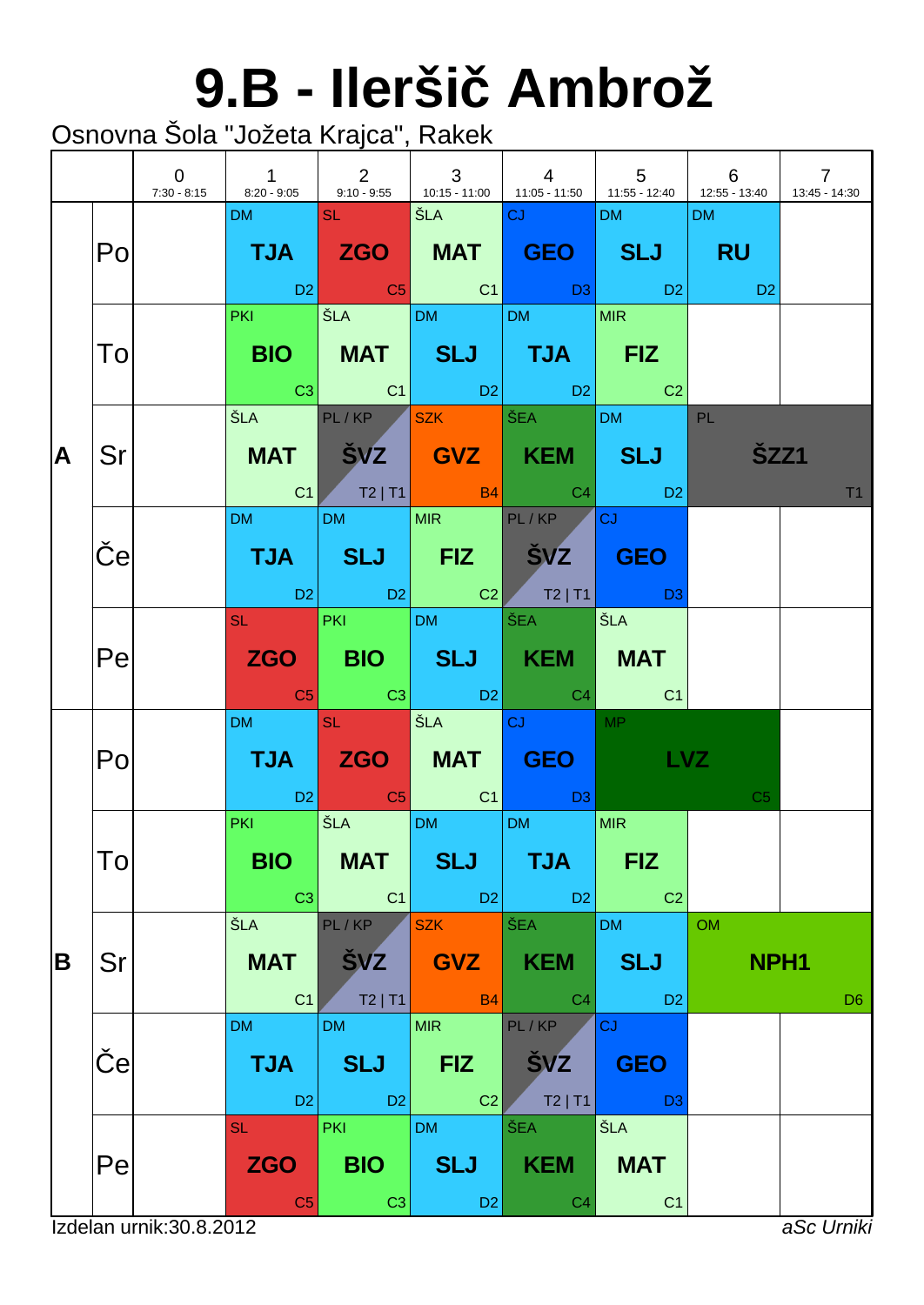# **9.B - Ilerši Ambrož**

|   |    | $\overline{0}$<br>$7:30 - 8:15$ | $\mathbf{1}$<br>$8:20 - 9:05$ | $2^{\circ}$<br>$9:10 - 9:55$ | 3<br>10:15 - 11:00             | $\overline{4}$<br>11:05 - 11:50                | $5\phantom{.0}$<br>11:55 - 12:40 | 6<br>12:55 - 13:40 | $\overline{7}$<br>13:45 - 14:30 |
|---|----|---------------------------------|-------------------------------|------------------------------|--------------------------------|------------------------------------------------|----------------------------------|--------------------|---------------------------------|
|   |    |                                 | <b>DM</b>                     | SL                           | ŠLA                            | CJ                                             | <b>DM</b>                        | <b>DM</b>          |                                 |
|   | Po |                                 | <b>TJA</b>                    | <b>ZGO</b>                   | <b>MAT</b>                     | $\mid$ GEO $\mid$                              | SLJ                              | RU                 |                                 |
|   |    |                                 | D <sub>2</sub>                | $  \text{C5}  $              | C1                             | $\Box$ D3                                      | D2                               | D <sub>2</sub>     |                                 |
|   |    |                                 | <b>PKI</b>                    | ŠLA                          | <b>DM</b>                      | <b>DM</b>                                      | <b>MIR</b>                       |                    |                                 |
|   | To |                                 | <b>BIO</b>                    | MAT                          | SLJ                            | $\blacksquare$ TJA $\blacksquare$              | FIZ                              |                    |                                 |
|   |    |                                 | C3                            | C1                           | D2                             | D2                                             | C <sub>2</sub>                   |                    |                                 |
|   |    |                                 | ŠLA I                         | PL/KP                        | <b>SZK</b>                     | ŠEA                                            | <b>DM</b>                        | PL                 |                                 |
| A | Sr |                                 | <b>MAT</b>                    | │ ŠVZ │                      | GVZ                            | KEM                                            | SLJ                              |                    | ŠZZ1                            |
|   |    |                                 | C <sub>1</sub>                | $ $ T2   T1                  | <b>B4</b>                      | C4                                             | D <sub>2</sub>                   |                    | T <sub>1</sub>                  |
|   |    |                                 | <b>DM</b>                     | <b>DM</b>                    | <b>MIR</b>                     | PL/KP                                          | CJ                               |                    |                                 |
|   | e  |                                 | <b>TJA</b>                    | SLJ                          | $\blacksquare$ FIZ $\parallel$ |                                                | <b>GEO</b>                       |                    |                                 |
|   |    |                                 | D2                            | D2                           | $\overline{C2}$                | $\begin{bmatrix} 1 & 1 \\ 1 & 1 \end{bmatrix}$ | D3                               |                    |                                 |
|   |    |                                 | <b>SL</b> to the set          | <b>PKI</b>                   | <b>DM</b>                      | ∫ŠEA ∣                                         | ŠLA                              |                    |                                 |
|   | Pe |                                 | <b>ZGO</b>                    | <b>BIO</b>                   | SLJ                            | <b>KEM</b>                                     | MAT                              |                    |                                 |
|   |    |                                 | C <sub>5</sub>                | C3                           | <b>D2</b>                      | C4                                             | C <sub>1</sub>                   |                    |                                 |
|   |    |                                 | <b>DM</b>                     | <b>SL</b>                    | ŠLA                            | CJ                                             | MP                               |                    |                                 |
|   | Po |                                 | <b>TJA</b>                    | ZGO                          | MAT                            | GEO                                            |                                  | <b>LVZ</b>         |                                 |
|   |    |                                 | D <sub>2</sub>                | $\overline{C5}$              | C <sub>1</sub>                 | D3                                             |                                  | C <sub>5</sub>     |                                 |
|   |    |                                 | <b>PKI</b>                    | ŠLA                          | <b>DM</b>                      | <b>DM</b>                                      | <b>MIR</b>                       |                    |                                 |
|   | Tо |                                 | <b>BIO</b>                    | <b>MAT</b>                   | <b>SLJ</b>                     | <b>TJA</b>                                     | <b>FIZ</b>                       |                    |                                 |
|   |    |                                 | C <sub>3</sub>                | C1                           | D2                             | D <sub>2</sub>                                 | C <sub>2</sub>                   |                    |                                 |
|   |    |                                 | ŠLA                           | PL/KP                        | <b>SZK</b>                     | ŠEA                                            | <b>DM</b>                        | OM                 |                                 |
| B | Sr |                                 | <b>MAT</b>                    | ŠVZ                          | <b>GVZ</b>                     | <b>KEM</b>                                     | <b>SLJ</b>                       |                    | NPH <sub>1</sub>                |
|   |    |                                 | C <sub>1</sub>                | $T2$   T1                    | <b>B4</b>                      | C <sub>4</sub>                                 | D <sub>2</sub>                   |                    | D <sub>6</sub>                  |
|   |    |                                 | <b>DM</b>                     | <b>DM</b>                    | <b>MIR</b>                     | PL/KP                                          | CJ                               |                    |                                 |
|   | e  |                                 | <b>TJA</b>                    | <b>SLJ</b>                   | <b>FIZ</b>                     | ŠVZ                                            | <b>GEO</b>                       |                    |                                 |
|   |    |                                 | D <sub>2</sub>                | D <sub>2</sub>               | C <sub>2</sub>                 | $T2$   T1                                      | D <sub>3</sub>                   |                    |                                 |
|   |    |                                 | SL                            | PKI                          | DM                             | ŠEA                                            | ŠLA                              |                    |                                 |
|   | Pe |                                 | <b>ZGO</b>                    | <b>BIO</b>                   | <b>SLJ</b>                     | <b>KEM</b>                                     | <b>MAT</b>                       |                    |                                 |
|   |    |                                 | C <sub>5</sub>                | C <sub>3</sub>               | D <sub>2</sub>                 | C <sub>4</sub>                                 | C <sub>1</sub>                   |                    |                                 |
|   |    | Izdelan urnik: 30.8.2012        |                               |                              |                                |                                                |                                  |                    | aSc Urniki                      |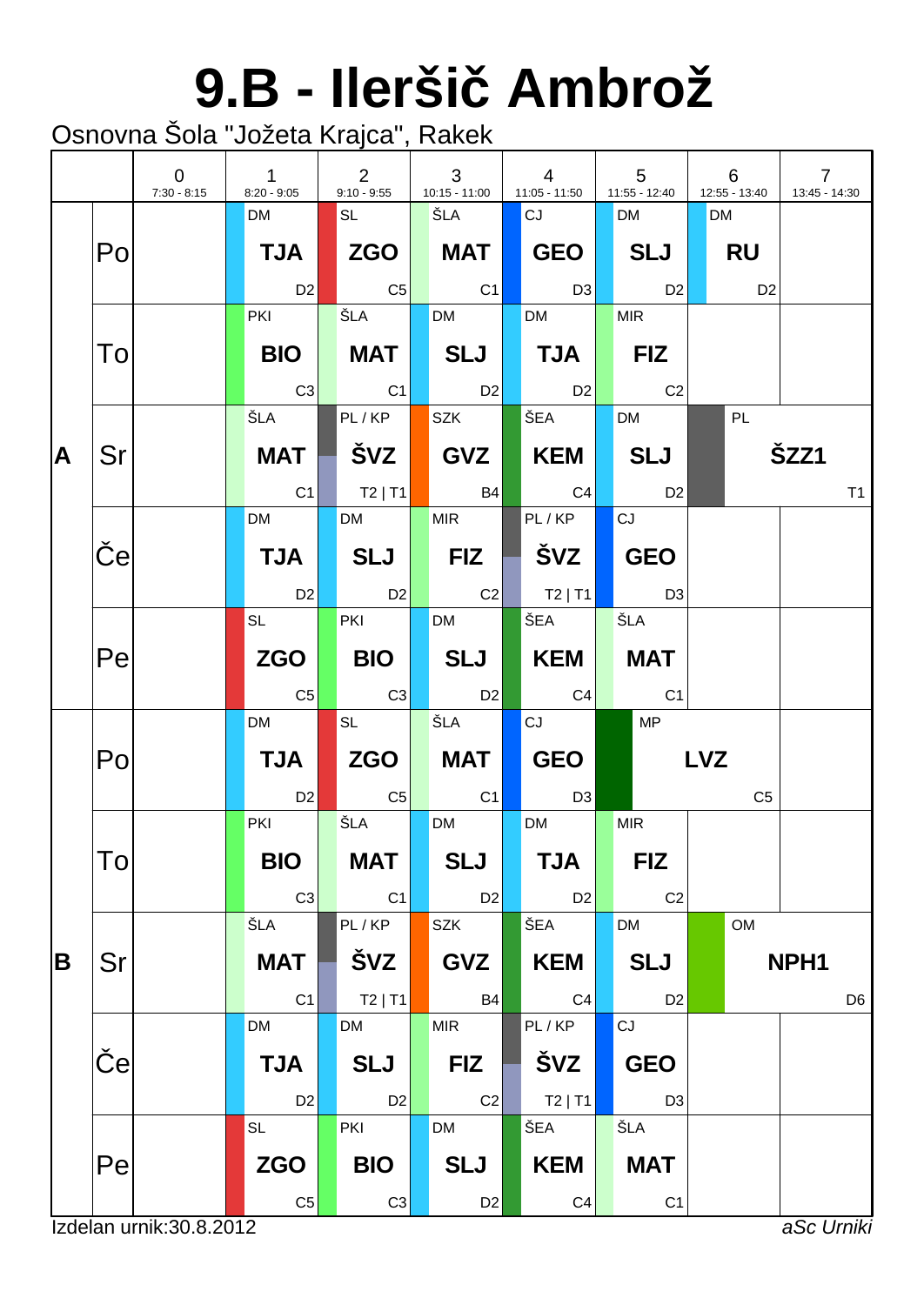# **9.B - Ilerši Matija**

|   |                 | $\overline{0}$           | $\sim$ 1<br>7:30 - 8:15 8:20 - 9:05 9:10 - 9:55 10:15 - 11:00 11:05 - 11:50 1:55 - 12:40 1:55 - 13:40 | $\begin{array}{ccc} & & 2 \end{array}$     | $\begin{array}{ c c c c c }\n\hline\n& & & 3\n\end{array}$ | $\begin{array}{ccc} & 4 \end{array}$                                                                                                               | $\begin{array}{cccc} \begin{array}{cccc} \end{array} & 5 & \end{array}$ 6                                                                                                                                                                                                                                                                                                                                       |                               | $\overline{7}$<br>13:45 - 14:30 |
|---|-----------------|--------------------------|-------------------------------------------------------------------------------------------------------|--------------------------------------------|------------------------------------------------------------|----------------------------------------------------------------------------------------------------------------------------------------------------|-----------------------------------------------------------------------------------------------------------------------------------------------------------------------------------------------------------------------------------------------------------------------------------------------------------------------------------------------------------------------------------------------------------------|-------------------------------|---------------------------------|
|   | Po              |                          | DM and the                                                                                            | <b>SL SL</b>                               | SEA CJ                                                     | TJA ZGO MAT GEO SLJ RU                                                                                                                             | DM and the                                                                                                                                                                                                                                                                                                                                                                                                      | DM                            |                                 |
|   | To              |                          | <b>PKI</b>                                                                                            |                                            | SLA DM DM                                                  | BIO   MAT   SLJ   TJA   FIZ<br>$\begin{array}{ c c c c c c }\hline \text{C3} & \text{C1} & \text{D2} & \text{D2} & \text{C2} \\\hline \end{array}$ | MIR                                                                                                                                                                                                                                                                                                                                                                                                             |                               |                                 |
| A | Sr              |                          |                                                                                                       |                                            | ŠLA PL/KP SZK ŠEA                                          | MAT SVZ GVZ KEM SLJ<br>C1 T2   T1 B4 C4 D2                                                                                                         | DM PL                                                                                                                                                                                                                                                                                                                                                                                                           | <b>SZZ1</b>                   | T <sub>1</sub>                  |
|   | $\vert e \vert$ |                          | DM and the state                                                                                      |                                            | DM MIR PL/KP                                               | TJA SLJ FIZ ŠVZ GEO<br>D2 D2 C2 T2 T1 D3                                                                                                           | lcJ -                                                                                                                                                                                                                                                                                                                                                                                                           |                               |                                 |
|   | Pe              |                          |                                                                                                       |                                            | SL PKI DM ŠEA                                              | ZGO   BIO   SLJ   KEM   MAT<br><b>Example 1</b> C3 C3 D2 C4 C4                                                                                     | ŠLA                                                                                                                                                                                                                                                                                                                                                                                                             |                               |                                 |
|   | Po              |                          | DM and the state                                                                                      | $SL = \Box$                                | <b>SEA CJ CJ</b>                                           | TJA ZGO MAT GEO<br>D2 C5 C1 D3                                                                                                                     | <b>MP</b><br><b>LVZ</b>                                                                                                                                                                                                                                                                                                                                                                                         | C <sub>5</sub>                |                                 |
|   | To              |                          | <b>PKI Contract</b><br><b>BIO</b><br>C3                                                               | <b>MAT</b><br> C1                          | SLA DM DM<br><b>SLJ</b><br>$\Box$ D2                       | <b>TJA</b><br>D <sub>2</sub>                                                                                                                       | <b>MIR</b><br><b>FIZ</b><br>C <sub>2</sub>                                                                                                                                                                                                                                                                                                                                                                      |                               |                                 |
| B | Sr              |                          | ŠLA<br><b>MAT</b><br>C <sub>1</sub>                                                                   | PL/KP<br>ŠVZ<br>$T2$   T1                  | <b>SZK</b><br><b>GVZ</b><br>B4                             | ŠEA<br><b>KEM</b><br>C <sub>4</sub>                                                                                                                | <b>DM</b><br><b>SLJ</b><br>D <sub>2</sub>                                                                                                                                                                                                                                                                                                                                                                       | <b>OM</b><br>NPH <sub>1</sub> | D <sub>6</sub>                  |
|   | e               |                          | <b>DM</b><br><b>TJA</b><br>D <sub>2</sub>                                                             | <b>DM</b><br><b>SLJ</b><br>D2              | <b>MIR</b><br><b>FIZ</b><br>C <sub>2</sub>                 | PL/KP<br><b>SVZ</b><br>$T2$   T1                                                                                                                   | <b>CJ</b><br><b>GEO</b><br>$\overline{D}$ $\overline{D}$ $\overline{D}$ $\overline{D}$ $\overline{D}$ $\overline{D}$ $\overline{D}$ $\overline{D}$ $\overline{D}$ $\overline{D}$ $\overline{D}$ $\overline{D}$ $\overline{D}$ $\overline{D}$ $\overline{D}$ $\overline{D}$ $\overline{D}$ $\overline{D}$ $\overline{D}$ $\overline{D}$ $\overline{D}$ $\overline{D}$ $\overline{D}$ $\overline{D}$ $\overline{$ |                               |                                 |
|   | Pe              |                          | <b>SL</b><br><b>ZGO</b><br>C <sub>5</sub>                                                             | <b>PKI</b><br><b>BIO</b><br>C <sub>3</sub> | <b>DM</b><br><b>SLJ</b><br>D <sub>2</sub>                  | ŠEA<br><b>KEM</b><br>C <sub>4</sub>                                                                                                                | <b>ŠLA</b><br><b>MAT</b><br>C <sub>1</sub>                                                                                                                                                                                                                                                                                                                                                                      |                               |                                 |
|   |                 | Izdelan urnik: 30.8.2012 |                                                                                                       |                                            |                                                            |                                                                                                                                                    |                                                                                                                                                                                                                                                                                                                                                                                                                 |                               | aSc Urniki                      |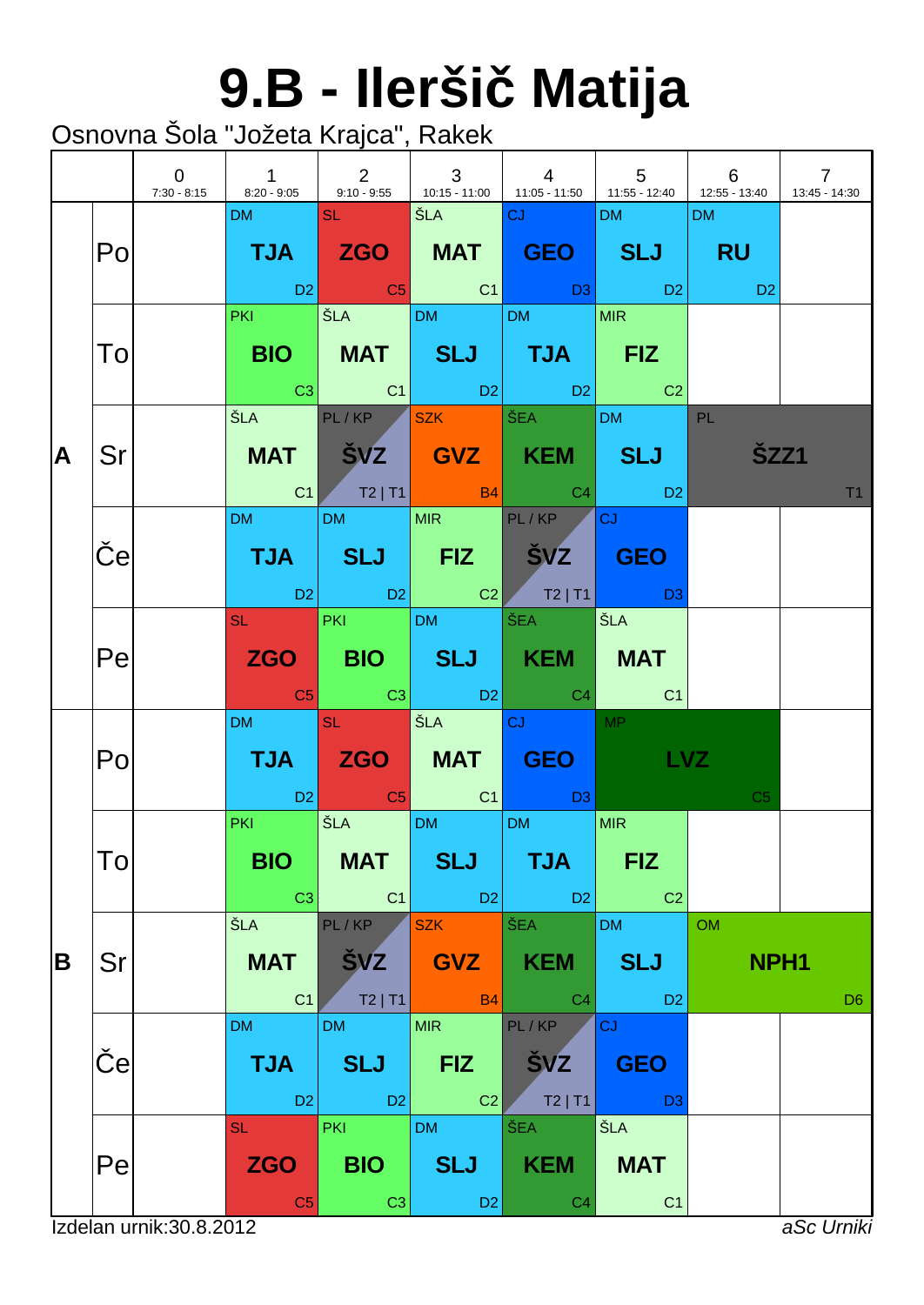# **9.B - Ilerši Matija**

|          |              | $\overline{0}$<br>$7:30 - 8:15$ | $\mathbf{1}$<br>$8:20 - 9:05$ | $\overline{2}$<br>$9:10 - 9:55$ | $\mathbf{3}$<br>$10:15 - 11:00$ | $\overline{4}$<br>11:05 - 11:50   | $5\overline{5}$<br>11:55 - 12:40 |            | 6<br>12:55 - 13:40 | $\overline{7}$<br>13:45 - 14:30 |                |
|----------|--------------|---------------------------------|-------------------------------|---------------------------------|---------------------------------|-----------------------------------|----------------------------------|------------|--------------------|---------------------------------|----------------|
|          |              |                                 | <b>DM</b>                     | SL                              | ŠLA                             | CJ                                | <b>DM</b>                        |            | <b>DM</b>          |                                 |                |
|          | Po           |                                 | <b>TJA</b>                    | <b>ZGO</b>                      | <b>MAT</b>                      | GEO                               | SLJ                              |            | RU                 |                                 |                |
|          |              |                                 | D <sub>2</sub>                | C5                              | $\overline{C1}$                 | $\Box$ D3                         | D2                               |            | D <sub>2</sub>     |                                 |                |
|          |              |                                 | <b>PKI</b>                    | ŠLA                             | <b>DM</b>                       | <b>DM</b>                         | <b>MIR</b>                       |            |                    |                                 |                |
|          | To           |                                 | BIO                           | <b>MAT</b>                      | $\vert$ SLJ $\vert$             | $\blacksquare$ TJA $\blacksquare$ | FIZ                              |            |                    |                                 |                |
|          |              |                                 | C3                            | C1                              | D2                              | D2                                | C <sub>2</sub>                   |            |                    |                                 |                |
|          |              |                                 | ŠLA                           | PL/KP                           | <b>SZK</b>                      | ŠEA                               | <b>DM</b>                        |            | PL                 |                                 |                |
| <b>A</b> | Sr           |                                 | MAT                           | │ ŠVZ │                         | GVZ                             | $\blacksquare$ KEM $\blacksquare$ | <b>SLJ</b>                       |            |                    | ŠZZ1                            |                |
|          |              |                                 | C1                            | $\vert$ T2   T1 $\vert$         | <b>B4</b>                       | C4                                | D <sub>2</sub>                   |            |                    |                                 | T <sub>1</sub> |
|          |              |                                 | <b>DM</b>                     | <b>DM</b>                       | <b>MIR</b>                      | PL/KP                             | CJ                               |            |                    |                                 |                |
|          | $\mathbf{e}$ |                                 | <b>TJA</b>                    | SLJ                             | $ $ FIZ $ $                     | ▌ŠVZ丨                             | <b>GEO</b>                       |            |                    |                                 |                |
|          |              |                                 | <b>D2</b>                     | D2                              | $\sim$ C2                       | $\blacksquare$ T2   T1            | D3                               |            |                    |                                 |                |
|          |              |                                 | $SL \qquad \qquad$            | PKI                             | <b>DM</b>                       | $\overline{\text{SEA}}$           | ŠLA                              |            |                    |                                 |                |
|          | Pe           |                                 | <b>ZGO</b>                    | <b>BIO</b>                      | SLJ                             | KEM                               | <b>MAT</b>                       |            |                    |                                 |                |
|          |              |                                 | C <sub>5</sub>                | C3                              | D <sub>2</sub>                  | C4                                | C1                               |            |                    |                                 |                |
|          |              |                                 | <b>DM</b>                     | <b>SL</b>                       | ŠLA                             | CJ                                | MP                               |            |                    |                                 |                |
|          | Po           |                                 | <b>TJA</b>                    | <b>ZGO</b>                      | <b>MAT</b>                      | GEO                               |                                  | <b>LVZ</b> |                    |                                 |                |
|          |              |                                 | D <sub>2</sub>                | $  \mathsf{C5}  $               | C <sub>1</sub>                  | <b>D3</b>                         |                                  |            | C <sub>5</sub>     |                                 |                |
|          |              |                                 | PKI                           | ŠLA                             | <b>DM</b>                       | <b>DM</b>                         | <b>MIR</b>                       |            |                    |                                 |                |
|          | To           |                                 | <b>BIO</b>                    | <b>MAT</b>                      | <b>SLJ</b>                      | <b>TJA</b>                        | <b>FIZ</b>                       |            |                    |                                 |                |
|          |              |                                 | C <sub>3</sub>                | C <sub>1</sub>                  | D2                              | D <sub>2</sub>                    | C <sub>2</sub>                   |            |                    |                                 |                |
|          |              |                                 | ŠLA                           | PL/KP                           | <b>SZK</b>                      | ŠEA                               | <b>DM</b>                        |            | OM                 |                                 |                |
| B        | Sr           |                                 | <b>MAT</b>                    | ŠVZ                             | <b>GVZ</b>                      | <b>KEM</b>                        | <b>SLJ</b>                       |            |                    | NPH <sub>1</sub>                |                |
|          |              |                                 | C <sub>1</sub>                | $T2$   T1                       | <b>B4</b>                       | C <sub>4</sub>                    | D <sub>2</sub>                   |            |                    |                                 | D <sub>6</sub> |
|          |              |                                 | DM                            | <b>DM</b>                       | <b>MIR</b>                      | PL/KP                             | CJ                               |            |                    |                                 |                |
|          | e            |                                 | <b>TJA</b>                    | <b>SLJ</b>                      | <b>FIZ</b>                      | ŠVZ                               | <b>GEO</b>                       |            |                    |                                 |                |
|          |              |                                 | D <sub>2</sub>                | D <sub>2</sub>                  | C2                              | $T2$   T1                         | D <sub>3</sub>                   |            |                    |                                 |                |
|          |              |                                 | <b>SL</b>                     | PKI                             | <b>DM</b>                       | ŠEA                               | ŠLA                              |            |                    |                                 |                |
|          | Pe           |                                 | <b>ZGO</b>                    | <b>BIO</b>                      | <b>SLJ</b>                      | <b>KEM</b>                        | <b>MAT</b>                       |            |                    |                                 |                |
|          |              |                                 | $\mathbb{C}5$                 | C <sub>3</sub>                  | D <sub>2</sub>                  | C <sub>4</sub>                    | C <sub>1</sub>                   |            |                    |                                 |                |
|          |              | Izdelan urnik: 30.8.2012        |                               |                                 |                                 |                                   |                                  |            |                    | aSc Urniki                      |                |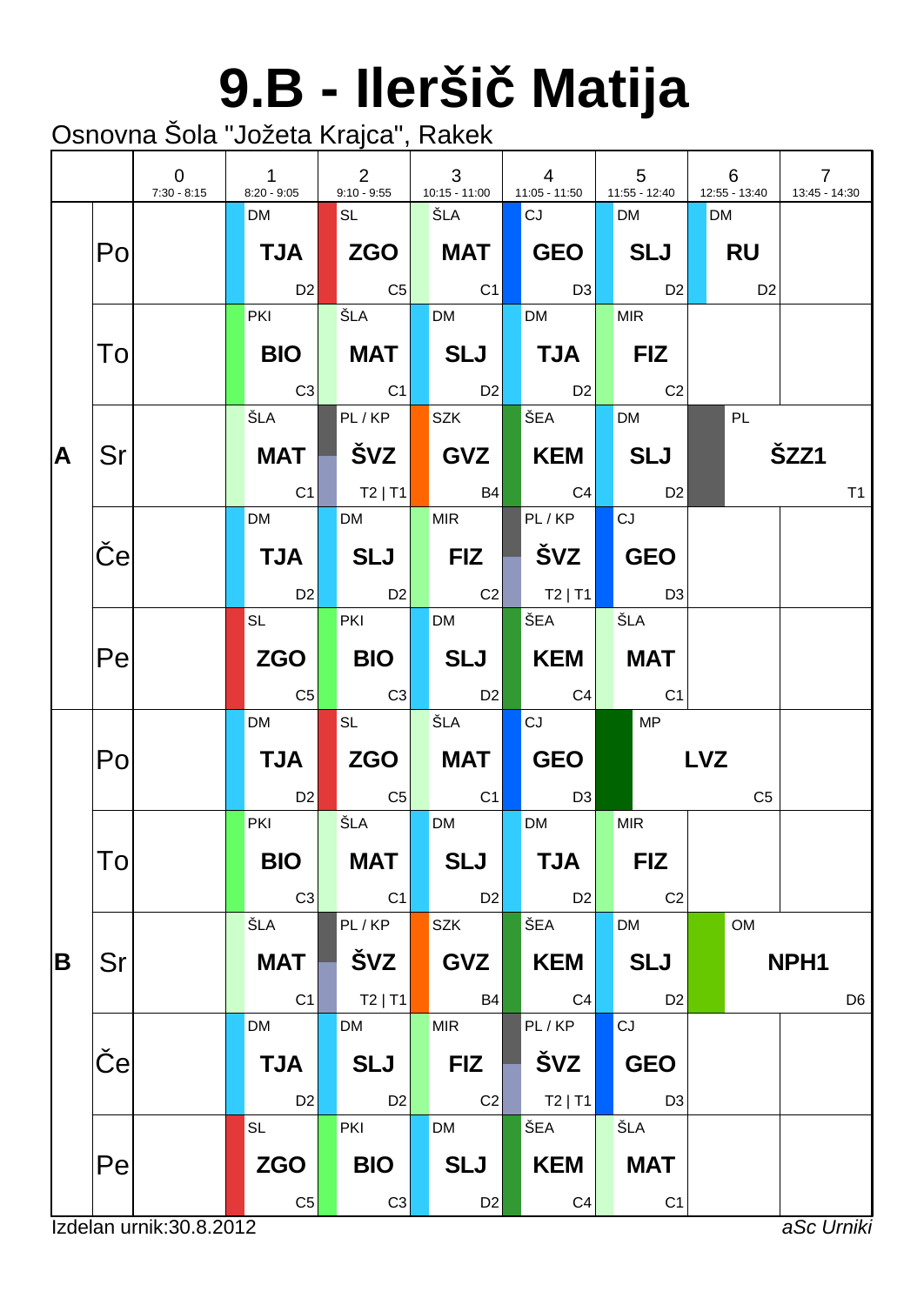#### **9.B - Janeš Jana**

|   |    | $\overline{0}$           | 7:30 - 8:15 8:20 - 9:05 9:10 - 9:55 10:15 - 11:00 11:05 - 11:50 11:55 - 12:40 12:55 - 13:40 |                                            |                                            | $\begin{array}{ccc} \end{array}$                                                                                                                                                                                                                             | $\begin{array}{ccc} & 5 & \end{array}$    | 6                                                                                                                | $\overline{7}$<br>13:45 - 14:30 |
|---|----|--------------------------|---------------------------------------------------------------------------------------------|--------------------------------------------|--------------------------------------------|--------------------------------------------------------------------------------------------------------------------------------------------------------------------------------------------------------------------------------------------------------------|-------------------------------------------|------------------------------------------------------------------------------------------------------------------|---------------------------------|
|   | Po |                          | DM                                                                                          | <b>SL</b> Production                       | │ŠLA │ <mark>CJ</mark>                     | TJA ZGO MAT GEO SLJ RU<br>in the set of the set of the set of the set of the set of the set of the set of the set of the set of the set<br>In the set of the set of the set of the set of the set of the set of the set of the set of the set of the set<br> | <b>DM</b>                                 | DM<br><b>Daniel Daniel Daniel Daniel Daniel Daniel Daniel Daniel Daniel Daniel Daniel Daniel Daniel Daniel D</b> |                                 |
|   | To |                          |                                                                                             |                                            |                                            | PKI SLA DM DM MIR<br>BIO   MAT   SLJ   TJA   FIZ<br>$\begin{array}{ c c c c c c c c c } \hline \quad & \text{C3} & \text{C1} & \text{D2} & \text{D2} & \text{C2} \ \hline \end{array}$                                                                       |                                           |                                                                                                                  |                                 |
| A | Sr |                          |                                                                                             |                                            |                                            | ŠLA PL/KP <mark>SZK ŠEA DM PL</mark><br>MAT ŠVZ GVZ KEM SLJ<br>$C1$ $T2$   $T1$ $B4$ $C4$ $D2$                                                                                                                                                               |                                           | <b>ŠZZ1</b>                                                                                                      | T1                              |
|   | e  |                          | DM and the state                                                                            | DM MIR PL/KP                               |                                            | TJA SLJ FIZ ŠVZ GEO                                                                                                                                                                                                                                          | <b>CJ</b>                                 |                                                                                                                  |                                 |
|   | Pe |                          |                                                                                             |                                            |                                            | ZGO BIO SLJ KEM MAT<br><b>Example 1</b> C3 C3 D2 C4 C4                                                                                                                                                                                                       |                                           |                                                                                                                  |                                 |
|   | Po |                          | DM and the state                                                                            | <b>SL SL</b>                               | STA CJ                                     | TJA ZGO MAT GEO LVZ<br>in the D2 in the C5 in the C1 in the D3 is the D3 in the D3 is the D3 is the D3 is the C1 in the D3 is the D3 i                                                                                                                       | MP                                        | C <sub>5</sub>                                                                                                   |                                 |
|   | Tо |                          | <b>PKI CONTINUES</b><br><b>BIO</b><br>C3                                                    | SLA DM DM<br><b>MAT</b><br>C <sub>1</sub>  | <b>SLJ</b><br>DB                           | <b>TJA</b><br>D <sub>2</sub>                                                                                                                                                                                                                                 | MIR<br><b>FIZ</b><br>C <sub>2</sub>       |                                                                                                                  |                                 |
| B | Sr |                          | ŠLA<br><b>MAT</b><br>C <sub>1</sub>                                                         | PL/KP<br><b>ŠVZ</b><br>$T2$   T1           | <b>SZK</b><br><b>GVZ</b><br><b>B4</b>      | <b>ŠEA</b><br><b>KEM</b><br>C <sub>4</sub>                                                                                                                                                                                                                   | <b>DM</b><br><b>SLJ</b><br>D <sub>2</sub> | <b>OM</b><br>NPH <sub>1</sub>                                                                                    | D <sub>6</sub>                  |
|   | е  |                          | <b>DM</b><br><b>TJA</b><br>D <sub>2</sub>                                                   | <b>DM</b><br><b>SLJ</b><br>D2              | <b>MIR</b><br><b>FIZ</b><br>C <sub>2</sub> | PL/KP<br><b>SVZ</b><br>$T2$   T1                                                                                                                                                                                                                             | CJ<br><b>GEO</b><br>D <sub>3</sub>        |                                                                                                                  |                                 |
|   | Pe |                          | <b>SL</b><br><b>ZGO</b><br>C <sub>5</sub>                                                   | <b>PKI</b><br><b>BIO</b><br>C <sub>3</sub> | <b>DM</b><br><b>SLJ</b><br>D <sub>2</sub>  | ŠEA<br><b>KEM</b><br>C <sub>4</sub>                                                                                                                                                                                                                          | ŠLA<br><b>MAT</b><br>C <sub>1</sub>       |                                                                                                                  |                                 |
|   |    | Izdelan urnik: 30.8.2012 |                                                                                             |                                            |                                            |                                                                                                                                                                                                                                                              |                                           |                                                                                                                  | aSc Urniki                      |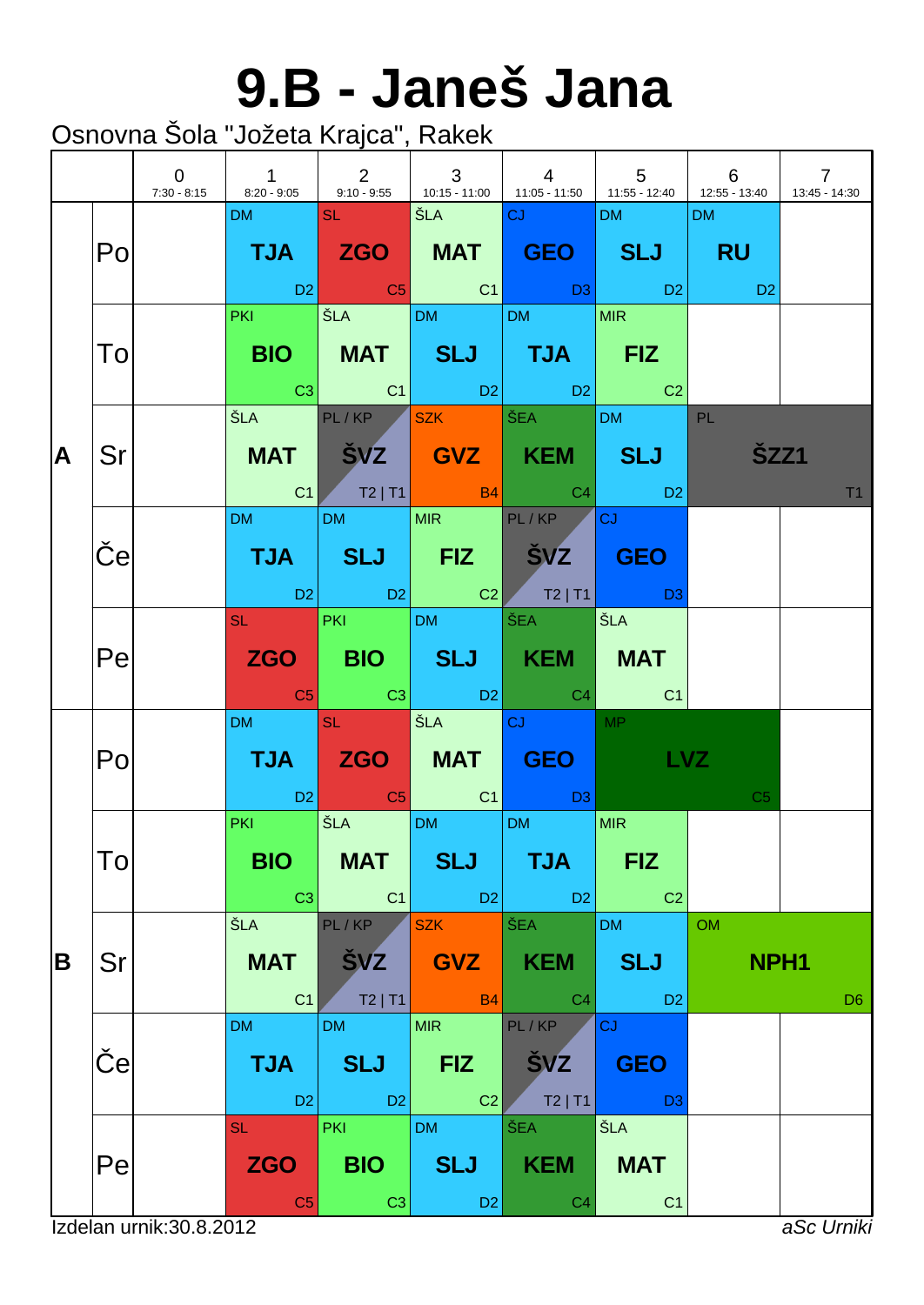#### **9.B - Janeš Jana**

|   |                           | $\overline{0}$<br>$7:30 - 8:15$ | $\mathbf{1}$<br>$8:20 - 9:05$ | $\overline{2}$<br>$9:10 - 9:55$ | 3<br>10:15 - 11:00 | $\overline{4}$<br>$11:05 - 11:50$ | $5\phantom{.0}$<br>$11:55 - 12:40$ | 6<br>12:55 - 13:40 | $\overline{7}$<br>13:45 - 14:30 |
|---|---------------------------|---------------------------------|-------------------------------|---------------------------------|--------------------|-----------------------------------|------------------------------------|--------------------|---------------------------------|
|   |                           |                                 | <b>DM</b>                     | SL                              | ŠLA                | CJ                                | <b>DM</b>                          | <b>DM</b>          |                                 |
|   | Po                        |                                 | <b>TJA</b>                    |                                 | MAT                | GEO                               | SLJ                                | <b>RU</b>          |                                 |
|   |                           |                                 | D <sub>2</sub>                | $\overline{C5}$                 | C1                 | D3                                | D <sub>2</sub>                     | D <sub>2</sub>     |                                 |
|   |                           |                                 | <b>PKI</b>                    | ŠLA                             | <b>DM</b>          | <b>DM</b>                         | <b>MIR</b>                         |                    |                                 |
|   | To                        |                                 | <b>BIO</b>                    | MAT                             | SLJ                | $\blacksquare$ TJA $\blacksquare$ | $ $ FIZ                            |                    |                                 |
|   |                           |                                 | C3                            | C1                              | D2                 | D2                                | C <sub>2</sub>                     |                    |                                 |
|   |                           |                                 | ŠLA                           | PL/KP                           | <b>SZK</b>         | ŠEA                               | <b>DM</b>                          | PL                 |                                 |
| A | Sr                        |                                 | <b>MAT</b>                    | │ ŠVZ │                         | GVZ                | KEM                               | <b>SLJ</b>                         |                    | ŠZZ1                            |
|   |                           |                                 | C <sub>1</sub>                | $ $ T2   T1                     | <b>B4</b>          | C4                                | D <sub>2</sub>                     |                    | T1                              |
|   |                           |                                 | <b>DM</b>                     | <b>DM</b>                       | <b>MIR</b>         | PL/KP                             | CJ                                 |                    |                                 |
|   | $\boldsymbol{\mathsf{e}}$ |                                 | <b>TJA</b>                    | <b>SLJ</b>                      | <b>FIZ</b>         | ŠVZ                               | <b>GEO</b>                         |                    |                                 |
|   |                           |                                 | D <sub>2</sub>                | D2                              | C2                 | $ $ T2   T1                       | D3                                 |                    |                                 |
|   |                           |                                 | <b>SL</b>                     | <b>PKI</b>                      | <b>DM</b>          | ŠEA                               | ŠLA                                |                    |                                 |
|   | Pe                        |                                 | <b>ZGO</b>                    | <b>BIO</b>                      | SLJ                | KEM                               | <b>MAT</b>                         |                    |                                 |
|   |                           |                                 | C <sub>5</sub>                | C3                              | <b>D2</b>          | C4                                | C <sub>1</sub>                     |                    |                                 |
|   |                           |                                 | <b>DM</b>                     | <b>SL</b>                       | ŠLA                | CJ                                | <b>MP</b>                          |                    |                                 |
|   | Po                        |                                 | <b>TJA</b>                    | ZGO                             | <b>MAT</b>         | GEO                               |                                    | <b>LVZ</b>         |                                 |
|   |                           |                                 | D <sub>2</sub>                | $  \mathbb{C}5 $                | C1                 | D <sub>3</sub>                    |                                    | C <sub>5</sub>     |                                 |
|   |                           |                                 | PKI                           | ŠLA                             | <b>DM</b>          | <b>DM</b>                         | <b>MIR</b>                         |                    |                                 |
|   | To                        |                                 | <b>BIO</b>                    | <b>MAT</b>                      | <b>SLJ</b>         | <b>TJA</b>                        | <b>FIZ</b>                         |                    |                                 |
|   |                           |                                 | C <sub>3</sub>                | C1                              | D <sub>2</sub>     | D <sub>2</sub>                    | C <sub>2</sub>                     |                    |                                 |
|   |                           |                                 | ŠLA                           | PL/KP                           | <b>SZK</b>         | ŠEA                               | <b>DM</b>                          | OM                 |                                 |
| B | Sr                        |                                 | <b>MAT</b>                    | ŠVZ                             | <b>GVZ</b>         | <b>KEM</b>                        | <b>SLJ</b>                         |                    | NPH <sub>1</sub>                |
|   |                           |                                 | C1                            | $T2$   T1                       | <b>B4</b>          | C <sub>4</sub>                    | D <sub>2</sub>                     |                    | D <sub>6</sub>                  |
|   |                           |                                 | <b>DM</b>                     | <b>DM</b>                       | <b>MIR</b>         | PL/KP                             | CJ                                 |                    |                                 |
|   | e                         |                                 | <b>TJA</b>                    | <b>SLJ</b>                      | <b>FIZ</b>         | ŠVZ                               | <b>GEO</b>                         |                    |                                 |
|   |                           |                                 | D <sub>2</sub>                | D <sub>2</sub>                  | C2                 | $T2$   T1                         | D <sub>3</sub>                     |                    |                                 |
|   |                           |                                 | <b>SL</b>                     | PKI                             | DM                 | ŠEA                               | ŠLA                                |                    |                                 |
|   | Pe                        |                                 | <b>ZGO</b>                    | <b>BIO</b>                      | <b>SLJ</b>         | <b>KEM</b>                        | <b>MAT</b>                         |                    |                                 |
|   |                           |                                 | C <sub>5</sub>                | C <sub>3</sub>                  | D <sub>2</sub>     | C <sub>4</sub>                    | C <sub>1</sub>                     |                    |                                 |
|   |                           | Izdelan urnik: 30.8.2012        |                               |                                 |                    |                                   |                                    |                    | aSc Urniki                      |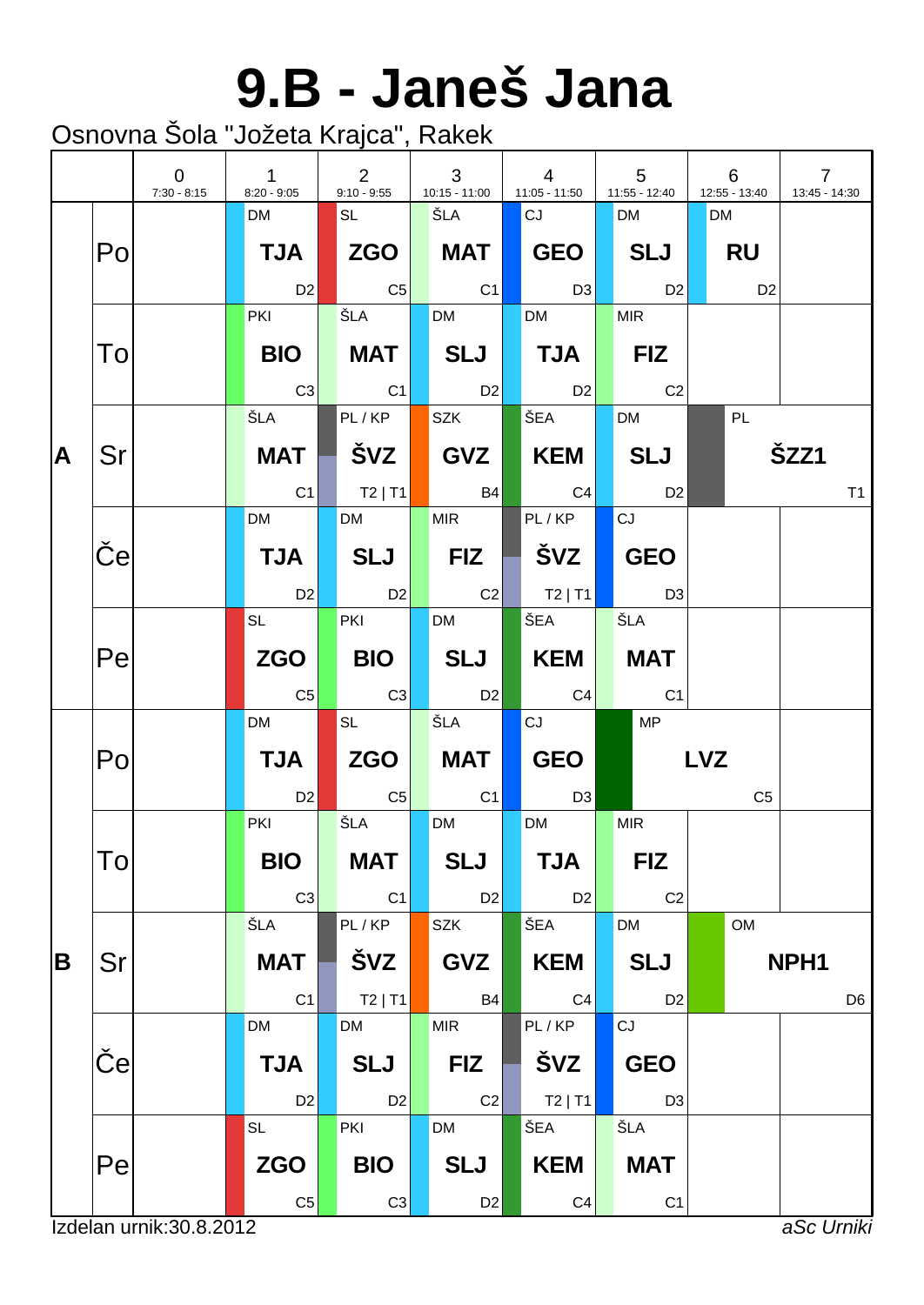### **9.B - Meden Matej**

|   |    | $\overline{0}$<br>7:30 - 8:15 | $\mathbf{1}$                              | $\begin{array}{ccc} \end{array}$ 2         | $\mathbf{3}$<br>$\mathbb{R}^n$             | $\overline{4}$<br>8:20 - 9:05 9:10 - 9:55 410:15 - 11:00 11:05 - 11:50 11:55 - 12:40 41:55 - 13:40                                                                               | $5\overline{)}$                           | 6                             | $\overline{7}$<br>13:45 - 14:30 |
|---|----|-------------------------------|-------------------------------------------|--------------------------------------------|--------------------------------------------|----------------------------------------------------------------------------------------------------------------------------------------------------------------------------------|-------------------------------------------|-------------------------------|---------------------------------|
|   | Po |                               | DM SL SL                                  |                                            | │ŠLA │ <mark>CJ</mark>                     | TJA ZGO MAT GEO SLJ RU                                                                                                                                                           | <b>DM</b>                                 | DM                            |                                 |
|   | To |                               |                                           |                                            |                                            | PKI ŠLA DM DM MIR PT<br>BIO MAT SLJ TJA FIZ VPNDN1<br>$\begin{array}{ c c c c c c c c c } \hline \text{C3} & \text{C1} & \text{D2} & \text{D2} & \text{C2} \ \hline \end{array}$ |                                           |                               | C <sub>4</sub>                  |
| A | Sr |                               |                                           |                                            |                                            | ŠLA PL/KP SZK ŠEA DM<br>MAT   ŠVZ   GVZ   KEM   SLJ<br>$C1$ $T2$   $T1$ $B4$ $C4$ $D2$                                                                                           |                                           |                               |                                 |
|   | e  |                               | DM and the state                          | DM MIR PL/KP                               |                                            | TJA SLJ FIZ ŠVZ GEO<br>02 D2 D2 C2 T2 T1 D3                                                                                                                                      | <b>CJ C</b>                               |                               |                                 |
|   | Pe |                               |                                           | SL PKI DM ŠEA                              |                                            | ZGO BIO SLJ KEM MAT<br>$\begin{array}{ c c c c c }\hline \texttt{C5} & \texttt{C3} & \texttt{D2} & \texttt{C4} & \texttt{C1} \\\hline \end{array}$                               | │ŠLA                                      |                               |                                 |
|   | Po |                               | DM and the                                | <b>SL SL</b>                               | <b>SEA CJ</b>                              | TJA ZGO MAT GEO LVZ<br>in the D2 in the C5 in the C1 in the D3 in the C1 in the D3 in the D3 in the D3 in the C1 in the C1 in the C1 i                                           | $\sqrt{MP}$                               | C <sub>5</sub>                |                                 |
|   | To |                               | <b>PKI CONTINUES</b><br>BIO  <br>C3       | SLA DM<br>MAT  <br>C1                      | <b>SLJ</b><br>$ $ D2                       | DM<br><b>TJA</b><br>D <sub>2</sub>                                                                                                                                               | MIR<br><b>FIZ</b><br>C <sub>2</sub>       |                               |                                 |
| B | Sr |                               | ŠLA<br><b>MAT</b><br>C <sub>1</sub>       | PL/KP<br><b>SVZ</b><br>$T2$   T1           | <b>SZK</b><br><b>GVZ</b><br><b>B4</b>      | ŠEA<br><b>KEM</b><br>C <sub>4</sub>                                                                                                                                              | <b>DM</b><br><b>SLJ</b><br>D <sub>2</sub> | <b>OM</b><br>NPH <sub>1</sub> | D <sub>6</sub>                  |
|   | е  |                               | <b>DM</b><br><b>TJA</b><br>D <sub>2</sub> | <b>DM</b><br><b>SLJ</b><br>D <sub>2</sub>  | <b>MIR</b><br><b>FIZ</b><br>C <sub>2</sub> | PL/KP<br><b>SVZ</b><br>$T2$   T1                                                                                                                                                 | CJ<br><b>GEO</b><br>D <sub>3</sub>        |                               |                                 |
|   | Pe |                               | <b>SL</b><br><b>ZGO</b><br>C <sub>5</sub> | <b>PKI</b><br><b>BIO</b><br>C <sub>3</sub> | <b>DM</b><br><b>SLJ</b><br>D <sub>2</sub>  | ŠEA<br><b>KEM</b><br>C <sub>4</sub>                                                                                                                                              | ŠLA<br><b>MAT</b><br>C <sub>1</sub>       |                               |                                 |
|   |    | Izdelan urnik: 30.8.2012      |                                           |                                            |                                            |                                                                                                                                                                                  |                                           |                               | aSc Urniki                      |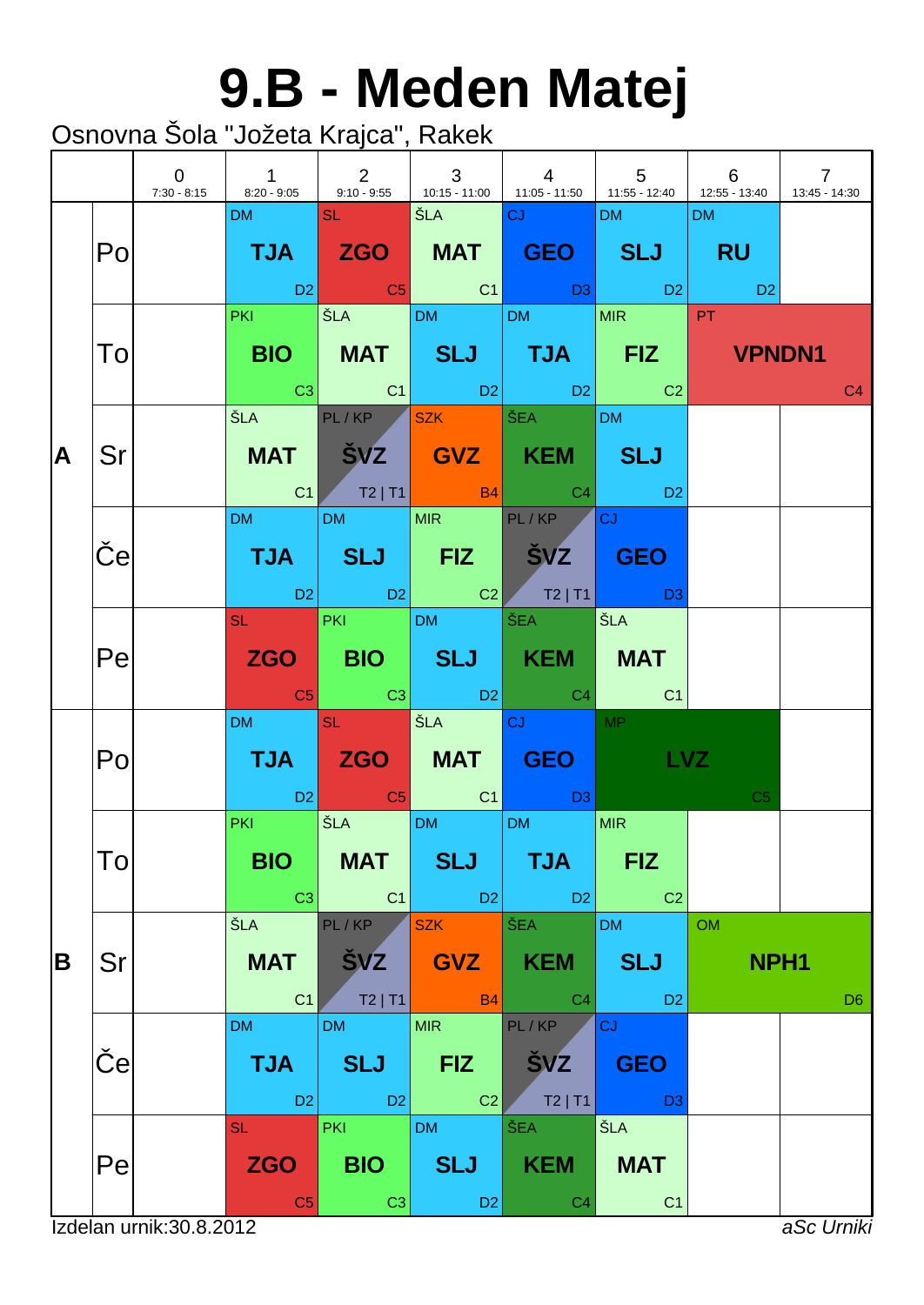# **9.B - Meden Matej**

|   |                           | $\overline{0}$<br>$7:30 - 8:15$ | $\mathbf{1}$<br>$8:20 - 9:05$ | $\overline{2}$<br>$9:10 - 9:55$ | 3<br>$10:15 - 11:00$ | $\overline{4}$<br>11:05 - 11:50   | $5\phantom{.0}$<br>11:55 - 12:40 | 6<br>12:55 - 13:40 | $\overline{7}$<br>13:45 - 14:30 |
|---|---------------------------|---------------------------------|-------------------------------|---------------------------------|----------------------|-----------------------------------|----------------------------------|--------------------|---------------------------------|
|   |                           |                                 | <b>DM</b>                     | <b>SL</b>                       | ŠLA                  | <b>CJ</b>                         | <b>DM</b>                        | <b>DM</b>          |                                 |
|   | Po                        |                                 | <b>TJA</b>                    |                                 | <b>MAT</b>           | <b>GEO</b>                        | <b>SLJ</b>                       | <b>RU</b>          |                                 |
|   |                           |                                 | D <sub>2</sub>                | C <sub>5</sub>                  | $\overline{C1}$      | $\Box$ D3                         | D2                               | D <sub>2</sub>     |                                 |
|   |                           |                                 | <b>PKI</b>                    | ŠLA                             | <b>DM</b>            | <b>DM</b>                         | <b>MIR</b>                       | <b>PT</b>          |                                 |
|   | To                        |                                 | <b>BIO</b>                    | MAT                             | SLJ                  | $\blacksquare$ TJA $\blacksquare$ | $\blacksquare$ FIZ               |                    | <b>VPNDN1</b>                   |
|   |                           |                                 | C3                            | C1                              | D2                   | $\overline{D2}$                   | C <sub>2</sub>                   |                    | C <sub>4</sub>                  |
|   |                           |                                 | ŠLA                           | PL/KP                           | <b>SZK</b>           | SEA I                             | <b>DM</b>                        |                    |                                 |
| A | Sr                        |                                 | <b>MAT</b>                    | │ ŠVZ                           | GVZ                  | KEM <b>N</b>                      | <b>SLJ</b>                       |                    |                                 |
|   |                           |                                 | C <sub>1</sub>                | $\vert$ T2   T1                 | <b>B4</b>            | C4                                | <b>D2</b>                        |                    |                                 |
|   |                           |                                 | <b>DM</b>                     | <b>DM</b>                       | <b>MIR</b>           | PL/KP                             | CJ                               |                    |                                 |
|   | $\boldsymbol{\mathsf{e}}$ |                                 | <b>TJA</b>                    | SLJ                             | <b>FIZ</b>           |                                   | <b>GEO</b>                       |                    |                                 |
|   |                           |                                 | D <sub>2</sub>                | D2                              | C2                   | $ $ T2   T1                       | D3                               |                    |                                 |
|   |                           |                                 | <b>SL</b>                     | <b>PKI</b>                      | <b>DM</b>            | ŠEA                               | ŠLA                              |                    |                                 |
|   | Pe                        |                                 | <b>ZGO</b>                    | <b>BIO</b>                      | SLJ                  | KEM                               | <b>MAT</b>                       |                    |                                 |
|   |                           |                                 | C <sub>5</sub>                | C3                              | D <sub>2</sub>       | C4                                | C1                               |                    |                                 |
|   |                           |                                 | <b>DM</b>                     | <b>SL</b>                       | ŠLA                  | CJ                                | <b>MP</b>                        |                    |                                 |
|   | Po                        |                                 | <b>TJA</b>                    | <b>ZGO</b>                      | MAT                  | GEO                               |                                  | <b>LVZ</b>         |                                 |
|   |                           |                                 | D <sub>2</sub>                | $\overline{C5}$                 | C <sub>1</sub>       | D <sub>3</sub>                    |                                  | C <sub>5</sub>     |                                 |
|   |                           |                                 | PKI                           | ŠLA                             | <b>DM</b>            | <b>DM</b>                         | <b>MIR</b>                       |                    |                                 |
|   | Tol                       |                                 | <b>BIO</b>                    | <b>MAT</b>                      | <b>SLJ</b>           | <b>TJA</b>                        | <b>FIZ</b>                       |                    |                                 |
|   |                           |                                 | C <sub>3</sub>                | C1                              | D <sub>2</sub>       | D <sub>2</sub>                    | C <sub>2</sub>                   |                    |                                 |
|   |                           |                                 | ŠLA                           | PL/KP                           | SZK                  | ŠEA                               | <b>DM</b>                        | OM                 |                                 |
| B | Sr                        |                                 | <b>MAT</b>                    | ŠVZ                             | <b>GVZ</b>           | <b>KEM</b>                        | <b>SLJ</b>                       |                    | NPH <sub>1</sub>                |
|   |                           |                                 | C1                            | $T2$   T1                       | <b>B4</b>            | C <sub>4</sub>                    | D <sub>2</sub>                   |                    | D <sub>6</sub>                  |
|   |                           |                                 | <b>DM</b>                     | <b>DM</b>                       | <b>MIR</b>           | PL/KP                             | CJ                               |                    |                                 |
|   | $\vert e \vert$           |                                 | <b>TJA</b>                    | <b>SLJ</b>                      | <b>FIZ</b>           | <b>ŠVZ</b>                        | <b>GEO</b>                       |                    |                                 |
|   |                           |                                 | D <sub>2</sub>                | D <sub>2</sub>                  | C2                   | $T2$   T1                         | D <sub>3</sub>                   |                    |                                 |
|   |                           |                                 | <b>SL</b>                     | PKI                             | DM                   | ŠEA                               | ŠLA                              |                    |                                 |
|   | Pe                        |                                 | <b>ZGO</b>                    | <b>BIO</b>                      | <b>SLJ</b>           | <b>KEM</b>                        | <b>MAT</b>                       |                    |                                 |
|   |                           |                                 | C <sub>5</sub>                | C <sub>3</sub>                  | D <sub>2</sub>       | C <sub>4</sub>                    | C <sub>1</sub>                   |                    |                                 |
|   |                           | Izdelan urnik: 30.8.2012        |                               |                                 |                      |                                   |                                  |                    | aSc Urniki                      |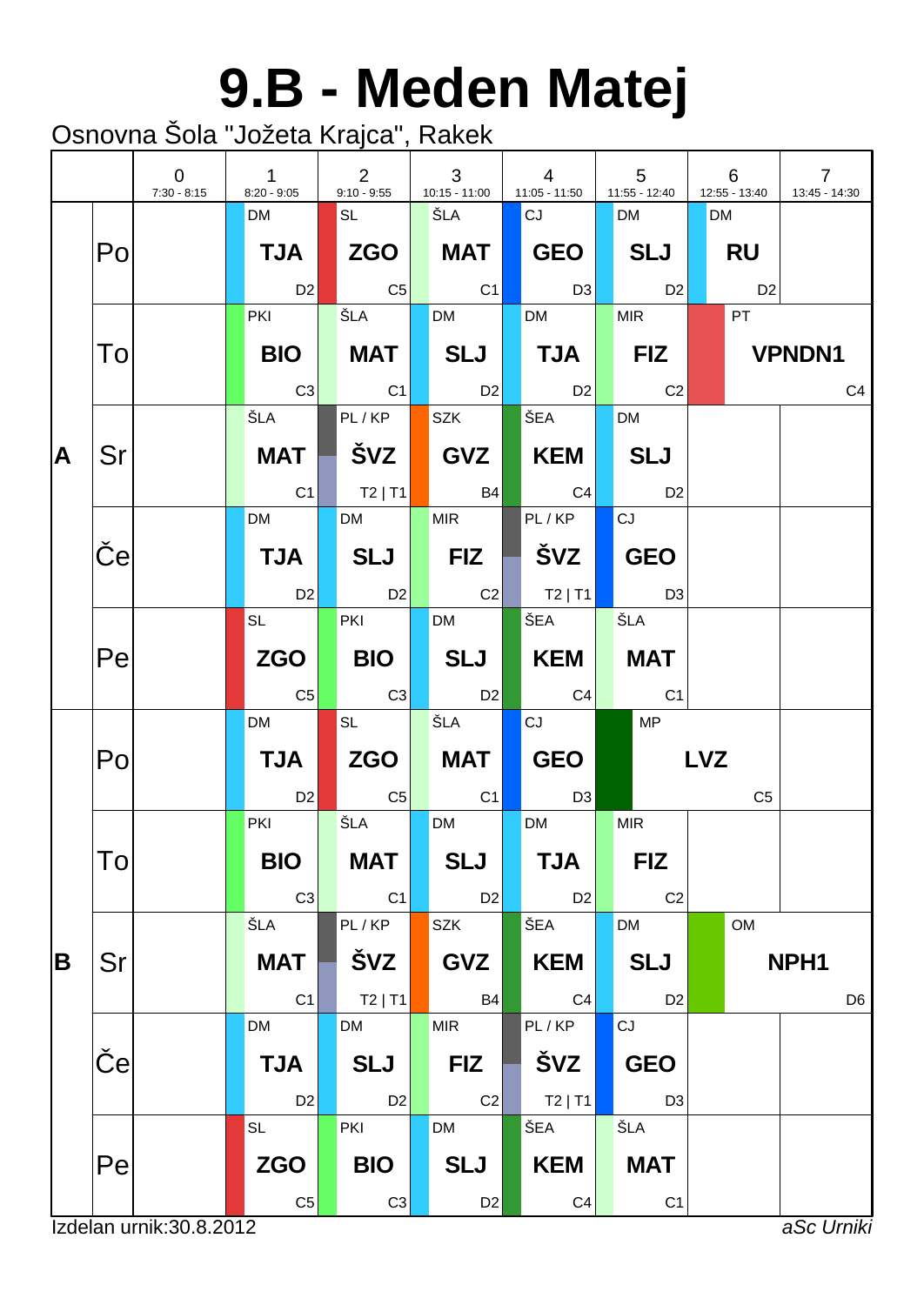# **9.B - Miši Andraž**

|   |            | $\overline{0}$<br>$7:30 - 8:15$       |                                                                                                                                                                     |                                            |                                               | $\begin{array}{ c c c c c } \hline \quad & \quad & 4 \end{array}$<br>8:20 - 9:05 9:10 - 9:55 410:15 - 11:00 11:05 - 11:50 11:55 - 12:40 41:55 - 13:40                                                                                                                                                                                                                                                                                                                                                                                    | $\begin{array}{cccc} \begin{array}{cccc} \end{array} & 5 & \end{array}$ 6 |                                                           | $\overline{7}$<br>13:45 - 14:30                                                                                               |
|---|------------|---------------------------------------|---------------------------------------------------------------------------------------------------------------------------------------------------------------------|--------------------------------------------|-----------------------------------------------|------------------------------------------------------------------------------------------------------------------------------------------------------------------------------------------------------------------------------------------------------------------------------------------------------------------------------------------------------------------------------------------------------------------------------------------------------------------------------------------------------------------------------------------|---------------------------------------------------------------------------|-----------------------------------------------------------|-------------------------------------------------------------------------------------------------------------------------------|
|   | Po         |                                       | DM and the                                                                                                                                                          | <b>SL SL</b>                               | SEA CJ                                        | TJA ZGO MAT GEO SLJ RU NI3-1<br>in the set of the set of the set of the set of the set of the set of the set of the set of the set of the set<br>In the set of the set of the set of the set of the set of the set of the set of the set of the set of the set                                                                                                                                                                                                                                                                           | DM                                                                        | DM <sub>2</sub>                                           | ŠIA ·<br><b>David David David David David David David David David David David David David David David David David David D</b> |
|   | To         |                                       | <b>PKI Contract</b>                                                                                                                                                 |                                            |                                               | $\overline{\text{SLA}}$ $\overline{\text{DM}}$ $\overline{\text{DM}}$ $\overline{\text{MR}}$<br>BIO   MAT   SLJ   TJA   FIZ<br>$\begin{array}{ c c c c c c }\hline \rule{0mm}{1.2mm} & \rule{0mm}{2mm} & \rule{0mm}{2mm} & \rule{0mm}{2mm} & \rule{0mm}{2mm} & \rule{0mm}{2mm} & \rule{0mm}{2mm} & \rule{0mm}{2mm} & \rule{0mm}{2mm} & \rule{0mm}{2mm} & \rule{0mm}{2mm} & \rule{0mm}{2mm} & \rule{0mm}{2mm} & \rule{0mm}{2mm} & \rule{0mm}{2mm} & \rule{0mm}{2mm} & \rule{0mm}{2mm} & \rule{0mm}{2mm} & \rule{0mm}{2mm} & \rule{0mm}{2$ |                                                                           |                                                           |                                                                                                                               |
| A |            | $\tilde{\mathsf{S}}$ IA $\qquad$      | SLA PL/KP <mark>SZK SEA 1999 SLA 1999 SEA 1999 SLA 1999 SLA</mark><br>Sr NI3-1 MAT ŠVZ GVZ KEM SLJ                                                                  |                                            |                                               |                                                                                                                                                                                                                                                                                                                                                                                                                                                                                                                                          | DM                                                                        |                                                           |                                                                                                                               |
|   | $\epsilon$ |                                       | DM and the state                                                                                                                                                    |                                            | DM MIR PL/KP                                  | TJA   SLJ   FIZ   ŠVZ <mark>  GEO</mark><br>$CD2$ $D2$ $C2$ $T2 T1$ $D3$                                                                                                                                                                                                                                                                                                                                                                                                                                                                 | $ _{\rm CJ}$                                                              |                                                           |                                                                                                                               |
|   | Pe         |                                       |                                                                                                                                                                     |                                            | SL PKI DM ŠEA                                 | ZGO BIO SLJ KEM MAT<br><b>Contact Contact Contact Contact Contact Contact Contact Contact Contact Contact Contact Contact Contact Conta</b>                                                                                                                                                                                                                                                                                                                                                                                              | ŠLA                                                                       |                                                           |                                                                                                                               |
|   | Po         |                                       | DM and the state                                                                                                                                                    | <b>SLEEPING</b>                            | <b>SEA CJ</b>                                 | <b>TJA ZGO MAT GEO</b><br><b>Example 1</b> D2 C5 C1 D3                                                                                                                                                                                                                                                                                                                                                                                                                                                                                   | <b>MP</b><br>LVZ.                                                         | C <sub>5</sub>                                            |                                                                                                                               |
|   | To         |                                       | <b>Contract Contract Contract Contract Contract Contract Contract Contract Contract Contract Contract Contract Co</b><br><b>PKI</b><br><b>BIO</b><br>C <sub>3</sub> | <b>MAT</b><br>C1                           | SLA DM DM<br><b>SLJ</b><br>$ $ D <sub>2</sub> | <b>TJA</b><br>D <sub>2</sub>                                                                                                                                                                                                                                                                                                                                                                                                                                                                                                             | <b>MIR</b><br><b>FIZ</b><br>C <sub>2</sub>                                | $\overline{\text{SIA}}$<br><b>NI3-1</b><br>D <sub>3</sub> |                                                                                                                               |
| B | Sr         | ŠIA<br><b>NI3-1</b><br>D <sub>3</sub> | ŠLA<br><b>MAT</b><br>C <sub>1</sub>                                                                                                                                 | PL/KP<br><b>ŠVZ</b><br>$T2$   T1           | <b>SZK</b><br><b>GVZ</b><br><b>B4</b>         | ŠEA<br><b>KEM</b><br>C <sub>4</sub>                                                                                                                                                                                                                                                                                                                                                                                                                                                                                                      | <b>DM</b><br><b>SLJ</b><br>D <sub>2</sub>                                 | <b>OM</b><br>NPH <sub>1</sub>                             | D <sub>6</sub>                                                                                                                |
|   | e          |                                       | <b>DM</b><br><b>TJA</b><br>D <sub>2</sub>                                                                                                                           | <b>DM</b><br><b>SLJ</b><br>D2              | <b>MIR</b><br><b>FIZ</b><br>C <sub>2</sub>    | PL/KP<br><b>SVZ</b><br>$T2$   T1                                                                                                                                                                                                                                                                                                                                                                                                                                                                                                         | CJ<br><b>GEO</b><br>D <sub>3</sub>                                        |                                                           |                                                                                                                               |
|   | Pe         |                                       | <b>SL</b><br><b>ZGO</b><br>C <sub>5</sub>                                                                                                                           | <b>PKI</b><br><b>BIO</b><br>C <sub>3</sub> | <b>DM</b><br><b>SLJ</b><br>D <sub>2</sub>     | ŠEA<br><b>KEM</b><br>C <sub>4</sub>                                                                                                                                                                                                                                                                                                                                                                                                                                                                                                      | ŠLA<br><b>MAT</b><br>C <sub>1</sub>                                       |                                                           |                                                                                                                               |
|   |            | Izdelan urnik: 30.8.2012              |                                                                                                                                                                     |                                            |                                               |                                                                                                                                                                                                                                                                                                                                                                                                                                                                                                                                          |                                                                           |                                                           | aSc Urniki                                                                                                                    |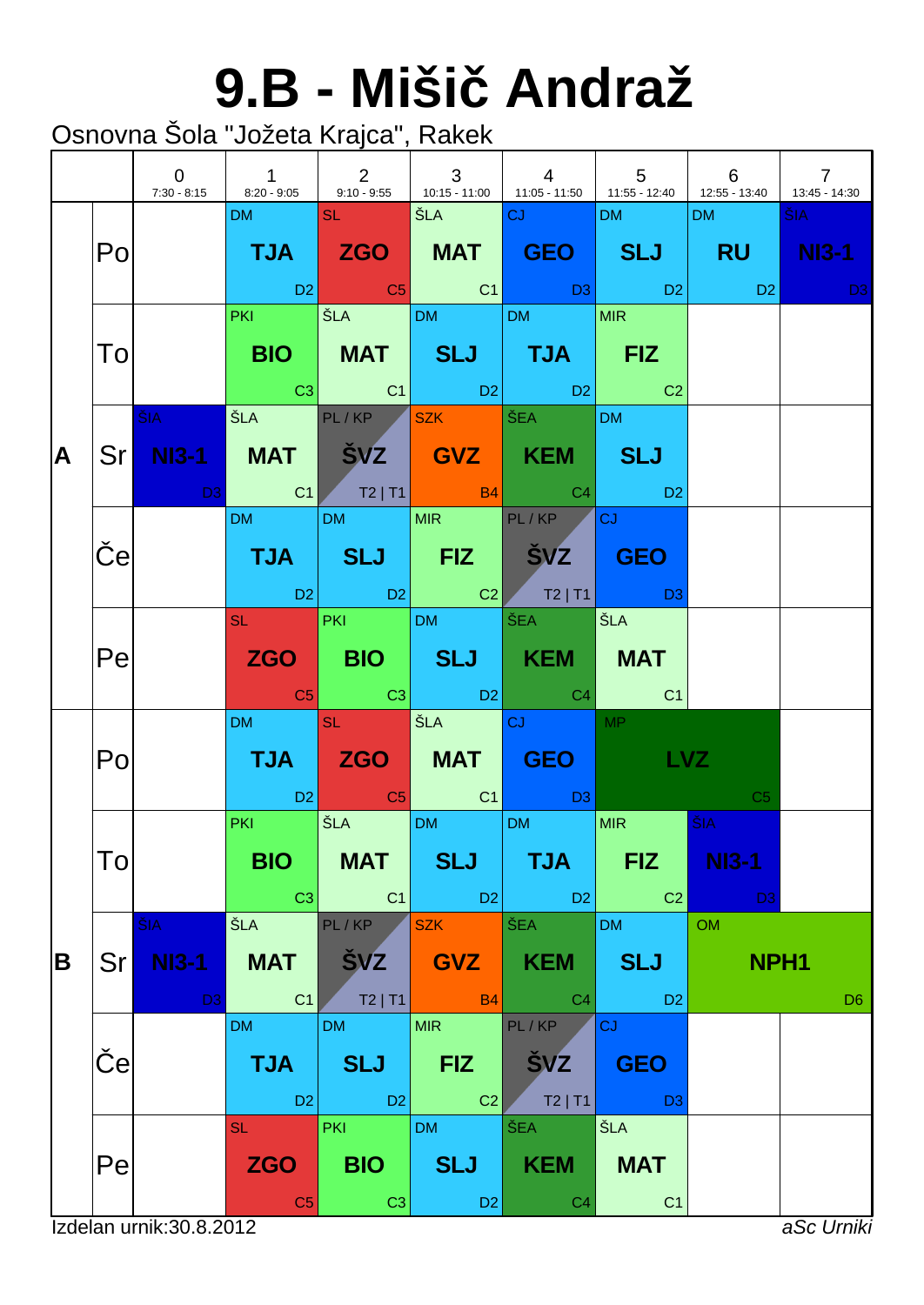# **9.B - Miši Andraž**

|   |              | $\Omega$<br>$7:30 - 8:15$ | $\mathbf{1}$<br>$8:20 - 9:05$ | 2<br>$9:10 - 9:55$ | 3<br>$10:15 - 11:00$ | $\overline{4}$<br>$11:05 - 11:50$ |                | 5<br>11:55 - 12:40 | 6<br>12:55 - 13:40 | $\overline{7}$<br>13:45 - 14:30 |
|---|--------------|---------------------------|-------------------------------|--------------------|----------------------|-----------------------------------|----------------|--------------------|--------------------|---------------------------------|
|   |              |                           | <b>DM</b>                     | SL                 | ŠLA                  | CJ                                |                | <b>DM</b>          | <b>DM</b>          | ŠIA                             |
|   | Po           |                           | <b>TJA</b>                    |                    | <b>MAT</b>           | GEO                               |                | SLJ                | RU                 | NI3-1                           |
|   |              |                           | D <sub>2</sub>                | $\overline{C5}$    | $\overline{C1}$      |                                   | D3             | D <sub>2</sub>     | D2                 | D <sub>3</sub>                  |
|   |              |                           | <b>PKI</b>                    | ŠLA                | <b>DM</b>            | <b>DM</b>                         |                | <b>MIR</b>         |                    |                                 |
|   | To           |                           | <b>BIO</b>                    | <b>MAT</b>         | $ \;$ SLJ $ $        | $\vert$ TJA $\vert$               |                | <b>FIZ</b>         |                    |                                 |
|   |              |                           | C3                            | C1                 | D2                   | D2                                |                | C <sub>2</sub>     |                    |                                 |
|   |              | ŠIA                       | ŠLA                           | PL/KP              | <b>SZK</b>           | ŠEA                               |                | <b>DM</b>          |                    |                                 |
| A | Sr I         | NI3-1                     | <b>MAT</b>                    | ŠVZ                | GVZ                  | KEM                               |                | <b>SLJ</b>         |                    |                                 |
|   |              | D <sub>3</sub>            | C <sub>1</sub>                | $ $ T2   T1        | <b>B4</b>            | C4                                |                | D <sub>2</sub>     |                    |                                 |
|   |              |                           | <b>DM</b>                     | <b>DM</b>          | <b>MIR</b>           | PL/KP                             |                | CJ                 |                    |                                 |
|   | $\mathbf{e}$ |                           | <b>TJA</b>                    | <b>SLJ</b>         | <b>FIZ</b>           | ∣ švz                             |                | <b>GEO</b>         |                    |                                 |
|   |              |                           | <b>D2</b>                     | D2                 | $\overline{C2}$      | $ $ T2   T1                       |                | D3                 |                    |                                 |
|   |              |                           | <b>SL</b>                     | PKI                | <b>DM</b>            | ŠEA                               |                | ŠLA                |                    |                                 |
|   | Pe           |                           | <b>ZGO</b>                    | <b>BIO</b>         | SLJ                  | KEM                               |                | <b>MAT</b>         |                    |                                 |
|   |              |                           | C <sub>5</sub>                | C3                 | D <sub>2</sub>       |                                   | C4             | C <sub>1</sub>     |                    |                                 |
|   |              |                           | <b>DM</b>                     | <b>SL</b>          | ŠLA                  | CJ                                |                | MP                 |                    |                                 |
|   | Po           |                           | <b>TJA</b>                    | $ZGO \mid$         | MAT                  | <b>GEO</b>                        |                |                    | <b>LVZ</b>         |                                 |
|   |              |                           | D <sub>2</sub>                | $\overline{C5}$    | C <sub>1</sub>       |                                   | D <sub>3</sub> |                    | C <sub>5</sub>     |                                 |
|   |              |                           | PKI                           | ŠLA                | <b>DM</b>            | <b>DM</b>                         |                | <b>MIR</b>         | ŠIA                |                                 |
|   | To           |                           | <b>BIO</b>                    | <b>MAT</b>         | <b>SLJ</b>           | <b>TJA</b>                        |                | <b>FIZ</b>         | <b>NI3-1</b>       |                                 |
|   |              |                           | C <sub>3</sub>                | C1                 | D <sub>2</sub>       |                                   | D <sub>2</sub> | C <sub>2</sub>     | D <sub>3</sub>     |                                 |
|   |              | ŠIA                       | ŠLA                           | PL/KP              | SZK                  | ŠEA                               |                | <b>DM</b>          | <b>OM</b>          |                                 |
| B | Sr           | <b>NI3-1</b>              | <b>MAT</b>                    | ŠVZ                | <b>GVZ</b>           | <b>KEM</b>                        |                | <b>SLJ</b>         |                    | NPH1                            |
|   |              | D <sub>3</sub>            | C <sub>1</sub>                | $T2$   T1          | <b>B4</b>            |                                   | C <sub>4</sub> | D <sub>2</sub>     |                    | D <sub>6</sub>                  |
|   |              |                           | DM                            | <b>DM</b>          | <b>MIR</b>           | PL/KP                             |                | CJ                 |                    |                                 |
|   | e            |                           | <b>TJA</b>                    | <b>SLJ</b>         | <b>FIZ</b>           | ŠVZ                               |                | <b>GEO</b>         |                    |                                 |
|   |              |                           | D <sub>2</sub>                | D <sub>2</sub>     | C2                   |                                   | $T2$   T1      | D <sub>3</sub>     |                    |                                 |
|   |              |                           | <b>SL</b>                     | PKI                | <b>DM</b>            | ŠEA                               |                | ŠLA                |                    |                                 |
|   | Pe           |                           | <b>ZGO</b>                    | <b>BIO</b>         | <b>SLJ</b>           | <b>KEM</b>                        |                | <b>MAT</b>         |                    |                                 |
|   |              |                           | C <sub>5</sub>                | C3                 | D <sub>2</sub>       |                                   | C <sub>4</sub> | C <sub>1</sub>     |                    |                                 |
|   |              | Izdelan urnik: 30.8.2012  |                               |                    |                      |                                   |                |                    |                    | aSc Urniki                      |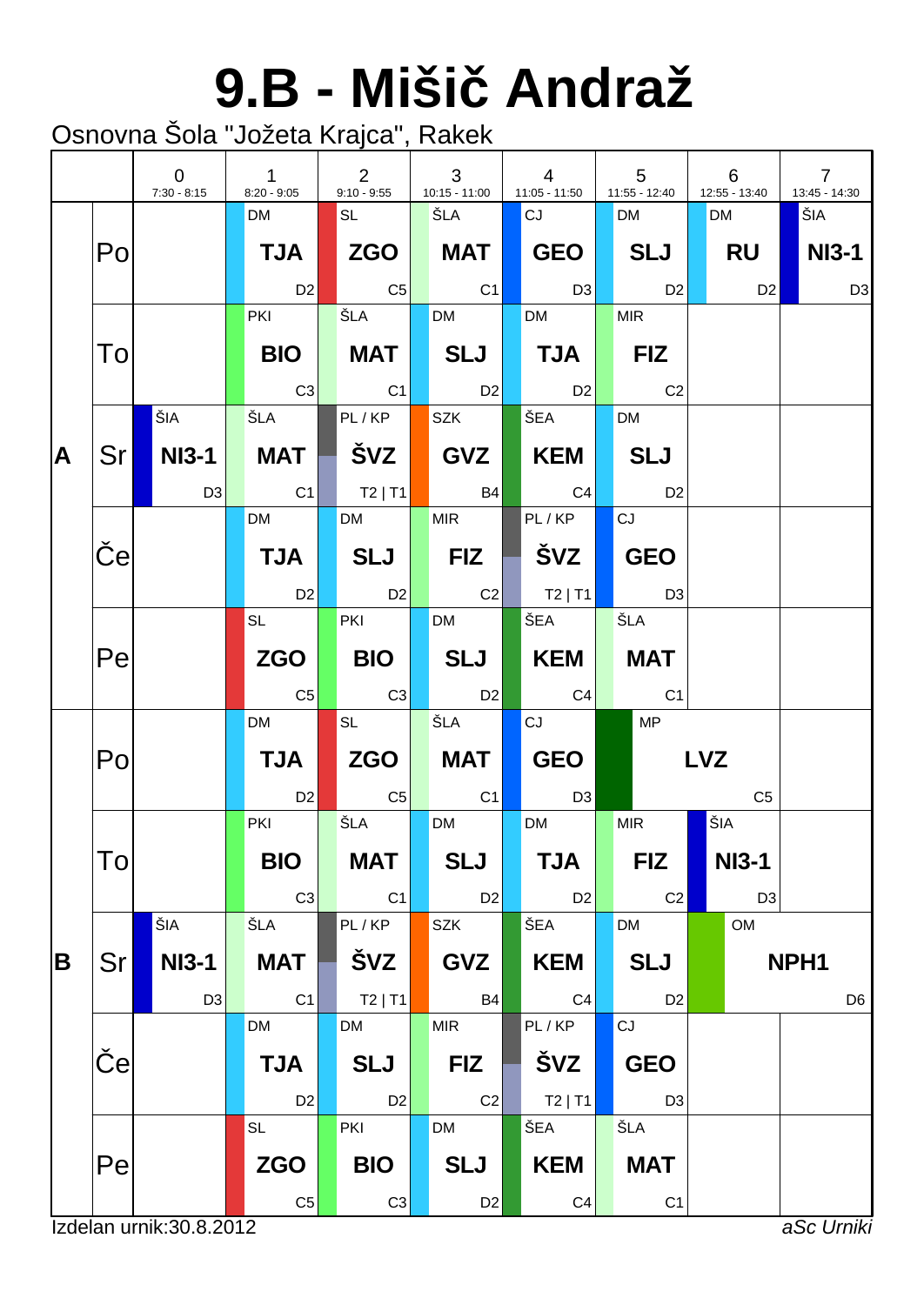#### **9.B - Mlinar Mihela**

|   |                 | $\overline{0}$                        | $1 \quad 1 \quad 2 \quad 3 \quad 4$                                                                                                                                 |                                            |                                            | 7:30 - 8:15 8:20 - 9:05 9:10 - 9:55 10:15 - 11:00 11:05 - 11:50 11:55 - 12:40 12:55 - 13:40                                                        | $\begin{array}{cccc} \vert & 5 \vert & 6 \end{array}$ |                                                           | $\begin{array}{ccc} \end{array}$<br>13:45 - 14:30 |
|---|-----------------|---------------------------------------|---------------------------------------------------------------------------------------------------------------------------------------------------------------------|--------------------------------------------|--------------------------------------------|----------------------------------------------------------------------------------------------------------------------------------------------------|-------------------------------------------------------|-----------------------------------------------------------|---------------------------------------------------|
|   | Po              |                                       | DM                                                                                                                                                                  | <b>SLEEPING</b>                            | │ŠLA │ │ <mark>CJ</mark>                   | TJA ZGO MAT GEO SLJ RU<br>in the D2 in the C5 in the C1 in the D3 in the D2 in the D3 in the D3 in the D3 in the D3 in the D3                      | DM and the                                            | DM <b>DM</b>                                              | ŠIA ·<br><b>NI3-1</b>                             |
|   | To              |                                       | <b>PKI CONTINUES</b>                                                                                                                                                | $\vert$ ŠLA $\vert$ DM $\vert$ DM $\vert$  |                                            | BIO   MAT   SLJ   TJA   FIZ<br>$\begin{array}{ c c c c c c }\hline \text{C3} & \text{C1} & \text{D2} & \text{D2} & \text{C2} \\\hline \end{array}$ | MIR                                                   |                                                           |                                                   |
| A |                 | <b>ŠIA</b>                            |                                                                                                                                                                     | ŠLA PL/KP SZK ŠEA                          |                                            | Sr NI3-1 MAT SVZ GVZ KEM SLJ<br><b>Example 1</b> C1 T2   T1   B4   C4   D2                                                                         | DM 3                                                  |                                                           |                                                   |
|   | $\vert e \vert$ |                                       | <b>DM</b>                                                                                                                                                           | DM MIR PL/KP                               |                                            | TJA SLJ FIZ ŠVZ GEO<br>D2 D2 C2 T2   T1 D3                                                                                                         | $ c_J $                                               |                                                           |                                                   |
|   | Pe              |                                       |                                                                                                                                                                     |                                            |                                            | SL PKI DM ŠEA ŠLA<br>ZGO   BIO   SLJ   KEM   MAT<br><b>Contracts</b> C3 C3 D2 C4 C1                                                                |                                                       |                                                           |                                                   |
|   | Po              |                                       | <b>DM DM</b>                                                                                                                                                        | $\overline{\mathsf{SL} \times \mathbb{Z}}$ |                                            | SLA CJ MP<br>TJA ZGO MAT GEO<br><b>Example 2</b> C <sub>2</sub> C <sub>2</sub> C <sub>2</sub> C <sub>1</sub> C <sub>2</sub> D <sub>3</sub>         | LVZ                                                   | C <sub>5</sub>                                            |                                                   |
|   | To              |                                       | <b>PKI</b><br><b>Contract Contract Contract Contract Contract Contract Contract Contract Contract Contract Contract Contract Co</b><br><b>BIO</b><br>C <sub>3</sub> | SLA DM<br><b>MAT</b><br>C <sub>1</sub>     | <b>SLJ</b><br>D <sub>2</sub>               | DM <sub>2</sub><br><b>TJA</b><br>D <sub>2</sub>                                                                                                    | MIR  <br><b>FIZ</b><br>C <sub>2</sub>                 | $\overline{\text{SIA}}$<br><b>NI3-1</b><br>D <sub>3</sub> |                                                   |
| B | Sr              | ŠIA<br><b>NI3-1</b><br>D <sub>3</sub> | ŠLA<br><b>MAT</b><br>C <sub>1</sub>                                                                                                                                 | PL/KP<br><b>ŠVZ</b><br>$T2$   T1           | <b>SZK</b><br><b>GVZ</b><br><b>B4</b>      | ŠEA<br><b>KEM</b><br>C <sub>4</sub>                                                                                                                | <b>DM</b><br><b>SLJ</b><br>D <sub>2</sub>             |                                                           |                                                   |
|   | e               |                                       | <b>DM</b><br><b>TJA</b><br>D <sub>2</sub>                                                                                                                           | <b>DM</b><br><b>SLJ</b><br>D <sub>2</sub>  | <b>MIR</b><br><b>FIZ</b><br>C <sub>2</sub> | PL/KP<br><b>SVZ</b><br>$T2$   T1                                                                                                                   | CJ<br><b>GEO</b><br>D <sub>3</sub>                    |                                                           |                                                   |
|   | Pe              |                                       | <b>SL</b><br><b>ZGO</b><br>C <sub>5</sub>                                                                                                                           | <b>PKI</b><br><b>BIO</b><br>C <sub>3</sub> | <b>DM</b><br><b>SLJ</b><br>D <sub>2</sub>  | ŠEA<br><b>KEM</b><br>C <sub>4</sub>                                                                                                                | ŠLA<br><b>MAT</b><br>C <sub>1</sub>                   |                                                           |                                                   |
|   |                 | Izdelan urnik: 30.8.2012              |                                                                                                                                                                     |                                            |                                            |                                                                                                                                                    |                                                       |                                                           | aSc Urniki                                        |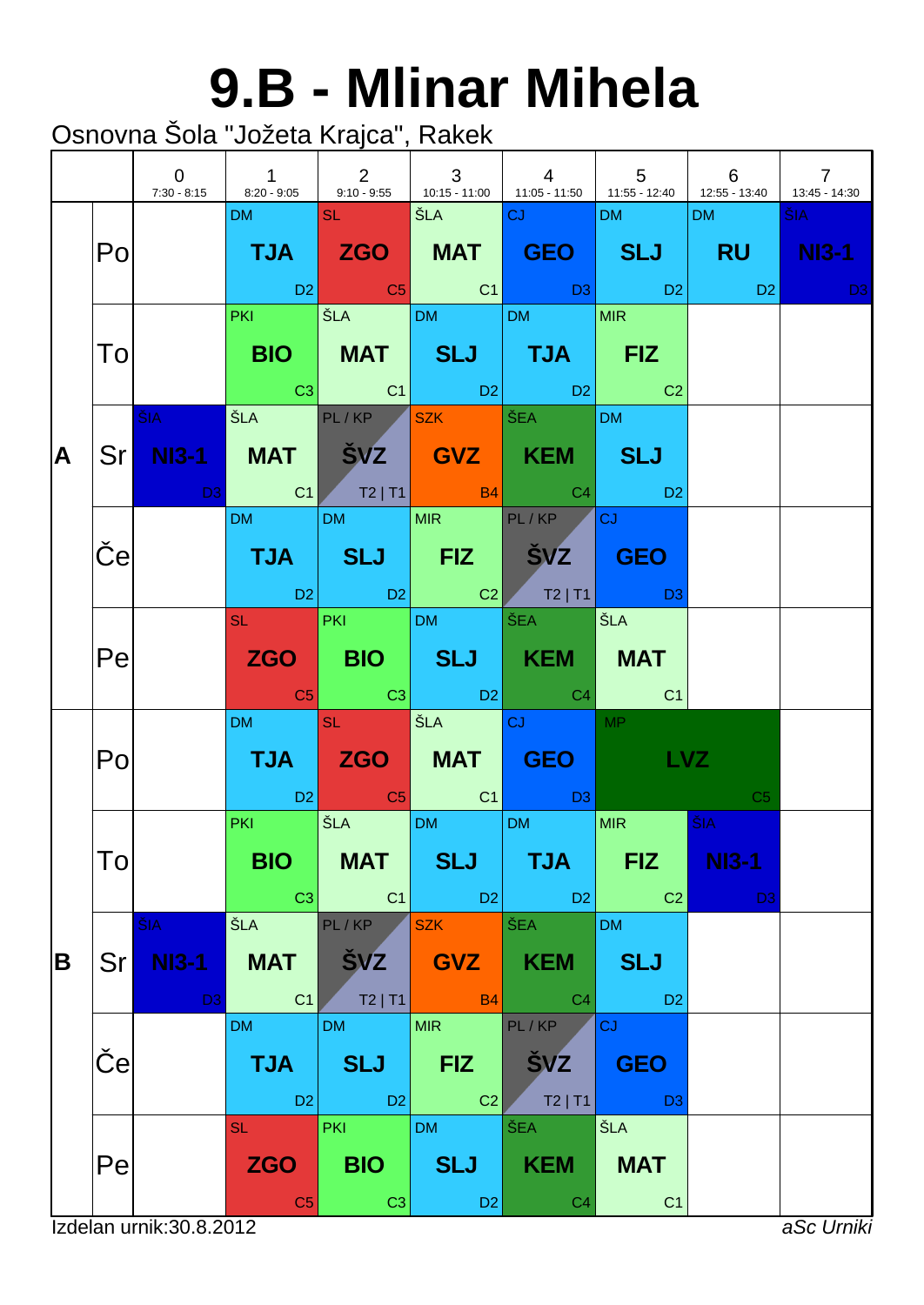### **9.B - Mlinar Mihela**

|   |              | $\overline{0}$<br>$7:30 - 8:15$ | $\mathbf{1}$<br>$8:20 - 9:05$ | $\overline{2}$<br>$9:10 - 9:55$ | 3<br>$10:15 - 11:00$              | $\overline{4}$<br>$11:05 - 11:50$ | 5<br>11:55 - 12:40 | 6<br>12:55 - 13:40 | $\overline{7}$<br>13:45 - 14:30 |
|---|--------------|---------------------------------|-------------------------------|---------------------------------|-----------------------------------|-----------------------------------|--------------------|--------------------|---------------------------------|
|   |              |                                 | <b>DM</b>                     | SL                              | ŠLA                               | CJ                                | <b>DM</b>          | <b>DM</b>          | ŠIA                             |
|   | Po           |                                 | <b>TJA</b>                    |                                 | <b>MAT</b>                        | GEO                               | SLJ                | RU                 | <b>NI3-1</b>                    |
|   |              |                                 | D <sub>2</sub>                | $  \text{C5}  $                 | $\overline{C1}$                   | $\overline{D3}$                   | D <sub>2</sub>     | D2                 | D <sub>3</sub>                  |
|   |              |                                 | <b>PKI</b>                    | ŠLA                             | <b>DM</b>                         | <b>DM</b>                         | <b>MIR</b>         |                    |                                 |
|   | To           |                                 | <b>BIO</b>                    | MAT                             | $ \;$ SLJ $ $                     | $\blacksquare$ TJA $\blacksquare$ | <b>FIZ</b>         |                    |                                 |
|   |              |                                 | C3                            | C1                              | D2                                | D2                                | $\overline{C}$     |                    |                                 |
|   |              | ŠIA                             | ŠLA                           | PL/KP                           | <b>SZK</b>                        | ŠEA                               | <b>DM</b>          |                    |                                 |
| A | Sr I         | NI3-1                           | <b>MAT</b>                    | ŠVZ                             | GVZ                               | $\blacksquare$ KEM $\blacksquare$ | <b>SLJ</b>         |                    |                                 |
|   |              | D <sub>3</sub>                  | C <sub>1</sub>                | $ $ T2   T1 $ $                 | <b>B4</b>                         | C4                                | D <sub>2</sub>     |                    |                                 |
|   |              |                                 | <b>DM</b>                     | <b>DM</b>                       | <b>MIR</b>                        | PL/KP                             | CJ                 |                    |                                 |
|   | $\mathbf{e}$ |                                 | <b>TJA</b>                    | <b>SLJ</b>                      | $\blacksquare$ FIZ $\blacksquare$ | Svz                               | <b>GEO</b>         |                    |                                 |
|   |              |                                 | D <sub>2</sub>                | D2                              | $\overline{C2}$                   | $ $ T2   T1                       | D3                 |                    |                                 |
|   |              |                                 | <b>SL</b>                     | PKI                             | <b>DM</b>                         | ŠEA                               | ŠLA                |                    |                                 |
|   | Pe           |                                 | <b>ZGO</b>                    | <b>BIO</b>                      | SLJ                               | KEM                               | <b>MAT</b>         |                    |                                 |
|   |              |                                 | C <sub>5</sub>                | C3                              | D2                                | C4                                | C <sub>1</sub>     |                    |                                 |
|   |              |                                 | <b>DM</b>                     | <b>SL</b>                       | ŠLA                               | CJ                                | MP                 |                    |                                 |
|   | Po           |                                 | <b>TJA</b>                    | $ZGO \mid$                      | MAT                               | <b>GEO</b>                        |                    | <b>LVZ</b>         |                                 |
|   |              |                                 | D <sub>2</sub>                | $\overline{C5}$                 | C <sub>1</sub>                    | D <sub>3</sub>                    |                    | C <sub>5</sub>     |                                 |
|   |              |                                 | PKI                           | ŠLA                             | <b>DM</b>                         | <b>DM</b>                         | <b>MIR</b>         | ŠIA                |                                 |
|   | To           |                                 | <b>BIO</b>                    | <b>MAT</b>                      | <b>SLJ</b>                        | <b>TJA</b>                        | <b>FIZ</b>         | <b>NI3-1</b>       |                                 |
|   |              |                                 | C <sub>3</sub>                | C1                              | D <sub>2</sub>                    | D <sub>2</sub>                    | C <sub>2</sub>     | D <sub>3</sub>     |                                 |
|   |              | ŠIA                             | ŠLA                           | PL/KP                           | <b>SZK</b>                        | ŠEA                               | <b>DM</b>          |                    |                                 |
| B | Sr           | <b>NI3-1</b>                    | <b>MAT</b>                    | ŠVZ                             | <b>GVZ</b>                        | <b>KEM</b>                        | <b>SLJ</b>         |                    |                                 |
|   |              | D <sub>3</sub>                  | C <sub>1</sub>                | $T2$   T1                       | <b>B4</b>                         | C <sub>4</sub>                    | D <sub>2</sub>     |                    |                                 |
|   |              |                                 | DM                            | <b>DM</b>                       | <b>MIR</b>                        | PL/KP                             | CJ                 |                    |                                 |
|   | e            |                                 | <b>TJA</b>                    | <b>SLJ</b>                      | <b>FIZ</b>                        | ŠVZ                               | <b>GEO</b>         |                    |                                 |
|   |              |                                 | D <sub>2</sub>                | D <sub>2</sub>                  | C <sub>2</sub>                    | $T2$   T1                         | D <sub>3</sub>     |                    |                                 |
|   |              |                                 | <b>SL</b>                     | PKI                             | <b>DM</b>                         | ŠEA                               | ŠLA                |                    |                                 |
|   | Pe           |                                 | <b>ZGO</b>                    | <b>BIO</b>                      | <b>SLJ</b>                        | <b>KEM</b>                        | <b>MAT</b>         |                    |                                 |
|   |              |                                 | $\mathbb{C}5$                 | C3                              | D <sub>2</sub>                    | C <sub>4</sub>                    | C <sub>1</sub>     |                    |                                 |
|   |              | Izdelan urnik: 30.8.2012        |                               |                                 |                                   |                                   |                    |                    | aSc Urniki                      |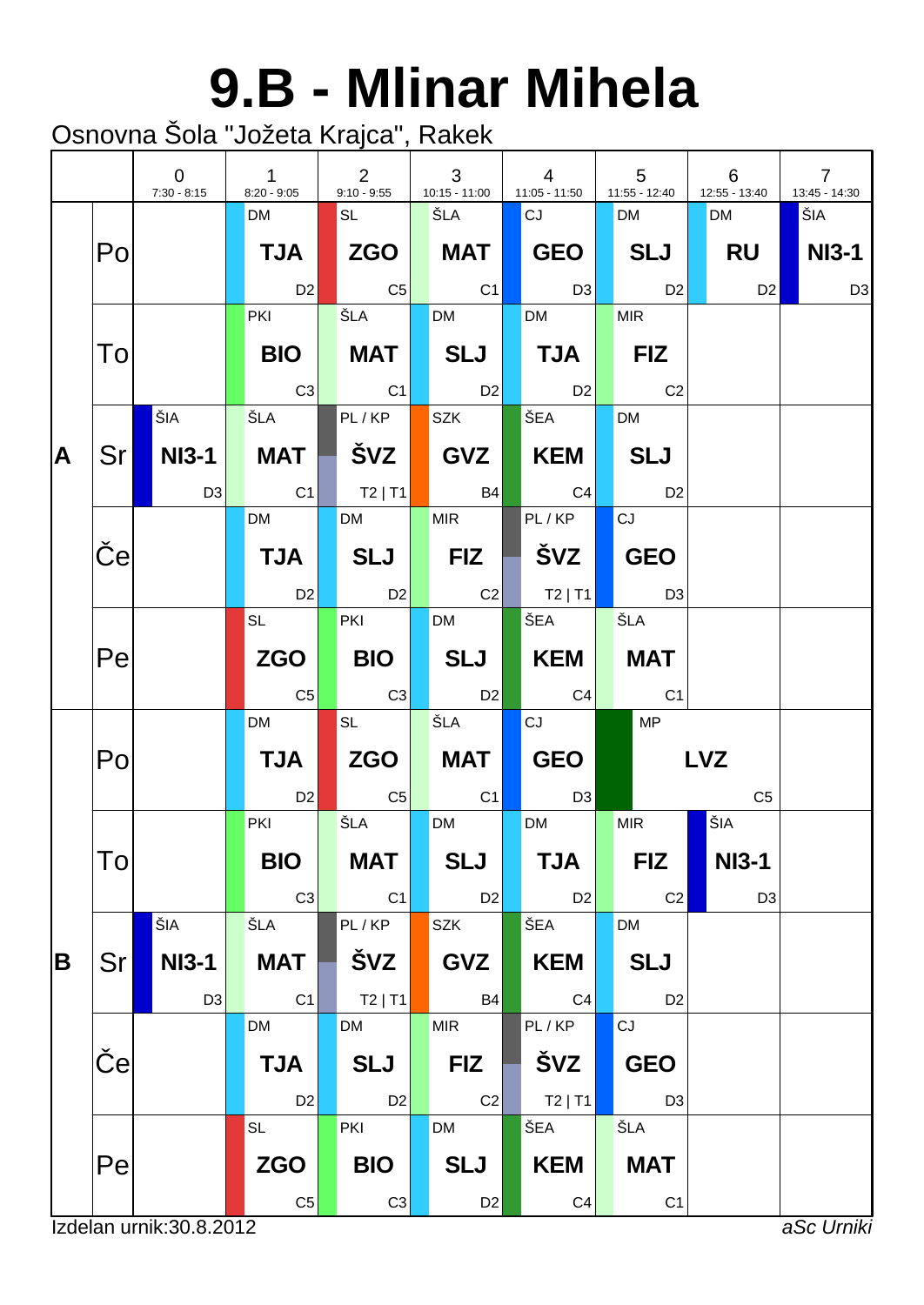#### **9.B - Potisek Vida**

|   |                       | $\overline{0}$<br>$7:30 - 8:15$       |                                                                                                                                                                     |                                            |                                            | $\begin{array}{ccc} \end{array}$<br>$8:20 - 9:05$ 9:10 - 9:55 10:15 - 11:00 11:05 - 11:50 11:55 - 12:40 12:55 - 13:40                                                                                                                                              | $\begin{array}{ccc} \end{array}$ 5        | 6                                            | $\overline{7}$<br>13:45 - 14:30                                                                                               |
|---|-----------------------|---------------------------------------|---------------------------------------------------------------------------------------------------------------------------------------------------------------------|--------------------------------------------|--------------------------------------------|--------------------------------------------------------------------------------------------------------------------------------------------------------------------------------------------------------------------------------------------------------------------|-------------------------------------------|----------------------------------------------|-------------------------------------------------------------------------------------------------------------------------------|
|   | Po                    |                                       | DM <b>DM</b>                                                                                                                                                        | <b>SL SL STAR</b>                          |                                            | TJA ZGO MAT GEO SLJ RU NI3-1<br>in the set of the set of the set of the set of the set of the set of the set of the set of the set of the set<br>In the set of the set of the set of the set of the set of the set of the set of the set of the set of the set<br> | DM and the                                | <b>DM</b>                                    | ŠIA ·<br><b>David David David David David David David David David David David David David David David David David David D</b> |
|   | To                    |                                       | <b>PKI</b>                                                                                                                                                          |                                            |                                            | $ \text{ŠLA}}$ $ {\text{DM}} $ $ M $ $ M $<br>BIO   MAT   SLJ   TJA   FIZ<br>$\begin{array}{ c c c c c c }\hline \text{C3} & \text{C1} & \text{D2} & \text{D2} & \text{C2} \\\hline \end{array}$                                                                   |                                           |                                              |                                                                                                                               |
| A |                       | <b>ŠIA</b>                            | Sr NI3-1 MAT SVZ GVZ KEM SLJ                                                                                                                                        | ŠLA PL/KP SZK ŠEA                          |                                            |                                                                                                                                                                                                                                                                    | DM <sub>2</sub>                           |                                              |                                                                                                                               |
|   | $\boldsymbol{\Theta}$ |                                       | DM and the state                                                                                                                                                    | DM MIR PL/KP                               |                                            | TJA   SLJ   FIZ   ŠVZ <mark>  GEO  </mark> 11<br>1 D2 D2 D2 D2 T2 T1 D3                                                                                                                                                                                            | $ cJ $   SZK                              |                                              | <b>MPZ</b><br><b>B4</b>                                                                                                       |
|   | Pe                    |                                       |                                                                                                                                                                     | SL PKI DM ŠEA                              |                                            | ZGO   BIO   SLJ   KEM   MAT   MPZ<br>in <mark>C5</mark> C3 C3 D2 C4 C1                                                                                                                                                                                             | SLA SZK                                   | <b>BA</b> BA                                 |                                                                                                                               |
|   | Po                    |                                       | DM <b>DM</b>                                                                                                                                                        | <b>SL</b> Service                          | SEA CJ                                     | <b>TJA ZGO MAT GEO</b><br>in the D2 in the C5 in the C1 in the D3 is the C1 in the D3 is the D3 is the D3 is the C1 in the D3 is the D3 i                                                                                                                          | <b>MP</b><br><b>LVZ</b>                   | C <sub>5</sub>                               |                                                                                                                               |
|   | To                    |                                       | <b>Contract Contract Contract Contract Contract Contract Contract Contract Contract Contract Contract Contract Co</b><br><b>PKI</b><br><b>BIO</b><br>C <sub>3</sub> | SLA DM<br><b>MAT</b><br>C <sub>1</sub>     | <b>SLJ</b><br>D <sub>2</sub>               | DM <sub>2</sub><br><b>TJA</b><br>D <sub>2</sub>                                                                                                                                                                                                                    | MIR  <br><b>FIZ</b><br>C <sub>2</sub>     | <b>SIA</b><br><b>NI3-1</b><br>D <sub>3</sub> |                                                                                                                               |
| B | Sr                    | ŠIA<br><b>NI3-1</b><br>D <sub>3</sub> | ŠLA<br><b>MAT</b><br>C <sub>1</sub>                                                                                                                                 | PL/KP<br><b>ŠVZ</b><br>$T2$   T1           | <b>SZK</b><br><b>GVZ</b><br><b>B4</b>      | ŠEA<br><b>KEM</b><br>C <sub>4</sub>                                                                                                                                                                                                                                | <b>DM</b><br><b>SLJ</b><br>D <sub>2</sub> | <b>KP</b><br>PL <sub>1</sub>                 | T2                                                                                                                            |
|   | е                     |                                       | <b>DM</b><br><b>TJA</b><br>D <sub>2</sub>                                                                                                                           | <b>DM</b><br><b>SLJ</b><br>D <sub>2</sub>  | <b>MIR</b><br><b>FIZ</b><br>C <sub>2</sub> | PL/KP<br><b>SVZ</b><br>$T2$   T1                                                                                                                                                                                                                                   | <b>CJ</b><br><b>GEO</b><br>D <sub>3</sub> | <b>SZK</b>                                   | <b>MPZ</b><br><b>B4</b>                                                                                                       |
|   | Pe                    | Izdelan urnik: 30.8.2012              | <b>SL</b><br><b>ZGO</b><br>C <sub>5</sub>                                                                                                                           | <b>PKI</b><br><b>BIO</b><br>C <sub>3</sub> | <b>DM</b><br><b>SLJ</b><br>D <sub>2</sub>  | ŠEA<br><b>KEM</b><br>C <sub>4</sub>                                                                                                                                                                                                                                | ŠLA<br><b>MAT</b><br>C1                   | <b>SZK</b><br><b>MPZ</b><br><b>B4</b>        | aSc Urniki                                                                                                                    |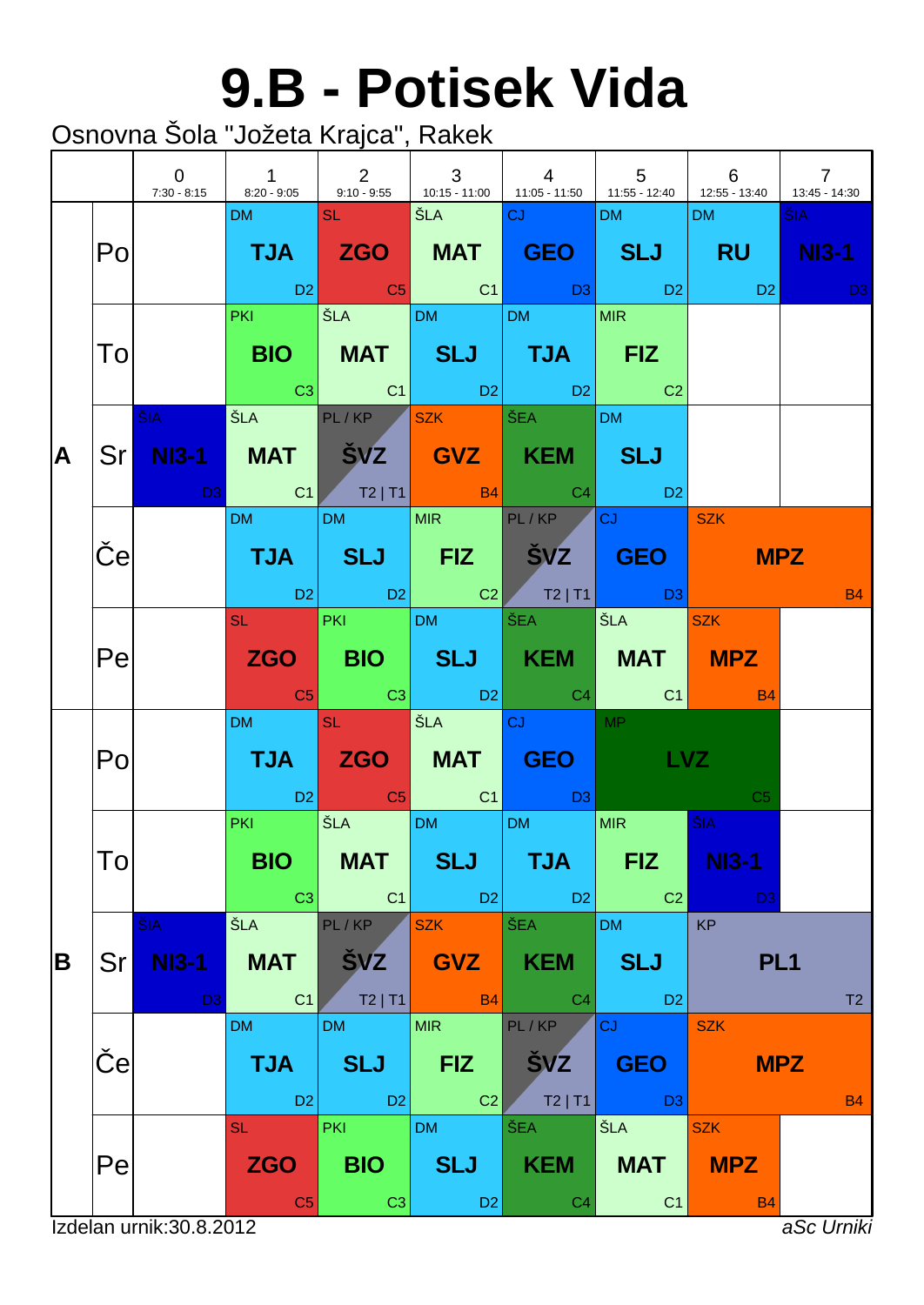### **9.B - Potisek Vida**

|   |              | $\Omega$<br>$7:30 - 8:15$ | $\mathbf{1}$<br>$8:20 - 9:05$ | 2<br>$9:10 - 9:55$ | 3<br>$10:15 - 11:00$ | $\overline{4}$<br>$11:05 - 11:50$ | 5<br>11:55 - 12:40 |            | 6<br>12:55 - 13:40 | $\overline{7}$<br>13:45 - 14:30 |                |
|---|--------------|---------------------------|-------------------------------|--------------------|----------------------|-----------------------------------|--------------------|------------|--------------------|---------------------------------|----------------|
|   |              |                           | <b>DM</b>                     | SL                 | ŠLA                  | CJ                                | <b>DM</b>          |            | <b>DM</b>          | ŠIA                             |                |
|   | Po           |                           | <b>TJA</b>                    | <b>ZGO</b>         | <b>MAT</b>           | GEO                               | <b>SLJ</b>         |            | RU                 |                                 | <b>NI3-1</b>   |
|   |              |                           | D <sub>2</sub>                | $\overline{C5}$    | C1                   | D3                                | D <sub>2</sub>     |            | D2                 |                                 | D <sub>3</sub> |
|   |              |                           | <b>PKI</b>                    | ŠLA                | <b>DM</b>            | <b>DM</b>                         | <b>MIR</b>         |            |                    |                                 |                |
|   | To           |                           | <b>BIO</b>                    | <b>MAT</b>         | SLJ                  | <b>TJA</b>                        | <b>FIZ</b>         |            |                    |                                 |                |
|   |              |                           | C3                            | C1                 | D2                   | D <sub>2</sub>                    | C <sub>2</sub>     |            |                    |                                 |                |
|   |              | ŠIA                       | ŠLA                           | PL/KP              | <b>SZK</b>           | <b>ŠEA</b>                        | <b>DM</b>          |            |                    |                                 |                |
| A | Sr I         | NI3-1                     | <b>MAT</b>                    | ŠVZ                | GVZ                  | KEM                               | <b>SLJ</b>         |            |                    |                                 |                |
|   |              | D <sub>3</sub>            | C <sub>1</sub>                | T2 T1              | <b>B4</b>            | C4                                | D <sub>2</sub>     |            |                    |                                 |                |
|   |              |                           | DM                            | <b>DM</b>          | <b>MIR</b>           | PL/KP                             | CJ                 |            | <b>SZK</b>         |                                 |                |
|   | $\mathbf{e}$ |                           | <b>TJA</b>                    | <b>SLJ</b>         | <b>FIZ</b>           |                                   | <b>GEO</b>         |            |                    | <b>MPZ</b>                      |                |
|   |              |                           | D <sub>2</sub>                | D <sub>2</sub>     | C2                   | $ $ T2   T1                       | D3                 |            |                    |                                 | <b>B4</b>      |
|   |              |                           | SL                            | <b>PKI</b>         | <b>DM</b>            | ŠEA                               | ŠLA                |            | <b>SZK</b>         |                                 |                |
|   | Pe           |                           | <b>ZGO</b>                    | <b>BIO</b>         | SLJ                  | KEM                               | <b>MAT</b>         |            | <b>MPZ</b>         |                                 |                |
|   |              |                           | C <sub>5</sub>                | C3                 | <b>D2</b>            | C4                                | C1                 |            | <b>B4</b>          |                                 |                |
|   |              |                           | <b>DM</b>                     | <b>SL</b>          | ŠLA                  | CJ                                | MP                 |            |                    |                                 |                |
|   | Po           |                           | <b>TJA</b>                    | ZGO                | <b>MAT</b>           | <b>GEO</b>                        |                    | <b>LVZ</b> |                    |                                 |                |
|   |              |                           | D <sub>2</sub>                | C <sub>5</sub>     | C1                   | D <sub>3</sub>                    |                    |            | C <sub>5</sub>     |                                 |                |
|   |              |                           | PKI                           | ŠLA                | <b>DM</b>            | <b>DM</b>                         | <b>MIR</b>         |            | ŠIA                |                                 |                |
|   | To           |                           | <b>BIO</b>                    | <b>MAT</b>         | <b>SLJ</b>           | <b>TJA</b>                        | <b>FIZ</b>         |            | <b>NI3-1</b>       |                                 |                |
|   |              |                           | C <sub>3</sub>                | C1                 | D <sub>2</sub>       | D <sub>2</sub>                    | C <sub>2</sub>     |            | D <sub>3</sub>     |                                 |                |
|   |              | ŠIA                       | ŠLA                           | PL/KP              | <b>SZK</b>           | ŠEA                               | <b>DM</b>          |            | KP                 |                                 |                |
| B | Sr           | <b>NI3-1</b>              | <b>MAT</b>                    | ŠVZ                | <b>GVZ</b>           | <b>KEM</b>                        | <b>SLJ</b>         |            |                    | PL <sub>1</sub>                 |                |
|   |              | D <sub>3</sub>            | C <sub>1</sub>                | $T2$   T1          | <b>B4</b>            | C <sub>4</sub>                    | D <sub>2</sub>     |            |                    |                                 | T <sub>2</sub> |
|   |              |                           | DM                            | <b>DM</b>          | <b>MIR</b>           | PL/KP                             | CJ                 |            | SZK                |                                 |                |
|   | $\mathbf e$  |                           | <b>TJA</b>                    | <b>SLJ</b>         | <b>FIZ</b>           | <b>ŠVZ</b>                        | <b>GEO</b>         |            |                    | <b>MPZ</b>                      |                |
|   |              |                           | D <sub>2</sub>                | D <sub>2</sub>     | C2                   | $T2$   T1                         | D <sub>3</sub>     |            |                    |                                 | <b>B4</b>      |
|   |              |                           | <b>SL</b>                     | PKI                | <b>DM</b>            | ŠEA                               | ŠLA                |            | <b>SZK</b>         |                                 |                |
|   | Pe           |                           | <b>ZGO</b>                    | <b>BIO</b>         | <b>SLJ</b>           | <b>KEM</b>                        | <b>MAT</b>         |            | <b>MPZ</b>         |                                 |                |
|   |              |                           | $\mathbb{C}5$                 | C3                 | D <sub>2</sub>       | C <sub>4</sub>                    | C <sub>1</sub>     |            | <b>B4</b>          |                                 |                |
|   |              | Izdelan urnik: 30.8.2012  |                               |                    |                      |                                   |                    |            |                    | aSc Urniki                      |                |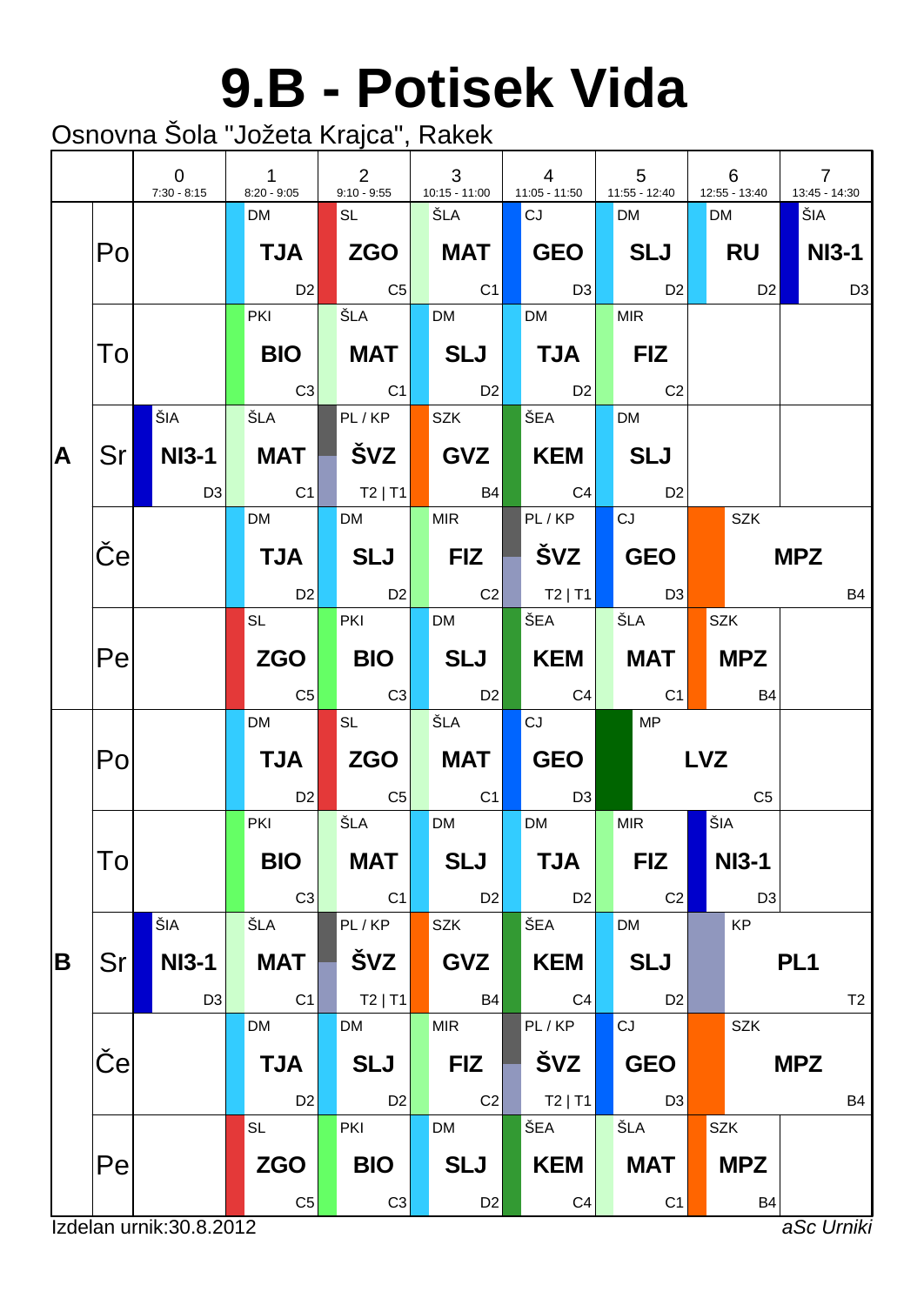## **9.B - Urbas Mateja**

|   |                 | $\overline{0}$                 | 7:30 - 8:15 8:20 - 9:05 9:10 - 9:55 10:15 - 11:00 11:05 - 11:50 11:55 - 12:40 12:55 - 13:40 13:45 - 14:30 | 1 2 3                                      |                                            | $\begin{array}{ccc} \end{array}$                                                                                                                                                                                                                               | $\begin{array}{ccc} & 5 & \end{array}$    | 6                                     | $\overline{7}$      |
|---|-----------------|--------------------------------|-----------------------------------------------------------------------------------------------------------|--------------------------------------------|--------------------------------------------|----------------------------------------------------------------------------------------------------------------------------------------------------------------------------------------------------------------------------------------------------------------|-------------------------------------------|---------------------------------------|---------------------|
|   | Po              |                                | DM NATIONAL                                                                                               | <b>SLEEPING</b>                            | <b>SEA CUNTER</b>                          | TJA ZGO MAT GEO SLJ RU NI3-1<br>in the set of the set of the set of the set of the set of the set of the set of the set of the set of the set<br>In the set of the set of the set of the set of the set of the set of the set of the set of the set of the set | $DM$ and $M$                              | DM <sub>2</sub>                       | ŠIA -<br><b>D</b> 3 |
|   | To              |                                | <b>PKI</b>                                                                                                | SLA DM DM                                  |                                            | BIO   MAT   SLJ   TJA   FIZ<br>$\begin{array}{ c c c c c c }\hline \rule{0mm}{1.2mm} & \text{C3} & \text{C1} & \text{D2} & \text{D2} & \text{C2} \\\hline \end{array}$                                                                                         | MIR                                       |                                       |                     |
| A |                 | $\tilde{\mathbf{S}}$ IA $\sim$ | Sr NI3-1 MAT SVZ GVZ KEM SLJ<br><b>D3</b> C1 T2 T1 B4 C4 D2                                               | ŠLA PL/KP SZK ŠEA                          |                                            |                                                                                                                                                                                                                                                                | DM <sub>2</sub>                           |                                       |                     |
|   | $\vert e \vert$ |                                | <b>DM</b>                                                                                                 | DM MIR PL/KP                               |                                            | TJA SLJ FIZ ŠVZ GEO<br>D2 D2 C2 T2   T1 D3                                                                                                                                                                                                                     | $ _{CJ}$                                  |                                       |                     |
|   | Pe              |                                |                                                                                                           | SL PKI DM ŠEA                              |                                            | ZGO BIO SLJ KEM MAT                                                                                                                                                                                                                                            | │ŠLA                                      |                                       |                     |
|   | Po              |                                | DM and the state                                                                                          | <b>SL SL</b>                               | STA CJ                                     | TJA ZGO MAT GEO<br>D2 <mark>C5</mark> C1 D3                                                                                                                                                                                                                    | MP <sup>N</sup><br>LVZ                    | C <sub>5</sub>                        |                     |
|   | To              |                                | <b>PKI CONTINUES</b><br><b>BIO</b><br>C <sub>3</sub>                                                      | SEA DM DM<br><b>MAT</b><br>C1              | <b>SLJ</b><br>$\Box$ D2                    | <b>TJA</b><br>D2                                                                                                                                                                                                                                               | MIR  <br><b>FIZ</b><br>C <sub>2</sub>     | ŠIA<br><b>NI3-1</b><br>D <sub>3</sub> |                     |
| B | Sr              | ŠIA<br><b>NI3-1</b><br>D3      | ŠLA<br><b>MAT</b><br>C <sub>1</sub>                                                                       | PL/KP<br><b>ŠVZ</b><br>$T2$   T1           | <b>SZK</b><br><b>GVZ</b><br>B4             | ŠEA<br><b>KEM</b><br>C <sub>4</sub>                                                                                                                                                                                                                            | <b>DM</b><br><b>SLJ</b><br>D <sub>2</sub> | <b>OM</b><br>NPH <sub>1</sub>         | D <sub>6</sub>      |
|   | е               |                                | <b>DM</b><br><b>TJA</b><br>D <sub>2</sub>                                                                 | <b>DM</b><br><b>SLJ</b><br>D2              | <b>MIR</b><br><b>FIZ</b><br>C <sub>2</sub> | PL/KP<br><b>SVZ</b><br>$T2$   T1                                                                                                                                                                                                                               | <b>CJ</b><br><b>GEO</b><br>D <sub>3</sub> |                                       |                     |
|   | Pe              |                                | <b>SL</b><br><b>ZGO</b><br>C <sub>5</sub>                                                                 | <b>PKI</b><br><b>BIO</b><br>C <sub>3</sub> | <b>DM</b><br><b>SLJ</b><br>D <sub>2</sub>  | ŠEA<br><b>KEM</b><br>C <sub>4</sub>                                                                                                                                                                                                                            | ŠLA<br><b>MAT</b><br>C <sub>1</sub>       |                                       |                     |
|   |                 | Izdelan urnik: 30.8.2012       |                                                                                                           |                                            |                                            |                                                                                                                                                                                                                                                                |                                           |                                       | aSc Urniki          |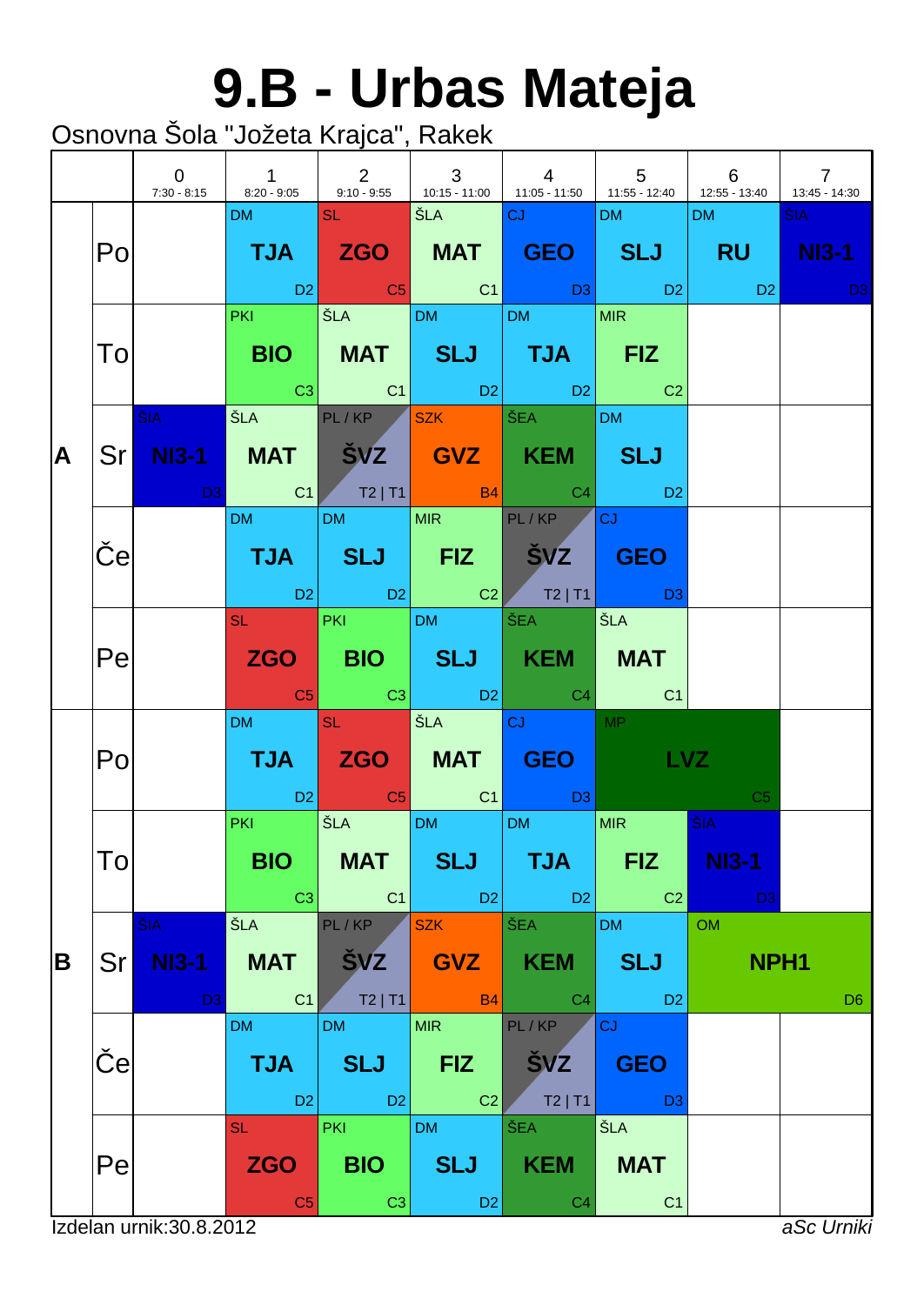# **9.B - Urbas Mateja**

|   |              | $\overline{0}$<br>$7:30 - 8:15$ | $\mathbf{1}$<br>$8:20 - 9:05$ | 2<br>$9:10 - 9:55$ | 3<br>$10:15 - 11:00$ | $\overline{4}$<br>$11:05 - 11:50$ |                | 5<br>11:55 - 12:40 | 6<br>12:55 - 13:40 | $\overline{7}$<br>13:45 - 14:30 |
|---|--------------|---------------------------------|-------------------------------|--------------------|----------------------|-----------------------------------|----------------|--------------------|--------------------|---------------------------------|
|   |              |                                 | <b>DM</b>                     | SL                 | ŠLA                  | CJ                                |                | <b>DM</b>          | <b>DM</b>          | ŠIA                             |
|   | Po           |                                 | <b>TJA</b>                    |                    | <b>MAT</b>           | GEO                               |                | SLJ                | RU                 | NI3-1                           |
|   |              |                                 | D <sub>2</sub>                | $\overline{C5}$    | $\overline{C1}$      |                                   | D3             | D <sub>2</sub>     | D2                 | D <sub>3</sub>                  |
|   |              |                                 | <b>PKI</b>                    | ŠLA                | <b>DM</b>            | <b>DM</b>                         |                | <b>MIR</b>         |                    |                                 |
|   | To           |                                 | <b>BIO</b>                    | <b>MAT</b>         | $ \;$ SLJ $ $        | $\vert$ TJA $\vert$               |                | <b>FIZ</b>         |                    |                                 |
|   |              |                                 | C3                            | C1                 | D2                   | D2                                |                | C <sub>2</sub>     |                    |                                 |
|   |              | ŠIA                             | ŠLA                           | PL/KP              | <b>SZK</b>           | ŠEA                               |                | <b>DM</b>          |                    |                                 |
| A | Sr I         | NI3-1                           | <b>MAT</b>                    | ŠVZ                | GVZ                  | KEM                               |                | <b>SLJ</b>         |                    |                                 |
|   |              | D <sub>3</sub>                  | C <sub>1</sub>                | $ $ T2   T1        | <b>B4</b>            | C4                                |                | D <sub>2</sub>     |                    |                                 |
|   |              |                                 | <b>DM</b>                     | <b>DM</b>          | <b>MIR</b>           | PL/KP                             |                | CJ                 |                    |                                 |
|   | $\mathbf{e}$ |                                 | <b>TJA</b>                    | <b>SLJ</b>         | <b>FIZ</b>           | ∣ švz                             |                | <b>GEO</b>         |                    |                                 |
|   |              |                                 | <b>D2</b>                     | D2                 | $\overline{C2}$      | $ $ T2   T1                       |                | D3                 |                    |                                 |
|   |              |                                 | <b>SL</b>                     | PKI                | <b>DM</b>            | ŠEA                               |                | ŠLA                |                    |                                 |
|   | Pe           |                                 | <b>ZGO</b>                    | <b>BIO</b>         | SLJ                  | KEM                               |                | <b>MAT</b>         |                    |                                 |
|   |              |                                 | C <sub>5</sub>                | C3                 | D <sub>2</sub>       |                                   | C4             | C <sub>1</sub>     |                    |                                 |
|   |              |                                 | <b>DM</b>                     | <b>SL</b>          | ŠLA                  | CJ                                |                | MP                 |                    |                                 |
|   | Po           |                                 | <b>TJA</b>                    | $ZGO \mid$         | MAT                  | <b>GEO</b>                        |                |                    | <b>LVZ</b>         |                                 |
|   |              |                                 | D <sub>2</sub>                | $\overline{C5}$    | C <sub>1</sub>       |                                   | D <sub>3</sub> |                    | C <sub>5</sub>     |                                 |
|   |              |                                 | PKI                           | ŠLA                | <b>DM</b>            | <b>DM</b>                         |                | <b>MIR</b>         | ŠIA                |                                 |
|   | To           |                                 | <b>BIO</b>                    | <b>MAT</b>         | <b>SLJ</b>           | <b>TJA</b>                        |                | <b>FIZ</b>         | <b>NI3-1</b>       |                                 |
|   |              |                                 | C <sub>3</sub>                | C1                 | D <sub>2</sub>       |                                   | D <sub>2</sub> | C <sub>2</sub>     | D <sub>3</sub>     |                                 |
|   |              | ŠIA                             | ŠLA                           | PL/KP              | SZK                  | ŠEA                               |                | <b>DM</b>          | <b>OM</b>          |                                 |
| B | Sr           | <b>NI3-1</b>                    | <b>MAT</b>                    | ŠVZ                | <b>GVZ</b>           | <b>KEM</b>                        |                | <b>SLJ</b>         |                    | NPH1                            |
|   |              | D <sub>3</sub>                  | C <sub>1</sub>                | $T2$   T1          | <b>B4</b>            |                                   | C <sub>4</sub> | D <sub>2</sub>     |                    | D <sub>6</sub>                  |
|   |              |                                 | DM                            | <b>DM</b>          | <b>MIR</b>           | PL/KP                             |                | CJ                 |                    |                                 |
|   | e            |                                 | <b>TJA</b>                    | <b>SLJ</b>         | <b>FIZ</b>           | ŠVZ                               |                | <b>GEO</b>         |                    |                                 |
|   |              |                                 | D <sub>2</sub>                | D <sub>2</sub>     | C2                   |                                   | $T2$   T1      | D <sub>3</sub>     |                    |                                 |
|   |              |                                 | <b>SL</b>                     | PKI                | <b>DM</b>            | ŠEA                               |                | ŠLA                |                    |                                 |
|   | Pe           |                                 | <b>ZGO</b>                    | <b>BIO</b>         | <b>SLJ</b>           | <b>KEM</b>                        |                | <b>MAT</b>         |                    |                                 |
|   |              |                                 | C <sub>5</sub>                | C3                 | D <sub>2</sub>       |                                   | C <sub>4</sub> | C <sub>1</sub>     |                    |                                 |
|   |              | Izdelan urnik: 30.8.2012        |                               |                    |                      |                                   |                |                    |                    | aSc Urniki                      |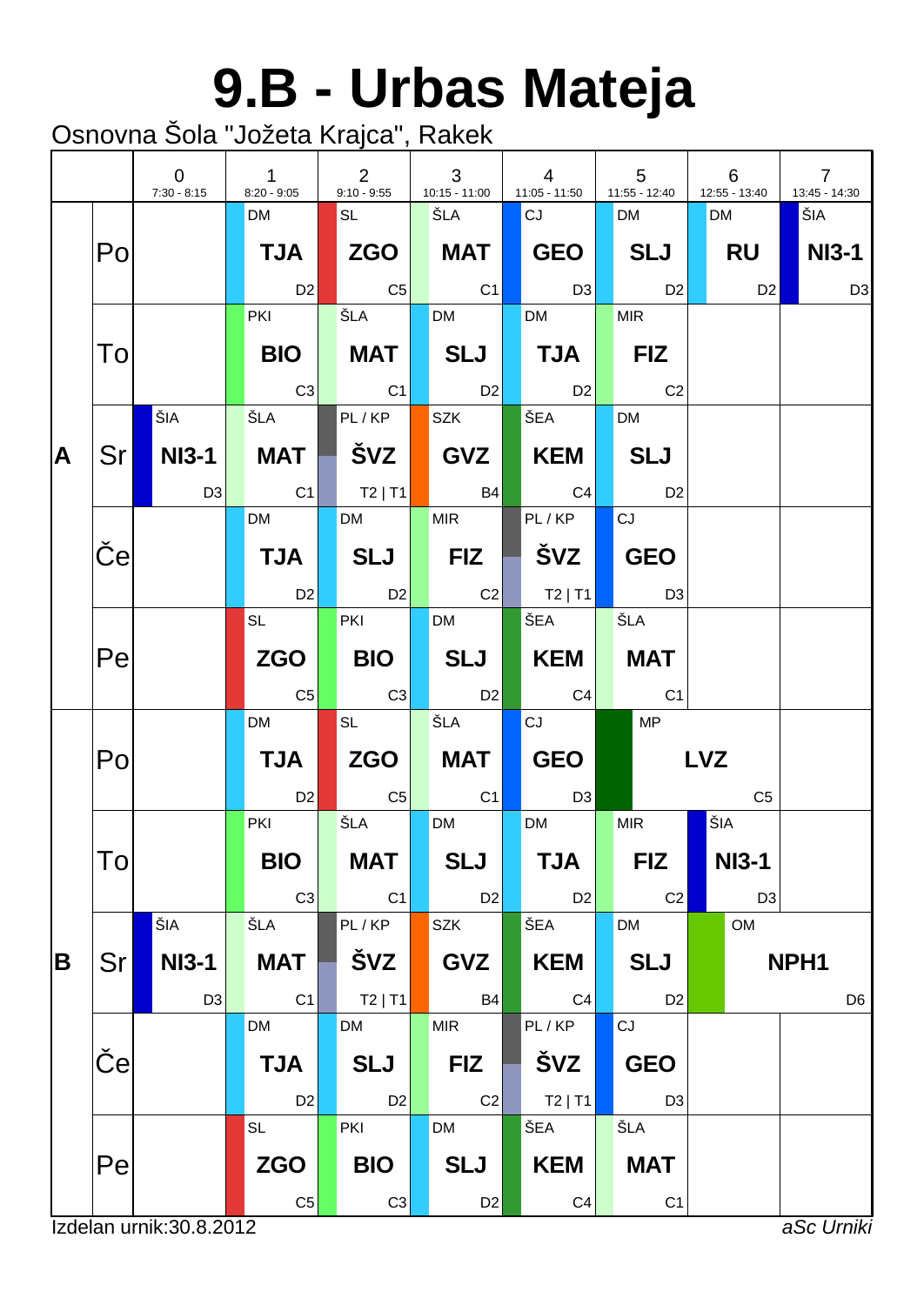# **9.B - Zupan i Mark**

|    |     | $\mathbf 0$<br>7:30 - 8:15 | $\overline{1}$<br>$8:20 - 9:05$                                                                                              | 2                      | $\mathbf{3}$                  | $\overline{4}$<br>9:10 - 9:55 $\begin{array}{ c c c c c c c c c } \hline \end{array}$ 10:15 - 11:00 $\begin{array}{ c c c c c c c c } \hline \end{array}$ 11:55 - 12:40 $\begin{array}{ c c c c c c } \hline \end{array}$ 12:55 - 13:40 | $5\overline{5}$          | 6                         | $\overline{7}$<br>13:45 - 14:30 |
|----|-----|----------------------------|------------------------------------------------------------------------------------------------------------------------------|------------------------|-------------------------------|-----------------------------------------------------------------------------------------------------------------------------------------------------------------------------------------------------------------------------------------|--------------------------|---------------------------|---------------------------------|
|    |     |                            | DM and the state                                                                                                             |                        | SL ŠLA <mark>CJ (1990)</mark> |                                                                                                                                                                                                                                         | DM <b>DM</b>             | DM                        |                                 |
|    | Po  |                            |                                                                                                                              |                        |                               | TJA ZGO MAT GEO SLJ RU                                                                                                                                                                                                                  |                          |                           |                                 |
|    |     |                            |                                                                                                                              |                        |                               | in the D2 of the C1 of D3 of D2 of D2 of D2 of the D2 of the D2 of the D2 of the D2 of the D2 of the D2 of the<br>PKI ŠLA DM DM MIR                                                                                                     |                          | $\sim$ 0.000 $\,$ D2 $\,$ |                                 |
|    |     |                            |                                                                                                                              |                        |                               |                                                                                                                                                                                                                                         |                          |                           |                                 |
|    | To  |                            |                                                                                                                              |                        |                               | BIO   MAT   SLJ   TJA   FIZ<br>$\begin{array}{ c c c c c c }\hline \text{C3} & \text{C1} & \text{D2} & \text{D2} & \text{C2} \\\hline \end{array}$                                                                                      |                          |                           |                                 |
|    |     |                            | ŠLA                                                                                                                          |                        | PL/KP SZK ŠEA                 |                                                                                                                                                                                                                                         | <b>DM</b>                | PL                        |                                 |
| ΙA | Sr  |                            |                                                                                                                              |                        |                               | MAT ŠVZ GVZ KEM SLJ                                                                                                                                                                                                                     |                          | <b>ŠZZ1</b>               |                                 |
|    |     |                            |                                                                                                                              |                        |                               | C1 T2   T1 $\begin{array}{ c c c c c c }\n\hline\n\text{C4} & \text{D2}\n\end{array}$                                                                                                                                                   |                          |                           | T1                              |
|    |     |                            | <b>DM DM</b>                                                                                                                 |                        | DM MIR PL/KP                  |                                                                                                                                                                                                                                         | <b>CJ</b>                |                           |                                 |
|    | e   |                            |                                                                                                                              |                        |                               | TJA SLJ FIZ ŠVZ GEO                                                                                                                                                                                                                     |                          |                           |                                 |
|    |     |                            |                                                                                                                              |                        |                               | 02 D2 C2 T2 T1 D3                                                                                                                                                                                                                       |                          |                           |                                 |
|    |     |                            |                                                                                                                              |                        | SL PKI DM ŠEA                 |                                                                                                                                                                                                                                         | ŠLA                      |                           |                                 |
|    | Pe  |                            |                                                                                                                              |                        | a <mark>C5</mark> C3 D2       | ZGO BIO SLJ KEM MAT                                                                                                                                                                                                                     |                          |                           |                                 |
|    |     |                            | DM SL                                                                                                                        |                        | <b>SEA CJ CJ</b>              |                                                                                                                                                                                                                                         | C4 C1<br>MP <sup>2</sup> |                           |                                 |
|    | Po  |                            |                                                                                                                              |                        |                               | TJA ZGO MAT GEO <b>Latin</b>                                                                                                                                                                                                            | <b>LVZ</b>               |                           |                                 |
|    |     |                            |                                                                                                                              |                        |                               | <b>D2</b> C5 C1 D3                                                                                                                                                                                                                      |                          | C <sub>5</sub>            |                                 |
|    |     |                            | and the state of the state of the state of the state of the state of the state of the state of the state of th<br><b>PKI</b> |                        | SLA DM DM                     |                                                                                                                                                                                                                                         | <b>MIR</b>               |                           |                                 |
|    | l O |                            |                                                                                                                              | BIO   MAT              | <b>SLJ</b>                    | $\overline{\phantom{a}}$ TJA $\overline{\phantom{a}}$                                                                                                                                                                                   | <b>FIZ</b>               |                           |                                 |
|    |     |                            | C3                                                                                                                           | C <sub>1</sub>         | D2                            | D <sub>2</sub>                                                                                                                                                                                                                          | C <sub>2</sub>           |                           |                                 |
|    |     |                            | ŠLA                                                                                                                          | PL/KP                  | <b>SZK</b>                    | ŠEA                                                                                                                                                                                                                                     | <b>DM</b>                | <b>OM</b>                 |                                 |
| B  | Sr  |                            | <b>MAT</b>                                                                                                                   | <b>SVZ</b>             | <b>GVZ</b>                    | <b>KEM</b>                                                                                                                                                                                                                              | <b>SLJ</b>               | NPH <sub>1</sub>          |                                 |
|    |     |                            | C <sub>1</sub><br><b>DM</b>                                                                                                  | $T2$   T1<br><b>DM</b> | <b>B4</b><br><b>MIR</b>       | C <sub>4</sub><br>PL/KP                                                                                                                                                                                                                 | D <sub>2</sub><br>CJ     |                           | D <sub>6</sub>                  |
|    | e   |                            | <b>TJA</b>                                                                                                                   | <b>SLJ</b>             | <b>FIZ</b>                    | <b>SVZ</b>                                                                                                                                                                                                                              | <b>GEO</b>               |                           |                                 |
|    |     |                            | D <sub>2</sub>                                                                                                               | D <sub>2</sub>         | C <sub>2</sub>                | $T2$   T1                                                                                                                                                                                                                               | D <sub>3</sub>           |                           |                                 |
|    |     |                            | <b>SL</b>                                                                                                                    | <b>PKI</b>             | <b>DM</b>                     | <b>ŠEA</b>                                                                                                                                                                                                                              | ŠLA                      |                           |                                 |
|    | Pe  |                            | <b>ZGO</b>                                                                                                                   | <b>BIO</b>             | <b>SLJ</b>                    | <b>KEM</b>                                                                                                                                                                                                                              | <b>MAT</b>               |                           |                                 |
|    |     | Izdelan urnik: 30.8.2012   | C <sub>5</sub>                                                                                                               | C <sub>3</sub>         | D <sub>2</sub>                | C <sub>4</sub>                                                                                                                                                                                                                          | C <sub>1</sub>           |                           | aSc Urniki                      |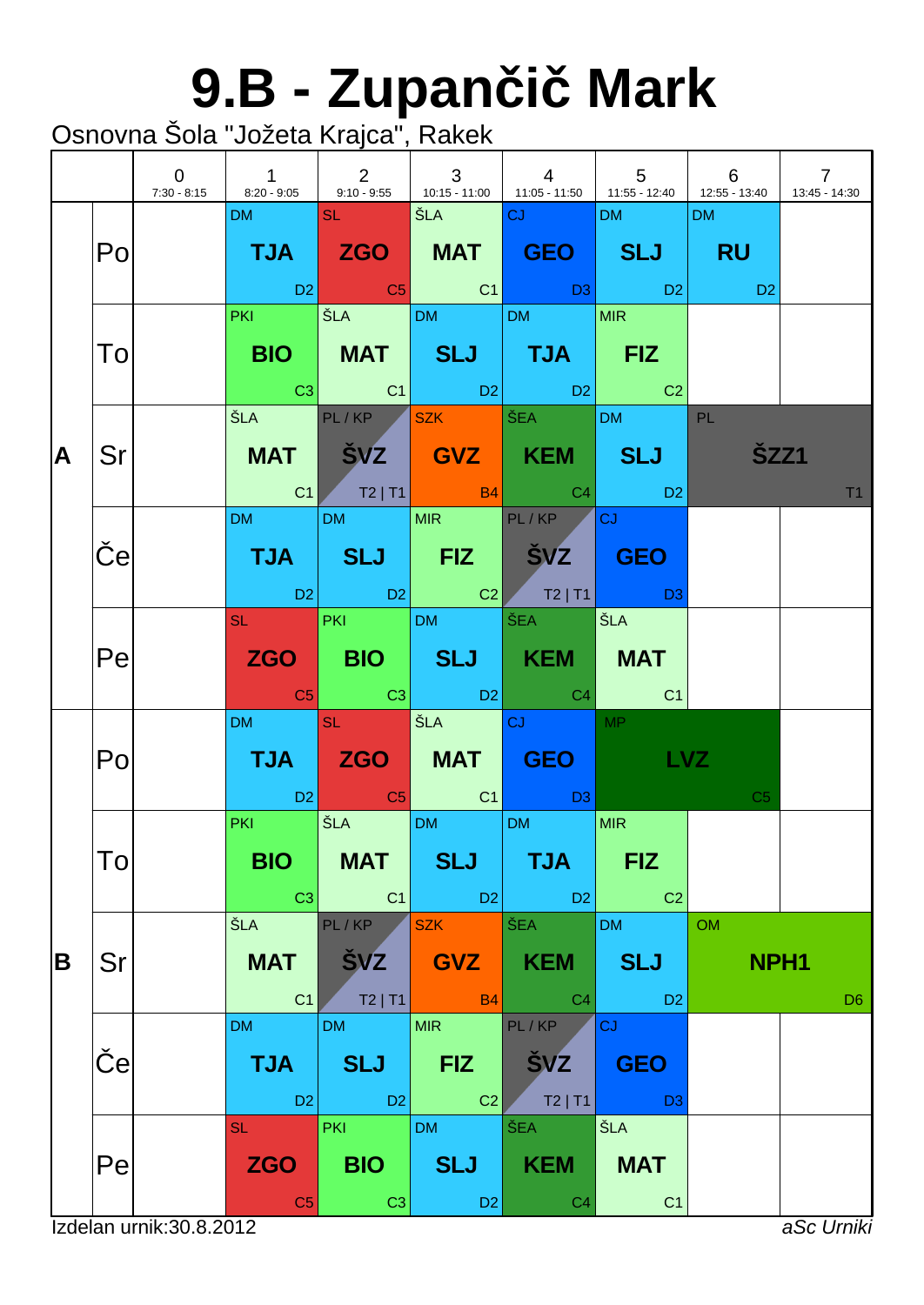# **9.B - Zupan i Mark**

|    |     | $\overline{0}$<br>$7:30 - 8:15$ | $\mathbf{1}$<br>$8:20 - 9:05$ | $2^{\circ}$<br>$9:10 - 9:55$ | $\mathbf{3}$<br>$10:15 - 11:00$ | $\overline{4}$<br>11:05 - 11:50   | $5\phantom{.0}$<br>11:55 - 12:40 |            | 6<br>12:55 - 13:40 | $\overline{7}$<br>13:45 - 14:30 |                |
|----|-----|---------------------------------|-------------------------------|------------------------------|---------------------------------|-----------------------------------|----------------------------------|------------|--------------------|---------------------------------|----------------|
|    |     |                                 | <b>DM</b>                     | SL                           | ŠLA                             | CJ                                | <b>DM</b>                        |            | <b>DM</b>          |                                 |                |
|    | Po  |                                 | <b>TJA</b>                    | ZGO MAT                      |                                 | $\mid$ GEO $\mid$                 | SLJ                              |            | RU                 |                                 |                |
|    |     |                                 | <b>D2</b>                     | $\overline{\text{C5}}$       | C <sub>1</sub>                  | $\Box$ D3                         | D2                               |            | D <sub>2</sub>     |                                 |                |
|    |     |                                 | <b>PKI</b>                    | ŠLA                          | <b>DM</b>                       | <b>DM</b>                         | MIR                              |            |                    |                                 |                |
|    | To  |                                 | <b>BIO</b>                    | <b>MAT</b>                   | SLJ                             | $\blacksquare$ TJA $\blacksquare$ | <b>FIZ</b>                       |            |                    |                                 |                |
|    |     |                                 | C3                            | C1                           | D2                              | D2                                | C <sub>2</sub>                   |            |                    |                                 |                |
|    |     |                                 | ŠLA I                         | PL/KP                        | <b>SZK</b>                      | ŠEA                               | <b>DM</b>                        |            | PL                 |                                 |                |
| İΑ | Sr  |                                 | MAT                           |                              | SVZ                             | KEM                               | SLJ                              |            |                    | ŠZZ1                            |                |
|    |     |                                 | C1                            | $ $ T2   T1                  | <b>B4</b>                       | C4                                | D <sub>2</sub>                   |            |                    |                                 | T <sub>1</sub> |
|    |     |                                 | <b>DM</b>                     | <b>DM</b>                    | <b>MIR</b>                      | PL/KP                             | CJ                               |            |                    |                                 |                |
|    | e   |                                 | <b>TJA</b>                    | SLJ                          | $\blacksquare$ FIZ $\parallel$  |                                   | <b>GEO</b>                       |            |                    |                                 |                |
|    |     |                                 | D2                            | D2                           | $\sim$ C2                       | $\blacksquare$ T2   T1            | D3                               |            |                    |                                 |                |
|    |     |                                 | $SL \qquad \qquad \Box$       | PKI                          | <b>DM</b>                       | $\overline{\text{SEA}}$           | ŠLA                              |            |                    |                                 |                |
|    | Pe  |                                 | ZGO                           | <b>BIO</b>                   | SLJ                             | <b>KEM</b>                        | <b>MAT</b>                       |            |                    |                                 |                |
|    |     |                                 | C5                            | C3                           | <b>D2</b>                       | C4                                | C <sub>1</sub>                   |            |                    |                                 |                |
|    |     |                                 | <b>DM</b>                     | SL                           | ŠLA                             | CJ                                | <b>MP</b>                        |            |                    |                                 |                |
|    | Po  |                                 | <b>TJA</b>                    | <b>ZGO</b>                   | MAT                             | <b>GEO</b>                        |                                  | <b>LVZ</b> |                    |                                 |                |
|    |     |                                 | D <sub>2</sub>                | $  \mathsf{C5}  $            | C <sub>1</sub>                  | <b>D3</b>                         |                                  |            | C <sub>5</sub>     |                                 |                |
|    |     |                                 | <b>PKI</b>                    | ŠLA                          | <b>DM</b>                       | <b>DM</b>                         | <b>MIR</b>                       |            |                    |                                 |                |
|    | Tol |                                 | <b>BIO</b>                    | <b>MAT</b>                   | <b>SLJ</b>                      | <b>TJA</b>                        | <b>FIZ</b>                       |            |                    |                                 |                |
|    |     |                                 | C <sub>3</sub>                | C1                           | D2                              | D <sub>2</sub>                    | C <sub>2</sub>                   |            |                    |                                 |                |
|    |     |                                 | ŠLA                           | PL/KP                        | <b>SZK</b>                      | ŠEA                               | <b>DM</b>                        |            | OM                 |                                 |                |
| B  | Sr  |                                 | <b>MAT</b>                    | ŠVZ                          | <b>GVZ</b>                      | <b>KEM</b>                        | <b>SLJ</b>                       |            |                    | NPH <sub>1</sub>                |                |
|    |     |                                 | C <sub>1</sub>                | $T2$   T1                    | <b>B4</b>                       | C <sub>4</sub>                    | D <sub>2</sub>                   |            |                    |                                 | D <sub>6</sub> |
|    |     |                                 | <b>DM</b>                     | <b>DM</b>                    | <b>MIR</b>                      | PL/KP                             | CJ                               |            |                    |                                 |                |
|    | e   |                                 | <b>TJA</b>                    | <b>SLJ</b>                   | <b>FIZ</b>                      | ŠVZ                               | <b>GEO</b>                       |            |                    |                                 |                |
|    |     |                                 | D <sub>2</sub>                | D <sub>2</sub>               | C2                              | $T2$   T1                         | D <sub>3</sub>                   |            |                    |                                 |                |
|    |     |                                 | <b>SL</b>                     | PKI                          | DM                              | ŠEA                               | ŠLA                              |            |                    |                                 |                |
|    | Pel |                                 | <b>ZGO</b>                    | <b>BIO</b>                   | <b>SLJ</b>                      | <b>KEM</b>                        | <b>MAT</b>                       |            |                    |                                 |                |
|    |     |                                 | C <sub>5</sub>                | C3                           | D <sub>2</sub>                  | C4                                | C <sub>1</sub>                   |            |                    |                                 |                |
|    |     | Izdelan urnik: 30.8.2012        |                               |                              |                                 |                                   |                                  |            |                    | aSc Urniki                      |                |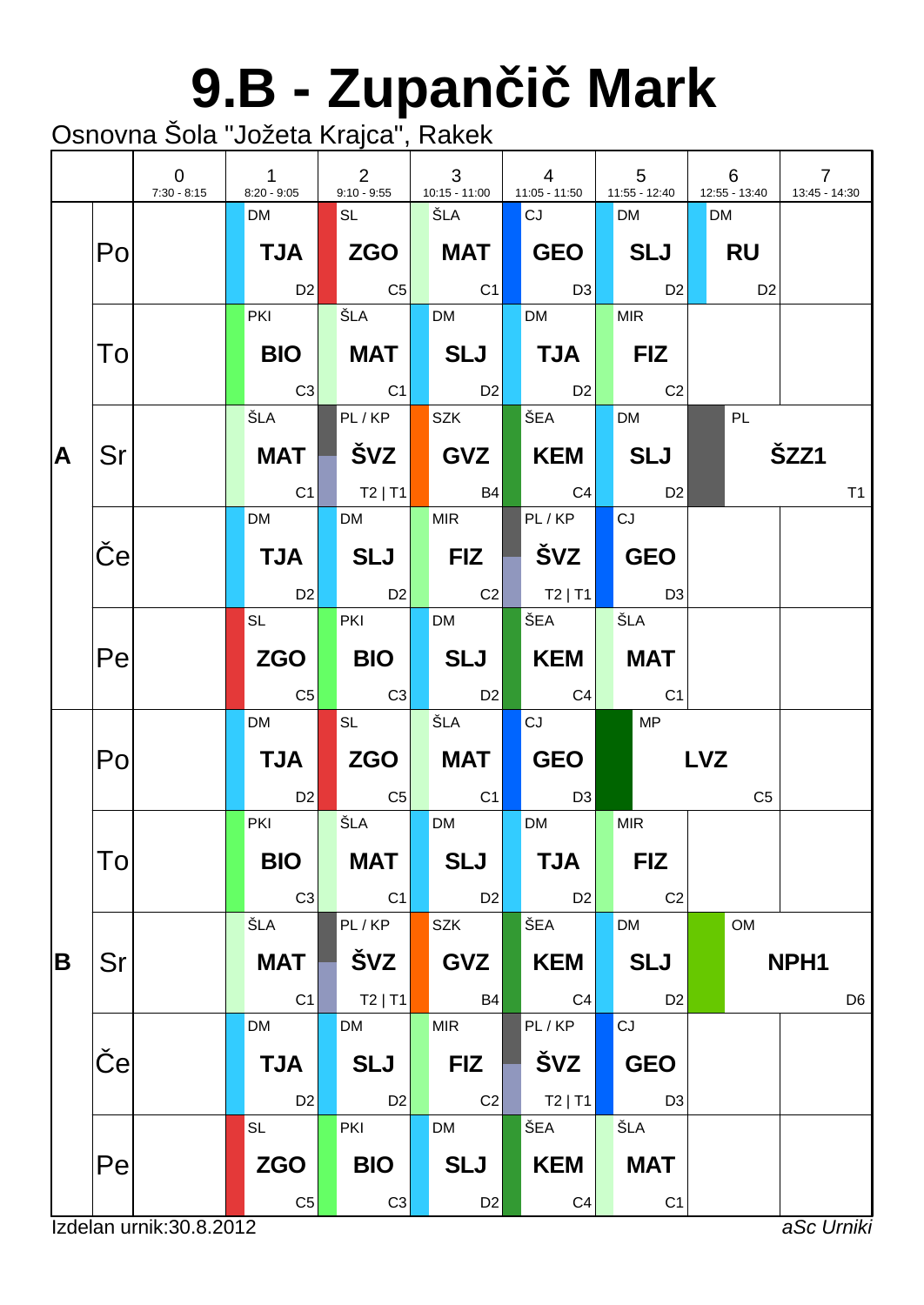# **9.B - Žnidari Zala**

|   |            | $\overline{0}$<br>$7:30 - 8:15$       | $\begin{array}{ c c c c c c c c }\n\hline\n\text{\quad \quad 1 & \quad \quad 2 & \quad \quad 3 \\ \hline\n\end{array}$                                              |                                            |                                            | $\begin{array}{ c c c c c } \hline \ \hline \ \hline \ \hline \ \hline \end{array}$<br>8:20 - 9:05 9:10 - 9:55 410:15 - 11:00 11:05 - 11:50 11:55 - 12:40 41:55 - 13:40 | $\begin{array}{cccc} \end{array}$ 5 6     |                                       | $\overline{7}$<br>13:45 - 14:30                                                                                               |
|---|------------|---------------------------------------|---------------------------------------------------------------------------------------------------------------------------------------------------------------------|--------------------------------------------|--------------------------------------------|-------------------------------------------------------------------------------------------------------------------------------------------------------------------------|-------------------------------------------|---------------------------------------|-------------------------------------------------------------------------------------------------------------------------------|
| A | Po         |                                       | DM and the                                                                                                                                                          | <b>SL SL</b>                               | SEA CJ                                     | TJA ZGO MAT GEO SLJ RU NI3-1<br>in the set of the set of the set of the set of the set of the set of the set of the set of the set of the set o                         | DM <b>DM</b>                              | DM                                    | ŠIA -<br><b>David David David David David David David David David David David David David David David David David David D</b> |
|   | To         |                                       | <b>PKI CONTINUES</b>                                                                                                                                                | $\overline{\text{SLA}}$ DM DM              |                                            | BIO   MAT   SLJ   TJA   FIZ<br>$\begin{array}{ c c c c c c }\hline \text{C3} & \text{C1} & \text{D2} & \text{D2} & \text{C2} \\\hline \end{array}$                      | MIR                                       |                                       |                                                                                                                               |
|   |            | <b>ŠIA</b>                            | SLA PL/KP SZK SÉA<br>Sr NI3-1 MAT ŠVZ GVZ KEM SLJ                                                                                                                   |                                            |                                            |                                                                                                                                                                         | DM                                        |                                       |                                                                                                                               |
|   | $\epsilon$ |                                       | DM and the state                                                                                                                                                    | DM MIR PL/KP                               |                                            | <b>TJA SLJ FIZ ŠVZ GEO</b><br>1 D2 D2 D2 D2 T2 T1 D3                                                                                                                    | $ cJ $ $ szK $                            |                                       | <b>MPZ</b><br><b>B4</b>                                                                                                       |
|   | Pe         |                                       |                                                                                                                                                                     |                                            |                                            | SL PKI DM ŠEA<br>ZGO   BIO   SLJ   KEM   MAT   MPZ                                                                                                                      | ŠLA SZK                                   |                                       |                                                                                                                               |
|   | Po         |                                       | DM and the state                                                                                                                                                    | <b>SL SL</b>                               | <b>SEA CJ</b>                              | <b>TJA ZGO MAT GEO</b><br><b>Example 1</b> C <sub>5</sub> C <sub>1</sub> C <sub>1</sub> C <sub>1</sub> C <sub>1</sub> C <sub>1</sub>                                    | <b>MP</b><br><b>LVZ</b>                   | C <sub>5</sub>                        |                                                                                                                               |
| B | To         |                                       | <b>Contract Contract Contract Contract Contract Contract Contract Contract Contract Contract Contract Contract Co</b><br><b>PKI</b><br><b>BIO</b><br>C <sub>3</sub> | SLA DM DM<br><b>MAT</b><br>C1              | <b>SLJ</b><br>$ $ D2                       | <b>TJA</b><br>D <sub>2</sub>                                                                                                                                            | MIR .<br><b>FIZ</b><br>C <sub>2</sub>     | ŠIA<br><b>NI3-1</b><br>D <sub>3</sub> |                                                                                                                               |
|   | Sr         | ŠIA<br><b>NI3-1</b><br>D <sub>3</sub> | ŠLA<br><b>MAT</b><br>C <sub>1</sub>                                                                                                                                 | PL/KP<br>ŠVZ<br>$T2$   T1                  | <b>SZK</b><br><b>GVZ</b><br><b>B4</b>      | ŠEA<br><b>KEM</b><br>C <sub>4</sub>                                                                                                                                     | <b>DM</b><br><b>SLJ</b><br>D <sub>2</sub> | <b>KP</b><br>PL <sub>1</sub>          | T2                                                                                                                            |
|   | e          |                                       | <b>DM</b><br><b>TJA</b><br>D <sub>2</sub>                                                                                                                           | <b>DM</b><br><b>SLJ</b><br>D2              | <b>MIR</b><br><b>FIZ</b><br>C <sub>2</sub> | PL/KP<br><b>SVZ</b><br>$T2$   T1                                                                                                                                        | CJ<br><b>GEO</b><br>D <sub>3</sub>        | <b>SZK</b>                            | <b>MPZ</b><br><b>B4</b>                                                                                                       |
|   | Pe         | Izdelan urnik: 30.8.2012              | <b>SL</b><br><b>ZGO</b><br>C <sub>5</sub>                                                                                                                           | <b>PKI</b><br><b>BIO</b><br>C <sub>3</sub> | <b>DM</b><br><b>SLJ</b><br>D <sub>2</sub>  | ŠEA<br><b>KEM</b><br>C <sub>4</sub>                                                                                                                                     | ŠLA<br><b>MAT</b><br>C <sub>1</sub>       | <b>SZK</b><br><b>MPZ</b><br><b>B4</b> | aSc Urniki                                                                                                                    |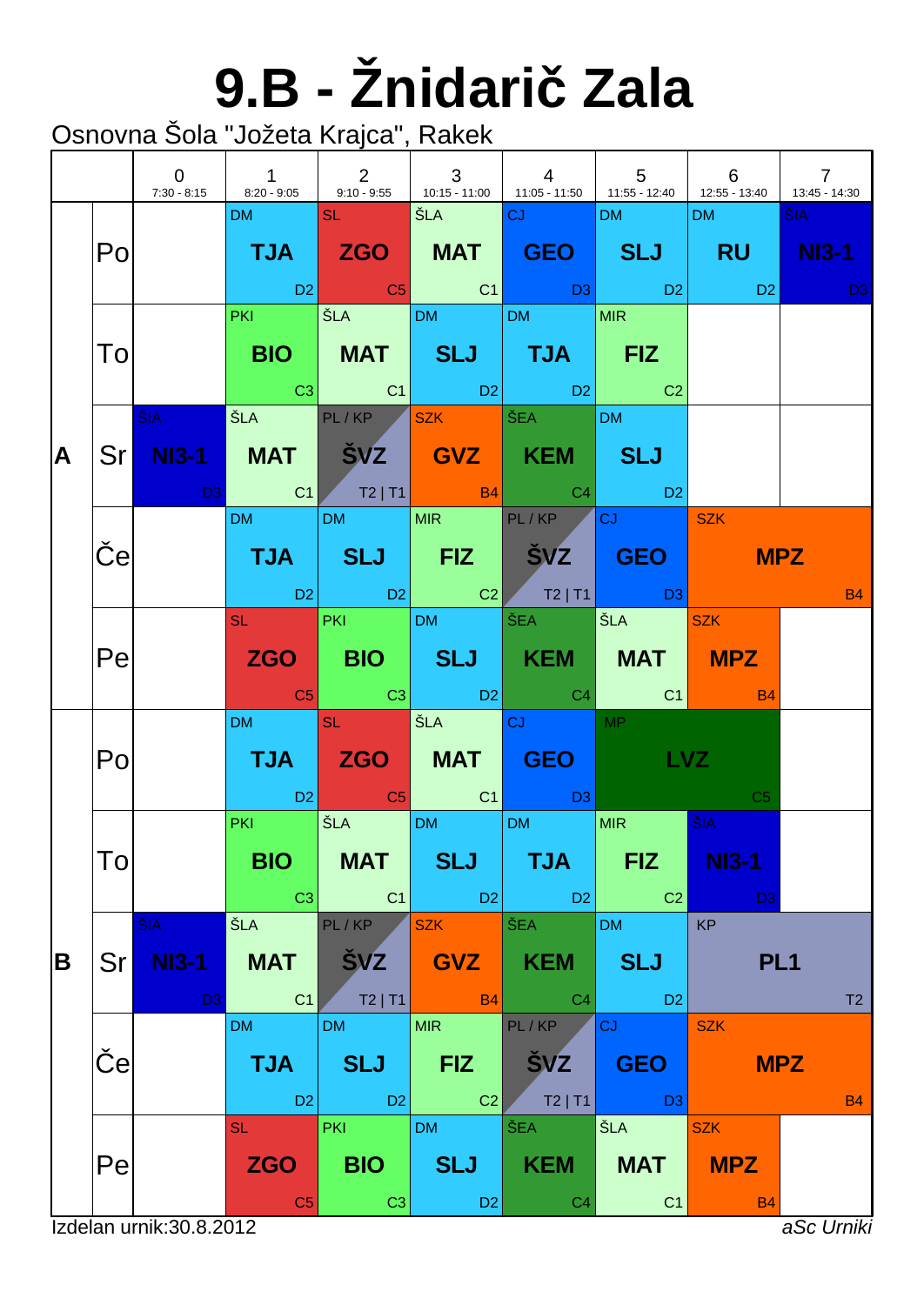# **9.B - Žnidari Zala**

|   |                          | $\overline{0}$<br>$7:30 - 8:15$ | $\mathbf{1}$<br>$8:20 - 9:05$ | 2<br>$9:10 - 9:55$ | 3<br>10:15 - 11:00 |  | $\overline{4}$<br>$11:05 - 11:50$ | 5<br>11:55 - 12:40 |            | 6<br>12:55 - 13:40 | $\overline{7}$<br>13:45 - 14:30 |
|---|--------------------------|---------------------------------|-------------------------------|--------------------|--------------------|--|-----------------------------------|--------------------|------------|--------------------|---------------------------------|
|   |                          |                                 | <b>DM</b>                     | SL                 | ŠLA                |  | CJ                                | <b>DM</b>          | <b>DM</b>  |                    | ŠIA                             |
|   | Po                       |                                 | <b>TJA</b>                    |                    | <b>MAT</b>         |  | GEO                               | <b>SLJ</b>         |            | RU                 | <b>NI3-1</b>                    |
|   |                          |                                 | D <sub>2</sub>                | $\overline{C5}$    | C1                 |  | D3                                | D <sub>2</sub>     |            | D2                 | D <sub>3</sub>                  |
|   |                          |                                 | <b>PKI</b>                    | ŠLA                | <b>DM</b>          |  | <b>DM</b>                         | <b>MIR</b>         |            |                    |                                 |
|   | To                       |                                 | <b>BIO</b>                    | <b>MAT</b>         | SLJ                |  | $TJA \vert$                       | <b>FIZ</b>         |            |                    |                                 |
|   |                          |                                 | C3                            | C1                 | D2                 |  | D2                                | C <sub>2</sub>     |            |                    |                                 |
|   |                          | ŠIA                             | ŠLA                           | PL/KP              | <b>SZK</b>         |  | ŠEA                               | <b>DM</b>          |            |                    |                                 |
| A | <b>Srl</b>               | NI3-1                           | <b>MAT</b>                    | ŠVZ                | GVZ                |  | KEM                               | <b>SLJ</b>         |            |                    |                                 |
|   |                          | D3                              | C <sub>1</sub>                | $ $ T2   T1        | <b>B4</b>          |  | C <sub>4</sub>                    | D <sub>2</sub>     |            |                    |                                 |
|   |                          |                                 | DM                            | <b>DM</b>          | <b>MIR</b>         |  | PL/KP                             | CJ                 |            | <b>SZK</b>         |                                 |
|   | $\mathbf{e}$             |                                 | <b>TJA</b>                    | <b>SLJ</b>         | <b>FIZ</b>         |  | ŠVZ                               | <b>GEO</b>         |            |                    | <b>MPZ</b>                      |
|   |                          |                                 | D2                            | D <sub>2</sub>     | C2                 |  | $\vert$ T2   T1                   | D3                 |            |                    | <b>B4</b>                       |
|   |                          |                                 | <b>SL</b>                     | PKI                | <b>DM</b>          |  | ŠEA                               | ŠLA                |            | <b>SZK</b>         |                                 |
|   | Pe                       |                                 | <b>ZGO</b>                    | <b>BIO</b>         | SLJ                |  | KEM                               | MAT                |            | <b>MPZ</b>         |                                 |
|   |                          |                                 | C <sub>5</sub>                | C3                 | D <sub>2</sub>     |  | C4                                | C1                 |            | <b>B4</b>          |                                 |
|   |                          |                                 | <b>DM</b>                     | SL                 | ŠLA                |  | CJ                                | MP                 |            |                    |                                 |
|   | Po                       |                                 | <b>TJA</b>                    | ZGO                | <b>MAT</b>         |  | <b>GEO</b>                        |                    | <b>LVZ</b> |                    |                                 |
|   |                          |                                 | D <sub>2</sub>                | C <sub>5</sub>     | C <sub>1</sub>     |  | D <sub>3</sub>                    |                    |            | C <sub>5</sub>     |                                 |
|   |                          |                                 | PKI                           | ŠLA                | <b>DM</b>          |  | <b>DM</b>                         | <b>MIR</b>         | ŠIA        |                    |                                 |
|   | To                       |                                 | <b>BIO</b>                    | <b>MAT</b>         | <b>SLJ</b>         |  | <b>TJA</b>                        | <b>FIZ</b>         |            | <b>NI3-1</b>       |                                 |
|   |                          |                                 | C <sub>3</sub>                | C1                 | D <sub>2</sub>     |  | D <sub>2</sub>                    | C <sub>2</sub>     |            | D <sub>3</sub>     |                                 |
|   |                          | ŠIA                             | ŠLA                           | PL/KP              | SZK                |  | ŠEA                               | <b>DM</b>          |            | KP                 |                                 |
| B | Sr                       | <b>NI3-1</b>                    | <b>MAT</b>                    | ŠVZ                | <b>GVZ</b>         |  | <b>KEM</b>                        | <b>SLJ</b>         |            |                    | PL <sub>1</sub>                 |
|   |                          | D <sub>3</sub>                  | C <sub>1</sub>                | $T2$   T1          | <b>B4</b>          |  | C <sub>4</sub>                    | D <sub>2</sub>     |            |                    | T <sub>2</sub>                  |
|   |                          |                                 | DM                            | <b>DM</b>          | <b>MIR</b>         |  | PL/KP                             | CJ                 |            | <b>SZK</b>         |                                 |
|   | $\mathbf e$              |                                 | <b>TJA</b>                    | <b>SLJ</b>         | <b>FIZ</b>         |  | <b>ŠVZ</b>                        | <b>GEO</b>         |            |                    | <b>MPZ</b>                      |
|   |                          |                                 | D <sub>2</sub>                | D <sub>2</sub>     | C2                 |  | $T2$   T1                         | D <sub>3</sub>     |            |                    | <b>B4</b>                       |
|   |                          |                                 | <b>SL</b>                     | PKI                | <b>DM</b>          |  | ŠEA                               | ŠLA                |            | <b>SZK</b>         |                                 |
|   | Pe                       |                                 | <b>ZGO</b>                    | <b>BIO</b>         | <b>SLJ</b>         |  | <b>KEM</b>                        | <b>MAT</b>         |            | <b>MPZ</b>         |                                 |
|   |                          |                                 | $\mathbb{C}5$                 | C <sub>3</sub>     | D <sub>2</sub>     |  | C <sub>4</sub>                    | C <sub>1</sub>     |            | <b>B4</b>          |                                 |
|   | Izdelan urnik: 30.8.2012 |                                 |                               |                    |                    |  |                                   |                    |            |                    | aSc Urniki                      |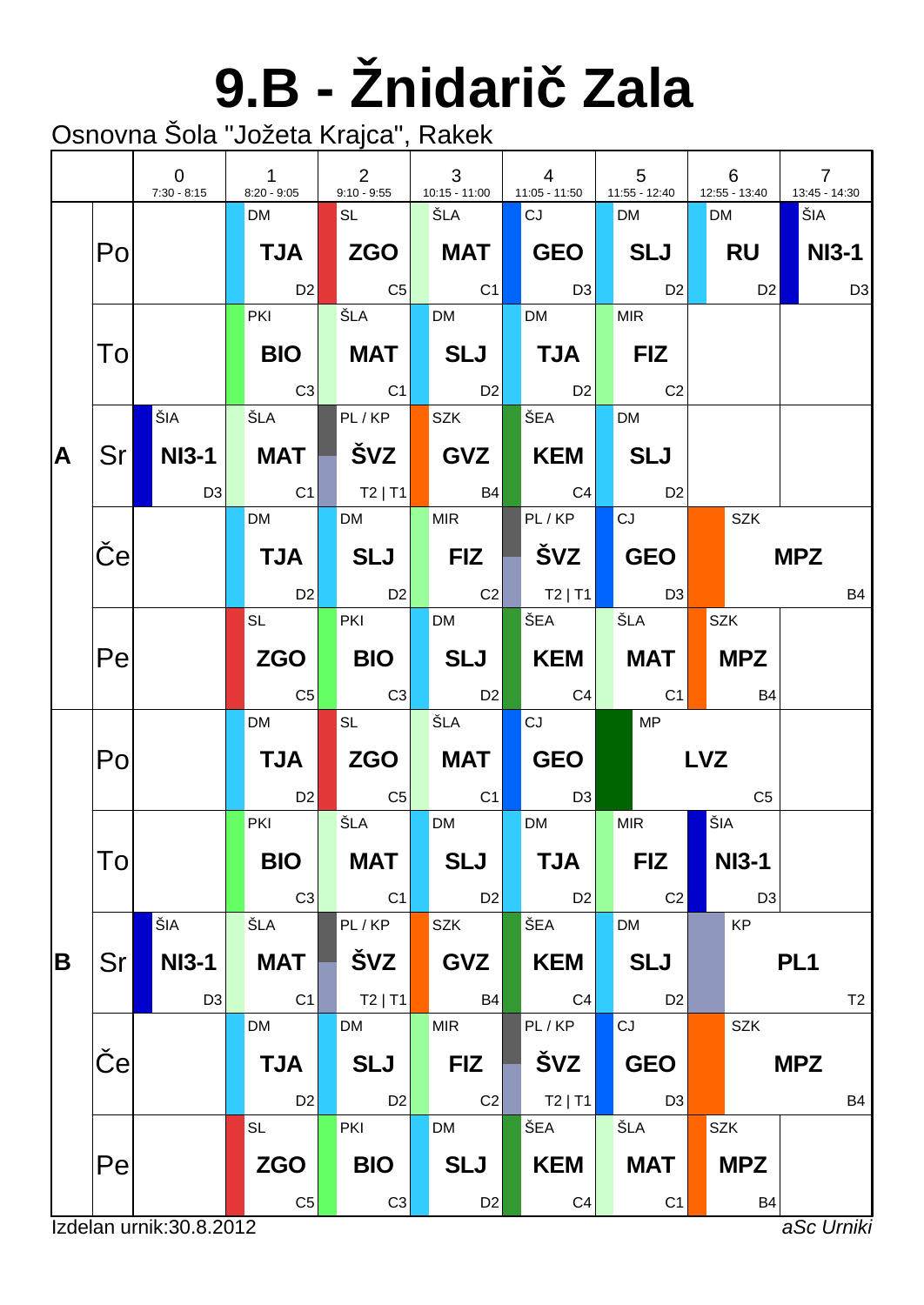# **9.B - Žorž Kristjan**

Osnovna Šola "Jožeta Krajca", Rakek

|   |                 | $\overline{0}$ | 7:30 - 8:15   8:20 - 9:05   9:10 - 9:55   10:15 - 11:00   11:05 - 11:50   11:55 - 12:40   12:55 - 13:40 |                                            | $\begin{array}{ccc} & 3 \end{array}$                   | $\begin{array}{c ccccccccc} & & 4 & & & 5 & & 6 & \end{array}$                                                                                           |                                           |                               | $\overline{7}$<br>13:45 - 14:30 |
|---|-----------------|----------------|---------------------------------------------------------------------------------------------------------|--------------------------------------------|--------------------------------------------------------|----------------------------------------------------------------------------------------------------------------------------------------------------------|-------------------------------------------|-------------------------------|---------------------------------|
| A | Po              |                | DM and the state                                                                                        | <b>SL</b> Service                          | SEA CJ                                                 | TJA ZGO MAT GEO SLJ RU<br>D2 C5 C1 D3 D2 D2                                                                                                              | <b>DM</b>                                 | DM                            |                                 |
|   | To              |                | <b>PKI CONTINUES</b>                                                                                    |                                            | $\vert$ ŠLA $\vert$ DM $\vert$ DM $\vert$              | BIO   MAT   SLJ   TJA   FIZ<br>$\begin{array}{ c c c c c c }\hline \text{C3} & \text{C1} & \text{D2} & \text{D2} & \text{C2} \\\hline \end{array}$       | MIR                                       |                               |                                 |
|   | Sr              |                |                                                                                                         |                                            | ŠLA PL/KP SZK ŠEA                                      | MAT SVZ GVZ KEM SLJ<br>$\begin{array}{ c c c c c c }\hline \text{C1} & \text{T2}\mid \text{T1} & \text{B4} & \text{C4} & \text{D2} \\\hline \end{array}$ | DM PL                                     | ŠZZ1                          | T <sub>1</sub>                  |
|   | e               |                | DM and the state                                                                                        |                                            | DM MIR PL/KP                                           | TJA SLJ FIZ ŠVZ GEO<br>12 D2 D2 C2 T2   T1 D3                                                                                                            | <b>CJ</b>                                 |                               |                                 |
|   | Pe              |                |                                                                                                         |                                            | SL PKI DM ŠEA                                          | ZGO   BIO   SLJ   KEM   MAT<br><b>Example 1</b> C3 C3 D2 C4 C4                                                                                           | ŠLA                                       |                               |                                 |
| B | Po              |                | DM and the                                                                                              | <b>SL SL</b>                               | <b>SEA CJ</b> CJ                                       | TJA ZGO MAT GEO LVZ<br><b>Example 2</b> C <sub>5</sub> C <sub>1</sub> C <sub>1</sub> D <sub>3</sub>                                                      | <b>MP</b>                                 | C <sub>5</sub>                |                                 |
|   | $\overline{10}$ |                | <b>PKI</b> POINT<br><b>BIO</b><br> C3                                                                   | <b>MAT</b><br>$\overline{C1}$              | SLA DM DM<br><b>SLJ</b><br>$\overline{\phantom{0}}$ D2 | <b>TJA</b><br>D <sub>2</sub>                                                                                                                             | MIR<br><b>FIZ</b><br>C <sub>2</sub>       |                               |                                 |
|   | Sr              |                | ŠLA<br><b>MAT</b><br>C1                                                                                 | PL/KP<br>$S$ VZ $\vert$<br>T2 T1           | <b>SZK</b><br><b>GVZ</b> KEM<br>$\overline{B4}$        | SEA<br>C4                                                                                                                                                | <b>DM</b><br><b>SLJ</b><br>D <sub>2</sub> | <b>OM</b><br>NPH <sub>1</sub> | D <sub>6</sub>                  |
|   | е               |                | <b>DM</b><br><b>TJA</b><br>D <sub>2</sub>                                                               | <b>DM</b><br><b>SLJ</b><br>$\overline{D2}$ | <b>MIR</b><br><b>FIZ</b><br>C2                         | PL/KP<br><b>SVZ</b><br>$T2$   T1                                                                                                                         | <b>CJ</b><br><b>GEO</b><br>D <sub>3</sub> |                               |                                 |
|   | Pe              |                | <b>SL</b><br><b>ZGO</b><br>C <sub>5</sub>                                                               | <b>PKI</b><br><b>BIO</b><br>C <sub>3</sub> | <b>DM</b><br><b>SLJ</b><br>D <sub>2</sub>              | ŠEA<br><b>KEM</b><br>C <sub>4</sub>                                                                                                                      | ŠLA<br><b>MAT</b><br>C <sub>1</sub>       |                               |                                 |

Izdelan urnik:30.8.2012 *aSc Urniki*